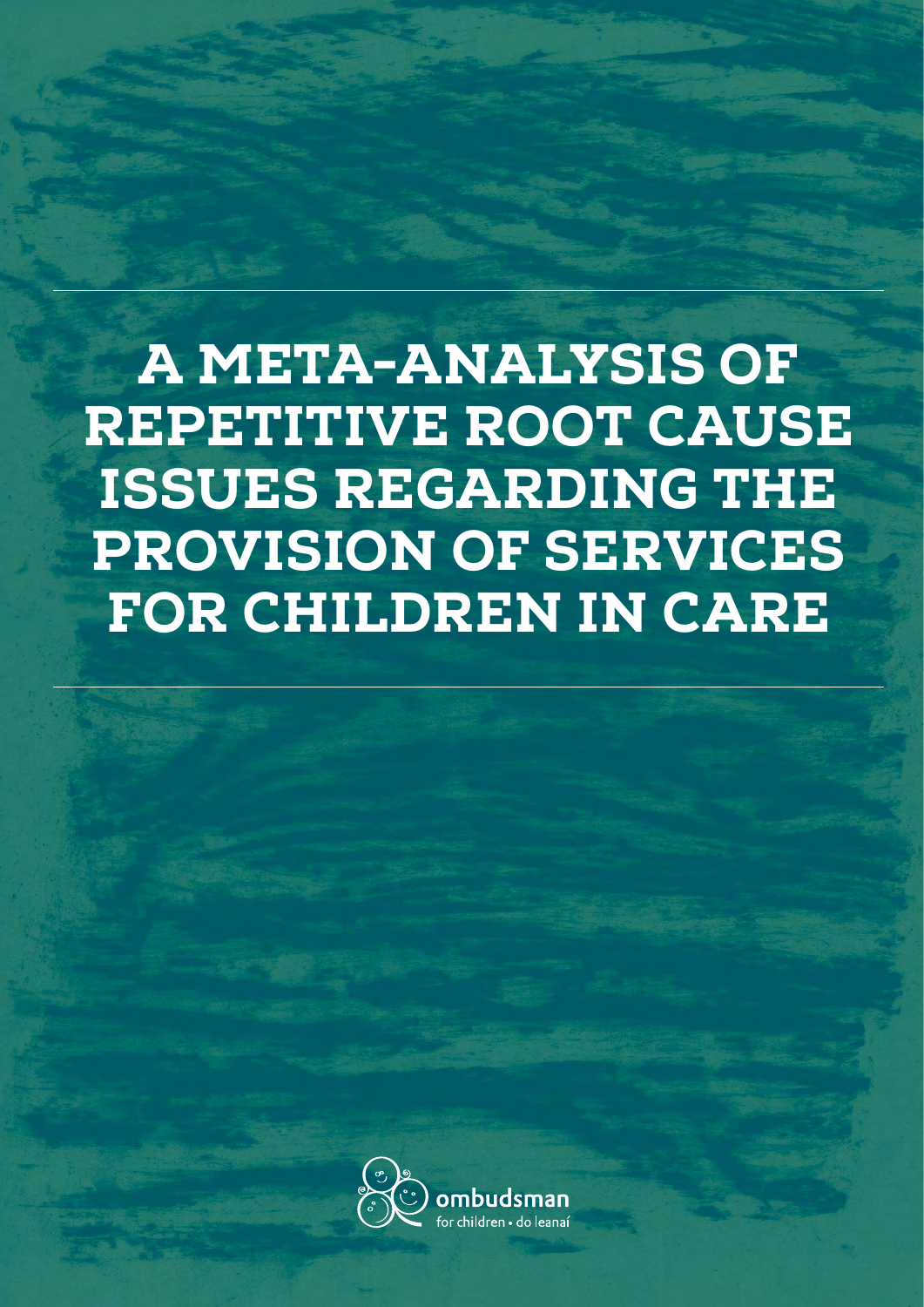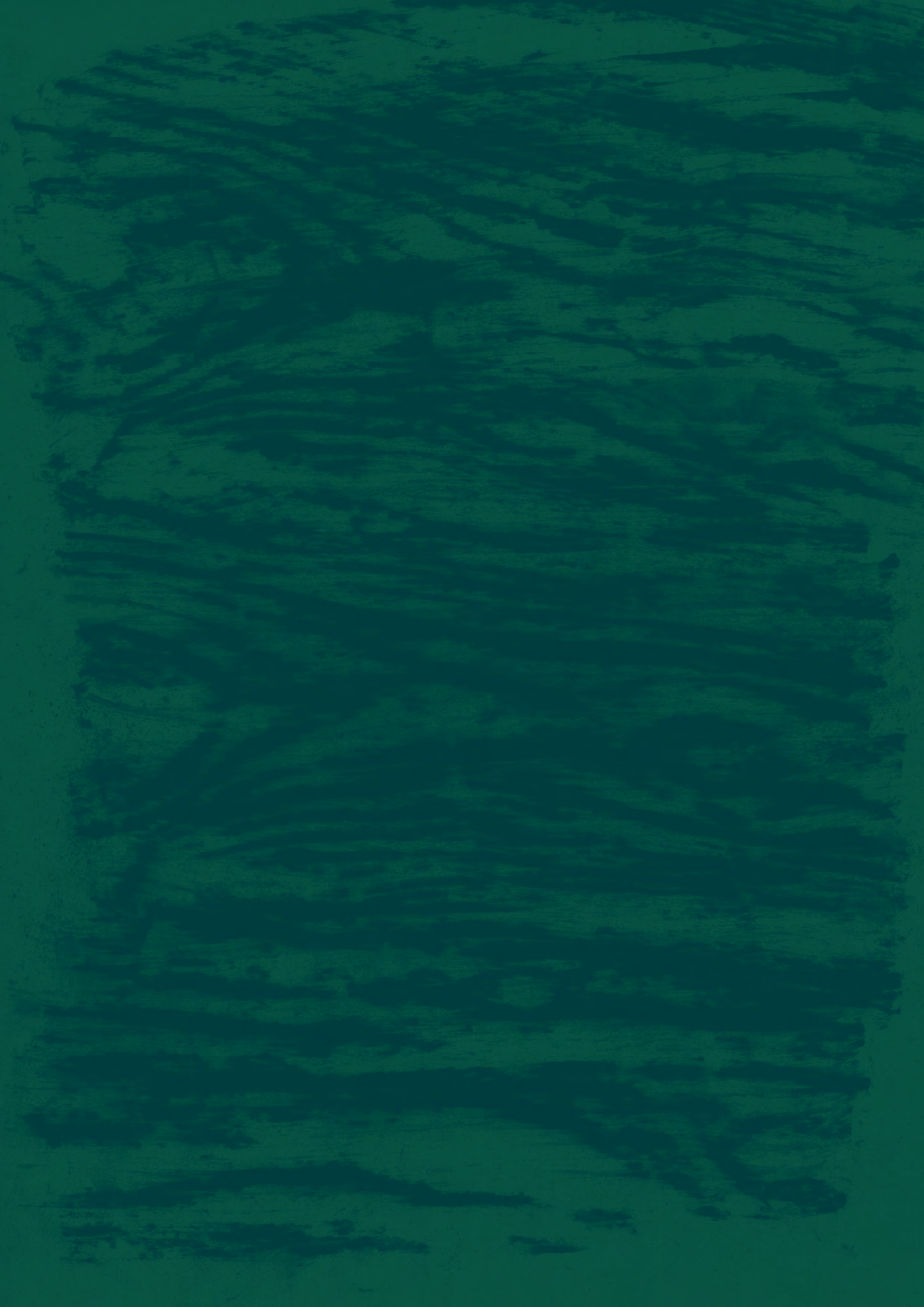## A META-ANALYSIS OF REPETITIVE ROOT CAUSE ISSUES REGARDING THE PROVISION OF SERVICES FOR CHILDREN IN CARE DECEMBER 2013



Ombudsman for Children's Office Millennium House, 52–56 Great Strand Street, Dublin 1, Ireland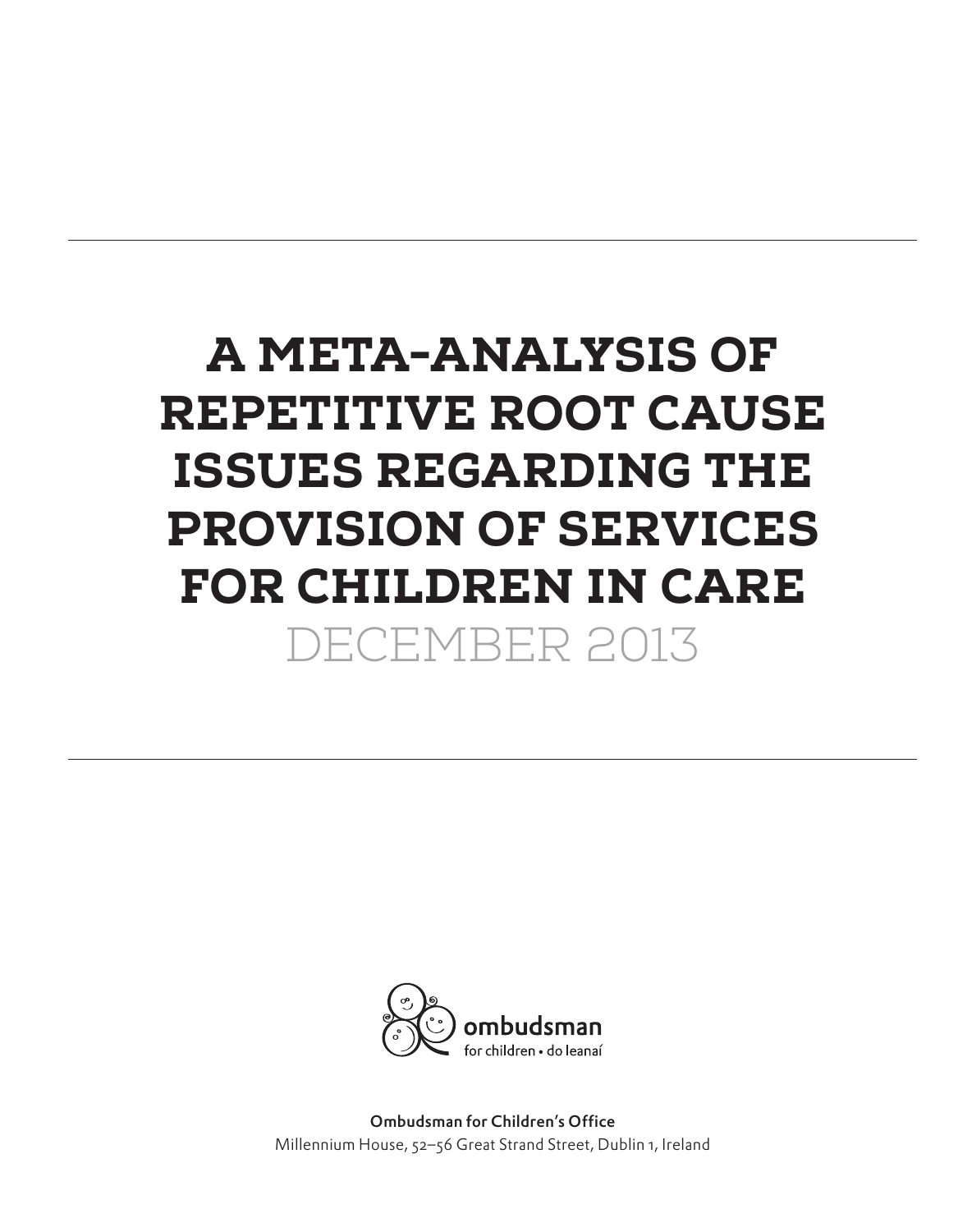#### **Foreword**

This meta-analysis report is designed to highlight many of the flaws of the system in which some of our most vulnerable children find themselves in. However, it is also offers a range of recommendations which aim to account for the systemic root causes of these recurring problems. The Ombudsman for Children's Office has been investigating issues relating to children in care for 10 years and, in light of the re-organisation of children's services, sought to provide an overview of the repetitive issues and their root causes so that the new agency, Tusla could benefit from our systemic recommendations. It was in this spirit that we engaged with Tusla and we are very pleased to present, within this report, their response to our recommendations.

The majority of recommendations have been addressed and Tusla are clearly working toward a positive response in each area. This office recognises that they have committed to implementing a Record Management Policy in this quarter (Q1, 2014), they are to develop a comprehensive strategic plan for residential care which will address purpose, provision, practice and performance and they are creating a policy on Corporate Parenting in 2014 which will have cross departmental support. Each of these promised actions by the newly formed Child and Family Agency will allow the Oireachtas to measure Tusla's progress and provide a baseline for improvements which we all hope to see for this small but extremely vulnerable cohort of children.

Ombudsman for Children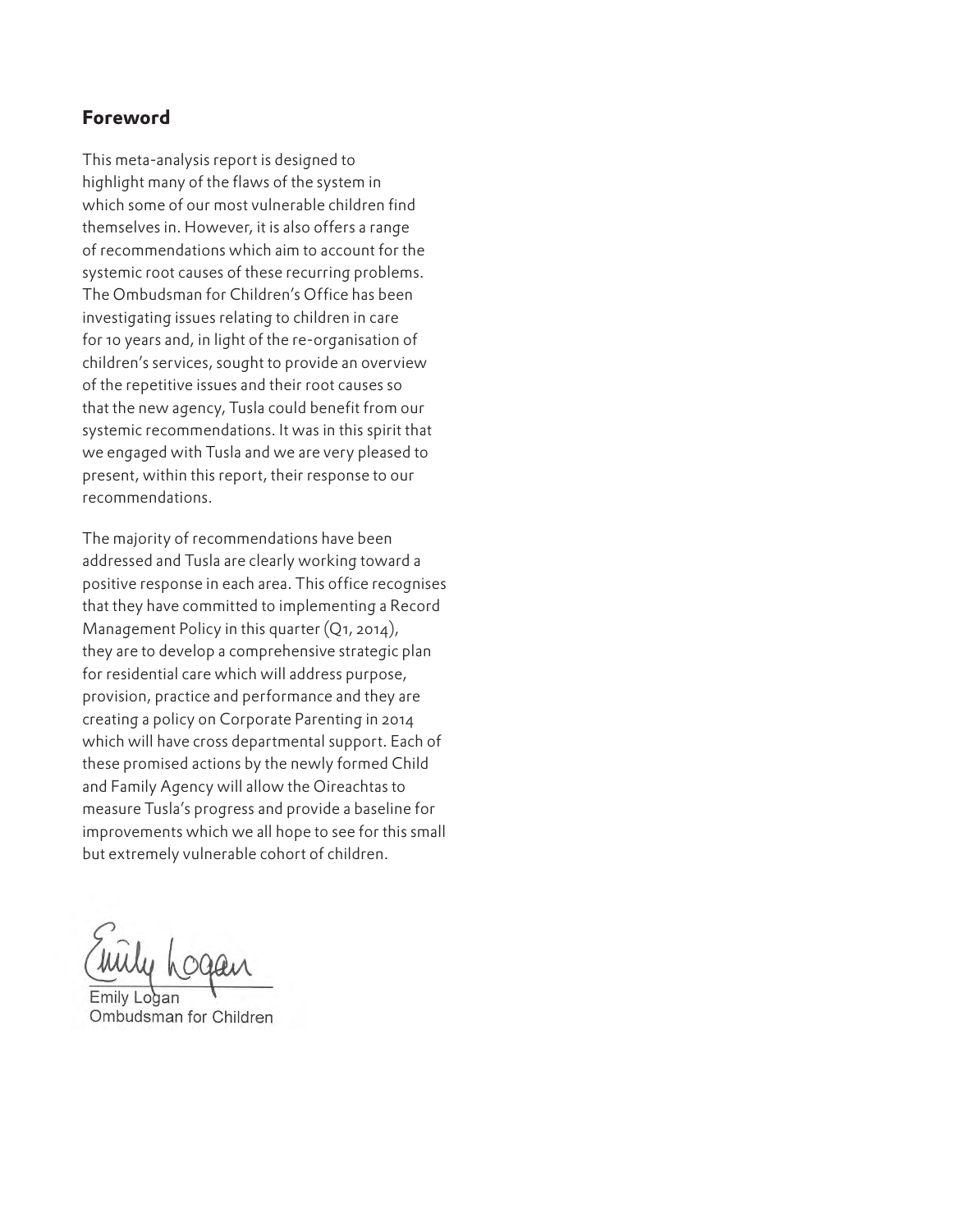## SECTION 1 INTRODUCTION, AIMS AND OBJECTIVES

#### **Background**

The Ombudsman for Children's first special report to the Oireachtas in 2006 related to complaints regarding child protection concerns; the Office's first own-volition, systemic investigation was an examination of the implementation of Ireland's national child protection guidelines across the country. Complaints relating to children in care have accounted for ten per cent of the total number of complaints received by the Ombudsman for Children's Office between 2004 and 2012. As the number of complaints has grown, so too has the complexity of the cases examined. The most recent HSE figures show that there are over 6,000 children being cared for outside their own families and therefore the appropriate care and protection of these children is a major concern for this office.

Notwithstanding the diversity of the investigations carried out by this Office in this area, it is clear that many problems identified are manifestations of recurring and systemic difficulties. Due to the

establishment of the new Child and Family Agency, this Office considers it appropriate to submit a metaanalysis of a number of investigations in the area of children in care. By combining and contrasting the findings of different investigations, the analysis highlights common trends that can inform legal and policy developments in this area. This report is being submitted in accordance with section  $13(7)$  of the Ombudsman for Children Act 2002, which provides that the Ombudsman for Children may lay reports before the Oireachtas on the performance of her functions as she thinks fit.

Where systemic problems have been identified with the operation of legislation or provision of services to children, it should not be necessary for quasi-judicial bodies such as the Ombudsman for Children's Office to investigate the same problems repeatedly. It is hoped that the findings of this report and the recommendations it contains will contribute positively to the ongoing reform of Ireland's child and family support services, and that the root causes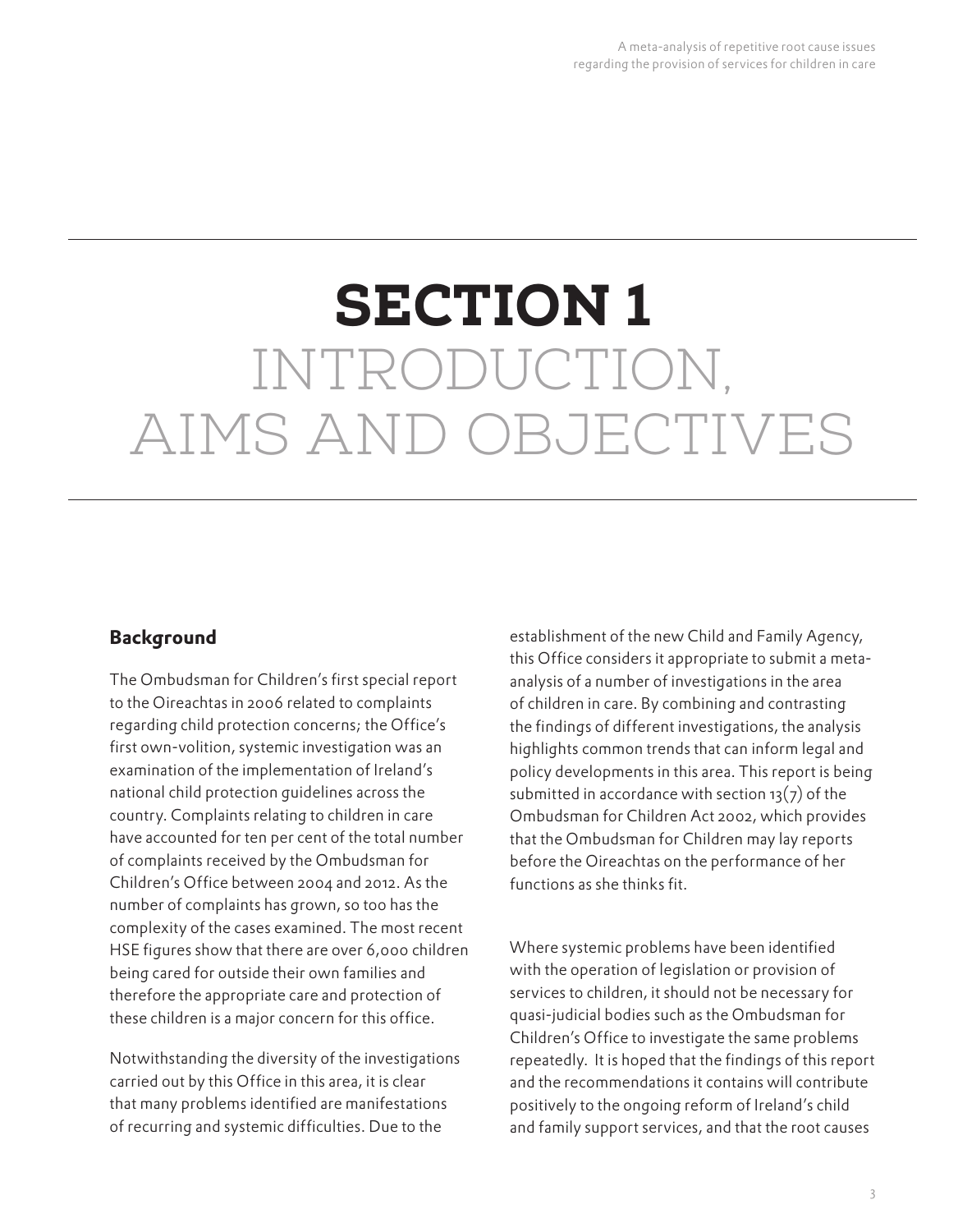identified in the investigations underpinning the report cease to be the subject of examination by this Office save in exceptional circumstances.

#### **Outline of Investigations**

Section 8 of the Ombudsman for Children Act 2002 authorises the Ombudsman for Children to undertake an investigation into any action by or on behalf of a public body where, upon having carried out a preliminary examination of the matter, it appears to the Ombudsman for Children that the action has or may have adversely affected a child and the action was or may have been:

- i. taken without proper authority
- ii. taken on irrelevant grounds
- iii. the result of negligence or carelessness
- iv. based on erroneous or incomplete information
- v. improperly discriminatory
- vi. based on an undesirable administrative practice or
- vii.otherwise contrary to fair or sound administration

The Ombudsman for Children has a more general duty to promote the rights and welfare of children under s7 (1) of the Ombudsman for Children Act. In particular, under  $s7(1)(a)$ , the Ombudsman for Children shall advise any Minister of the Government on the development and co-ordination of policy relating to children and under  $s7(1)(b)$ shall *encourage public bodies, schools and voluntary hospitals to develop policies, practices and procedures designed to promote the rights and welfare of children.* 

The aim of the analysis was to examine a select number of Investigation Statements with a view to assessing the repetition of root cause problems that could be addressed. The 10 Investigation Statements chosen by the Office of the Ombudsman for Children for consideration are set out below. Five complaints were made directly by young people; four were made by relatives and one by a foster parent.

1.1. This complaint was made by a foster mother in relation to a young person who was then aged 15 and had been in her care since she was two years old. The issues with which the investigation was concerned were the transfer of the young person's case between two HSE areas and the implementation of the HSE's Case Transfer Policy, access to Child and Adolescent Mental Health Services (CAMHS), care planning and provision for the young person's education while in temporary foster care and residential care.

1.2. The complaint in this case was made by the mother of a child who died while in the care of the State. The mother and her family had engaged with the HSE Child and Adolescent Mental Health Services (CAMHS) and the Social Work Department of the HSE to deal with the problems her and her husband were having in parenting their son. The mother felt that the response of the staff of both departments was inadequate and contributed to the untimely death of her son.

1.3. This complaint was received directly from a 16 year old girl who was residing in a detention centre. She raised concerns regarding the number and suitability of placements that she has been subject to since being received into the care of the Health Service Executive (HSE) when she was 14. She stated that, before entering the detention centre she had 12 different placements in a one year period and that as a direct result of various placements breaking down she began to self-harm.

1.4. The mother of a young person, aged 16, was unhappy about her care whilst residing in a High Support Unit; she believed that it was not a suitable placement for her, that they were unable to ensure her safety and that she was neglected during her stay. In addition, the parent raised concerns at the level of psychiatric and psychological services available to the young person during her time in the High Support Unit believing them to be insufficient to meet the young person's needs. The young person was subsequently placed in a Special Care Unit. The mother expressed new concerns to the OCO that the young person had not benefited from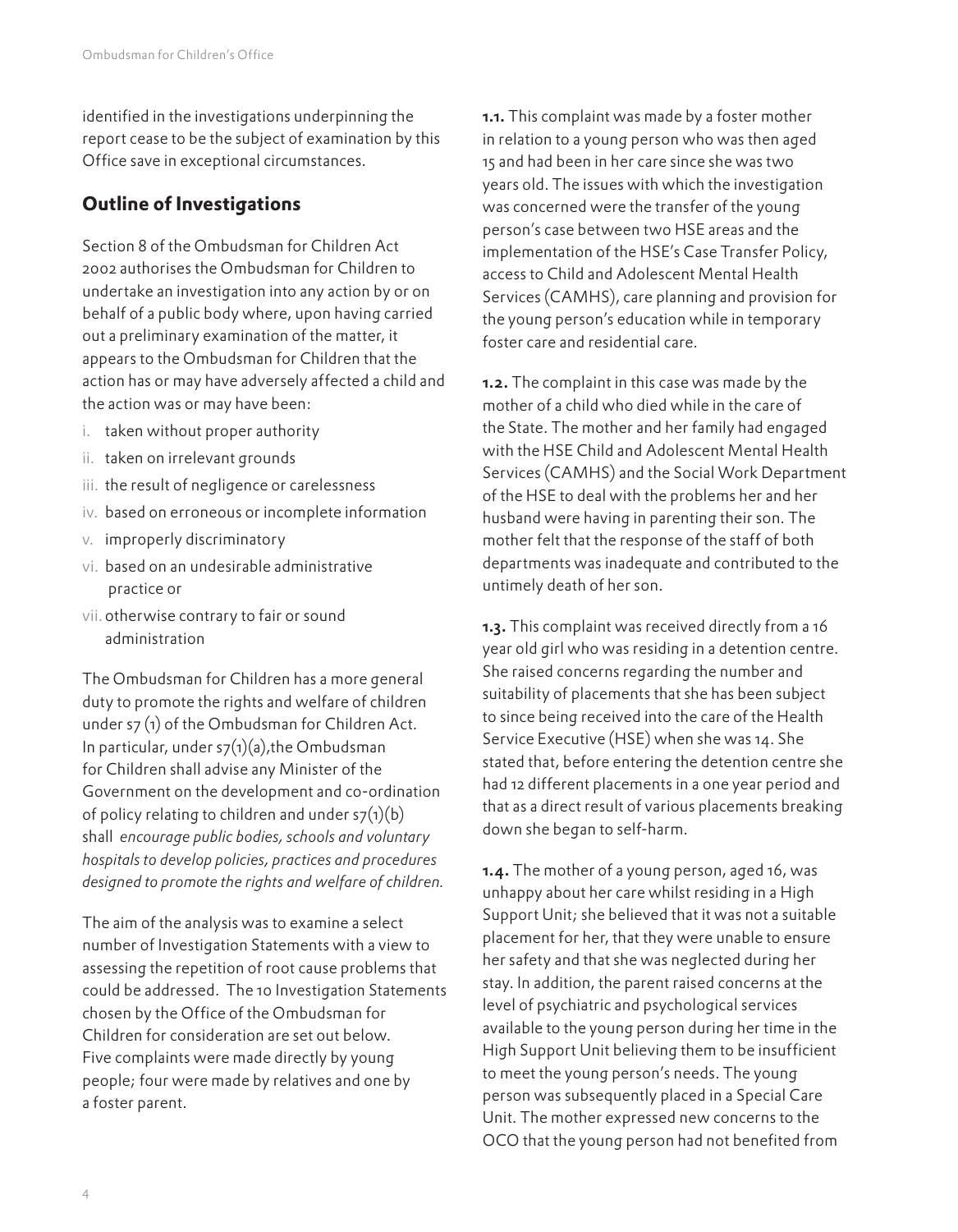the Clinical Team in the Special Care Unit and that she did not receive the therapy she required.

1.5. A young person, aged 17 at the time, submitted a complaint in relation to the actions of the HSE. He was in the care of the HSE at that time and he raised concerns that he had not been allocated an aftercare worker. He also stated that he was having difficulty in contacting his social worker and that a number of important meetings with his social worker were cancelled and that he was not being listened to.

1.6. A young person, aged 16 years, had been in the care of the HSE since the age of 13 years and had given birth to a baby .The young person advised that during her pregnancy she had been placed in a mother and baby unit in the south of the country but stated that this did not work out, as it was too far away from her home in the north west. Following the birth of the baby she and the baby were placed in a foster home together. This placement did not work out. She stated that it was hard getting to know new people and being so far away from the people that she cares about. At the time of contacting the OCO, the young person and baby were in separate placements and she was seeking an opportunity to be placed with her child in an independent placement. She also raised concerns regarding the level of access with her child, and was particularly concerned that the placement and access arrangements in place may affect the bonding between her and her child.

1.7. A complaint was brought by a young person, aged 15, on his own behalf. He was residing in a detention centre having been remanded there in by a District Court. He was of the understanding that he was to be remanded for a four week period for assessment, that this had been completed sometime previously and recommendations made in relation to a future placement. The complaint related to the length of time that he had been in the detention Centre and the alleged delay in a future placement being made available to him by the HSE.

1.8 A young person's grandmother and legal guardian made a complaint regarding the child's care, specifically in relation to planning for his care and the adequacy of services provided to him by the HSE.

The complainant stated her concern that, since entering the care of the HSE, the child's behaviour had deteriorated to the extent that he was now placed in Special Care. She stated that, while she feels the Special Care Unit may now be the most appropriate placement, she has concerns that the child's behaviour had deteriorated to the extent that a Special Care placement was required. Furthermore she raised concerns that the child continued to display increasingly difficult behaviours in the Special Care Unit and did not initially engage well with staff.

1.9. A complaint was submitted by the relative foster carer of a 13 year old girl. She had previously been assessed as having an intellectual disability but was awaiting the completion of a mental health assessment in relation to psychosis and autism. The girl had been in the care of the HSE under a voluntary care arrangement since she was 3 years old. She moved into the foster care of her maternal aunt at age 9. Fifteen months previously she had made allegations of abuse against family members, and others, which had not yet been assessed.

The complaint brought to this Office related to the handling by the HSE of these child protection concerns raised by the child and the care and supports provided to the child by the HSE since these allegations were made. The foster mother stated that the delay in concluding the investigation of the child protection concerns has had a negative impact on the child as she reported that the child was becoming isolated due to access to her family and social activities being curtailed.

1.10. A complaint was made by a young person, aged 16 at the time, who was in the voluntary care of the Health Service Executive (HSE). In her complaint she raised concerns about a delay in provision of an onward placement for her from High Support. She reported that since being placed in High Support she had met all her goals which she had worked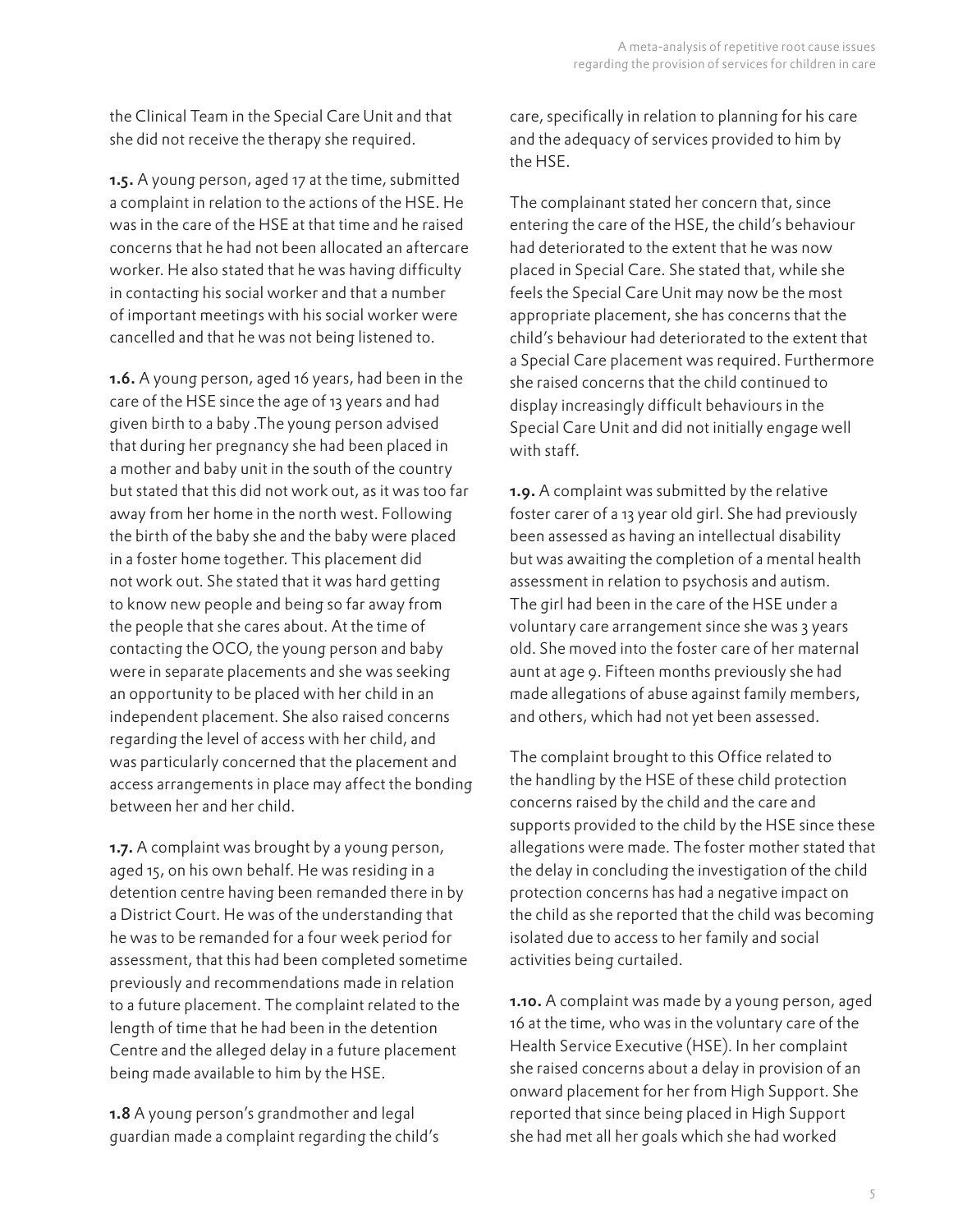hard to achieve in order that she could leave on the planned discharge date. She explained that the HSE had attempted to source a placement for her but she understood that there was no capacity in the HSE's facilities in the area where she wished to be placed which is close to her family. She reported she visited a private residential placement but this was not progressed. She raised concerns that the issue of an onward placement remained unresolved and stated that this would have an adverse effect on her.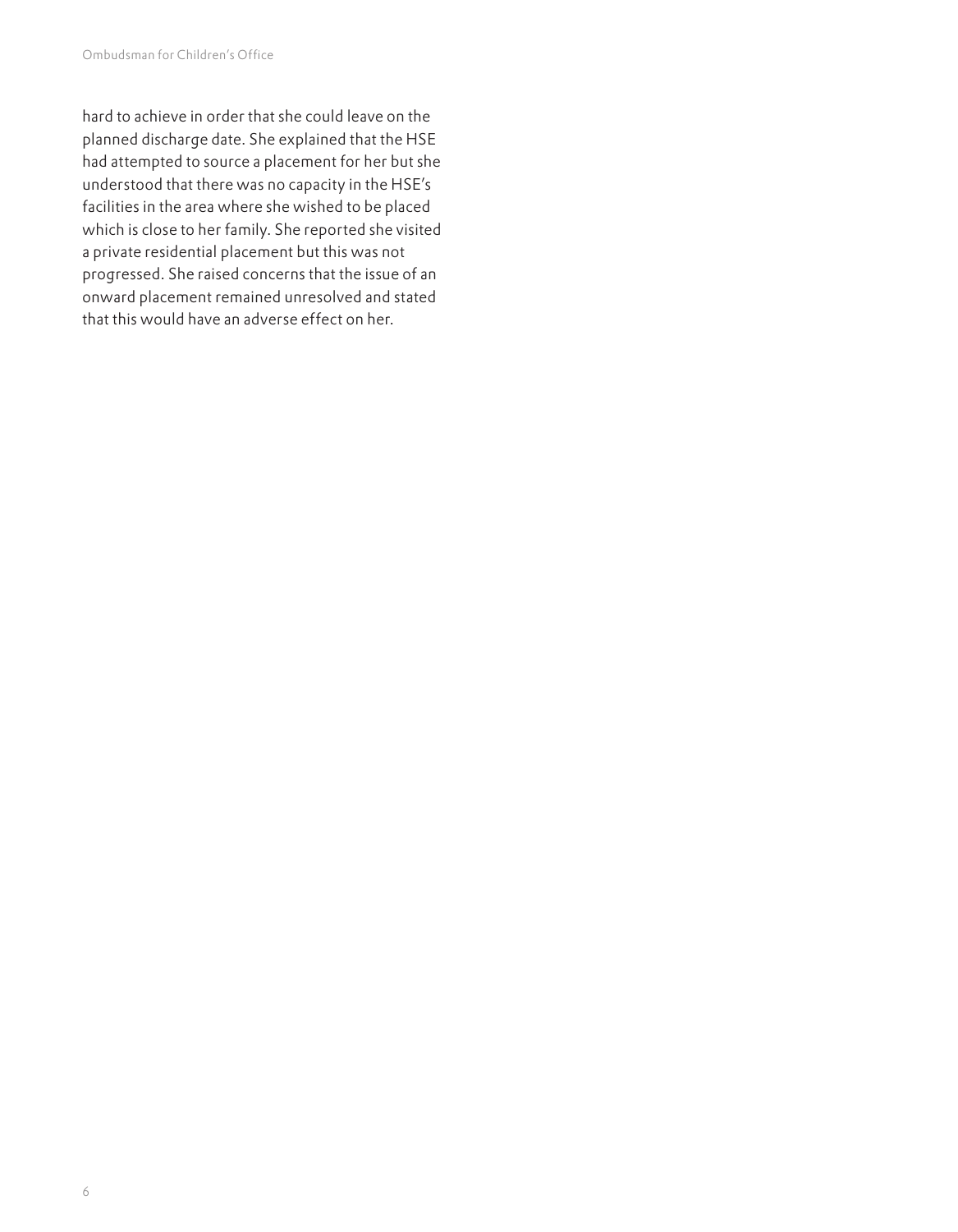## SECTION 2 IRELAND'S DOMESTIC AND INTERNATIONAL LEGAL OBLIGATIONS.

#### **2.1 Introduction**

Article 41 of the Constitution expressly recognises the family as 'the natural primary and fundamental unit group of society. This is consistent with Article 8 of the European Convention on Human Rights and the United Nations Convention on the Rights of the Child. The majority of children will have the opportunity to grow and develop; physically, emotionally and intellectually within their family, experiencing positive attachments which will enable their transition into adulthood. Where children cannot be cared for by their families it is important that alternative placements are found which meet their needs and provide safe and secure care.

The admission of a child to care can be a traumatic event for both the child and their families; therefore it is important that this only occurs following a robust assessment of need. The decision making surrounding the process needs to be transparent and should consider if preventative /support packages

can be provided to the family which would address safeguarding concerns and promote positive parenting and safe care practices.

It is important that for every child who requires to be looked after there is a choice of placements which meets their assessed needs. This process should be managed in a sensitive manner, ensuring that the child is consulted meaningfully about where they will be placed.

The child's views are central to the decision making process having regard to the new Constitutional dispensation in Article 42.A.1 and the process in relation to admitting a child to care needs to ensure that:

‒ The child's views are central to the decisionmaking process (as per Article 12 of UNCRC – "child shall be provided the opportunity to be heard in any judicial and administrative proceedings affecting the child").The goal in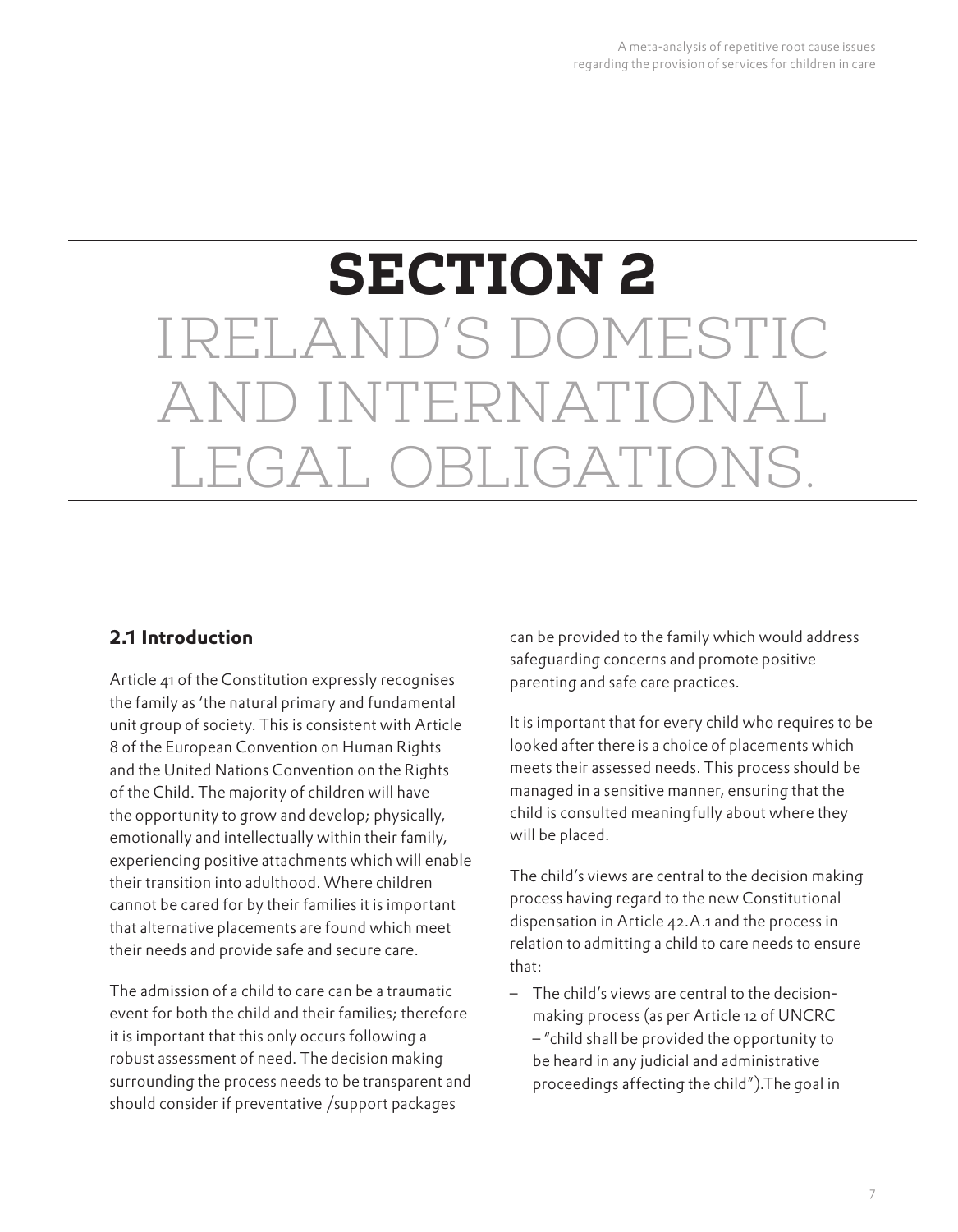- ‒ the National Children's Strategy,1 which states that "Children will have a voice in matters which affect them and their views will be given due weight in accordance with their age and maturity", is very relevant in this regard.
- ‒ Decisions are based on robust assessment of need
- ‒ The placement identified meets the needs of the child promoting stability and permanence

The principles of Participation, Non-discrimination and Best Interests accord with the obligations assumed by Ireland as a signatory to the UN Convention on the Rights of the Child (UNCRC) and with other standards relating to the area of child welfare and protection, such as the UN Guidelines on the Alternative Care of Children. Specific obligations under the UNCRC include the following:

- ‒ Article 2 of the UNCRC prohibits discrimination in the enjoyment of UNCRC rights.
- ‒ Article 3 of the UNCRC requires that the best interests of the child be a primary consideration in all actions taken concerning the child. Article 3 further requires states to ensure to the child such protection and care as is necessary for his or her well-being. In the context of alternative care, the UN Committee on the Rights of the Child has clarified that Article 3 requires an individualised approach to providing for the alternative care of children, meaning more tailored solutions based on the actual situation of the child, including her/ his personal, family and social situation<sup>2</sup>.
- ‒ Article 12 requires States parties to ensure that children have the right to express their views freely in all matters affecting them, with due weight given to those views in accordance with their age and maturity. The UN Committee on the Rights of the Child has emphasised that this

right is central to ensuring a decision-making process that is rights-compliant and that operates in the best interests of children.3 In the context of alternative care, the Committee on the Rights of the Child has recommended that children should be heard throughout the protection measure process, before making the decision, while it is implemented and also after its implementation.4 Ensuring that young people have access to all necessary information is also an important element of ensuring respect for this right.

‒ Article 20 of the UN Convention on the Rights of the Child provides that a child temporarily or permanently deprived of his/her family environment, or in whose own best interests cannot be allowed to remain in that environment, shall be entitled to special protection and assistance provided by the State. The Committee on the Rights of the Child recommends that states ensure that the placement of children in alternative care is based on a carefully conducted assessment of the needs and best interests of the child by a competent and multidisciplinary group of experts and that a short- and long-term plan, including the goals of the placement and the measures to achieve these, is available at the time of the placement and is regularly adapted to the development of the child.<sup>5</sup>

The UN Guidelines on the Alternative Care of Children, endorsed by the General Assembly of the United Nations in 2009, $6$  include a wide range of recommendations and standards relevant to alternative care, including the following:

‒ All decisions concerning alternative care should take full account of the desirability, in principle, of maintaining the child as close as possible to his/her habitual place of residence, in order to

National Children's Strategy – Our Children Their Lives. Department of Health and Children 2000 -http://dcya.gov.ie/documents/ Aboutus/stratSummenglishversion.pdf(6Dec13)

<sup>2</sup> UN Committee on the Rights of the Child, *General Day of Discussion on Children with Parental Care,* (2005), para. 667 - http:// webcache.googleusercontent.com/search?q=cache:y7HVnag x6n8J:www2.ohchr.org/english/bodies/crc/docs/discussion/ recommendations2005.doc+&cd=1&hl=en&ct=clnk&gl=ie (6Dec13)

<sup>3</sup> UN Committee on the Rights of the Child, *General Comment no. 12*, CRC/C/GC/12, section B1 - http://www2.ohchr.org/english/ bodies/crc/docs/AdvanceVersions/CRC-C-GC-12.pdf (6Dec13)

<sup>4</sup> UN Committee on the Rights of the Child, *General Day of Discussion on Children with Parental Care*, para 664.

<sup>5</sup> Ibid., para. 654

<sup>6</sup> United Nations General Assembly, *Guidelines for the Alternative Care of Children,* A/RES/64/142 (2009) - http://www.unicef.org/ protection/alternative\_care\_Guidelines-English.pdf (6Dec13)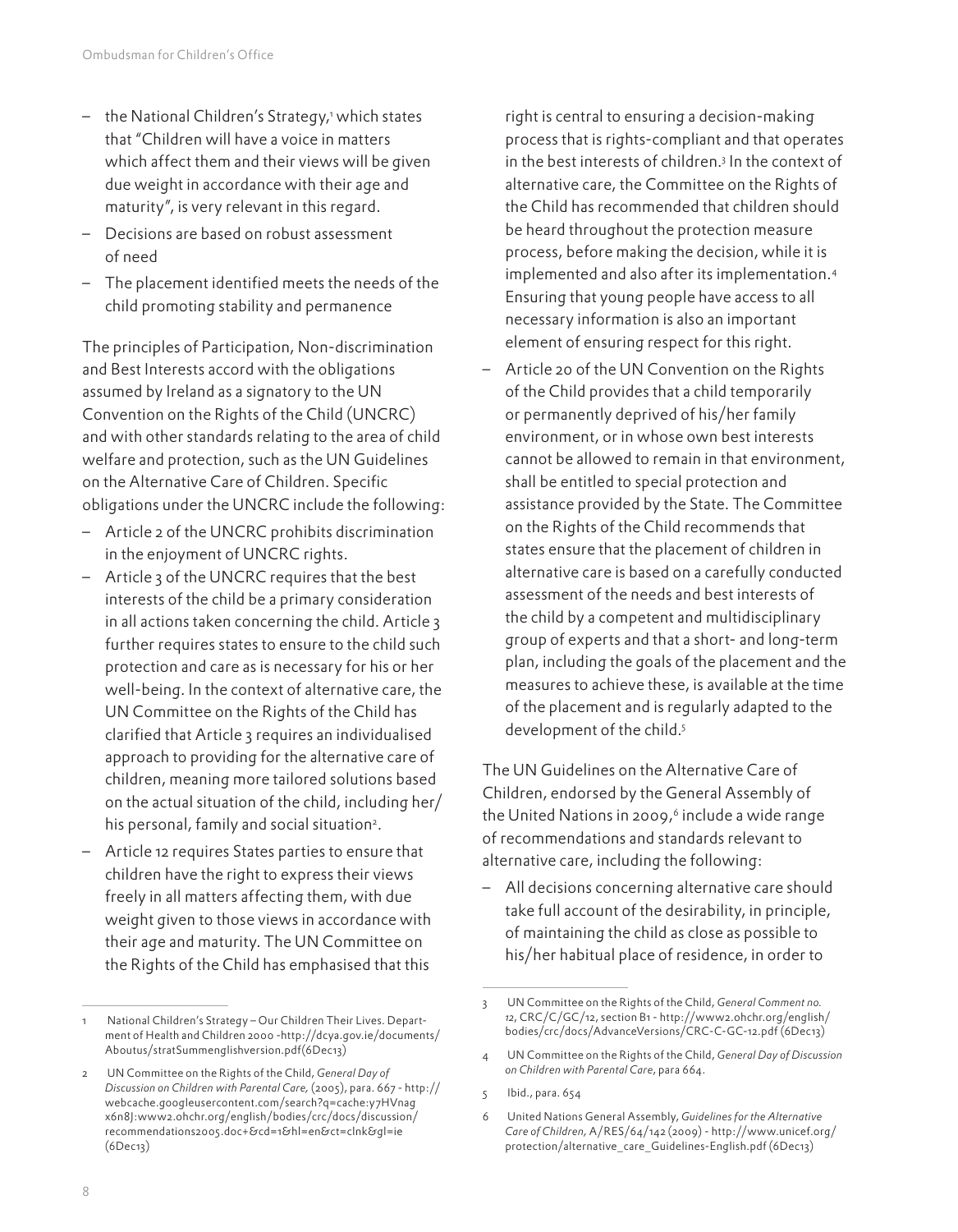facilitate contact and potential reintegration with his/her family and to minimize disruption of his/ her educational, cultural and social life.7

- ‒ Attention must be paid to promoting and safeguarding all other rights of special pertinence to the situation of children without parental care, including, but not limited to, access to education, health and other basic services, the right to identity, freedom of religion or belief, language and protection of property and inheritance rights.<sup>8</sup>
- ‒ Regular and appropriate contact between the child and his/her family specifically for the purpose of reintegration should be developed, supported and monitored by the competent body.9
- ‒ Once decided, reintegration of the child in his/ her family should be designed as a gradual and supervised process, accompanied by follow-up and support measures that take account of the child's age, needs and evolving capacities, as well as the cause of the separation.<sup>10</sup>
- ‒ Decision-making on alternative care in the best interests of the child should take place through a judicial, administrative or other adequate and recognized procedure, with legal safeguards, including, where appropriate, legal representation on behalf of children in any legal proceedings. It should be based on rigorous assessment, planning and review, through established structures and mechanisms, and carried out on a case-by-case basis, by suitably qualified professionals in a multidisciplinary team, wherever possible. It should involve full consultation at all stages with the child, according to his/her evolving capacities, and with his/ her parents or legal guardians. To this end, all concerned should be provided with the necessary information on which to base their opinion. States should make every effort to provide

adequate resources and channels for the training and recognition of the professionals responsible for determining the best form of care so as to facilitate compliance with these provisions.<sup>11</sup>

- Assessment should be carried out expeditiously, thoroughly and carefully. It should take into account the child's immediate safety and wellbeing, as well as his/her longer term care and development, and should cover the child's personal and developmental characteristics, ethnic, cultural, linguistic and religious background, family and social environment, medical history and any special needs.12
- The resulting initial and review reports should be used as essential tools for planning decisions from the time of their acceptance by the competent authorities onwards, with a view to, inter alia, avoiding undue disruption and contradictory decisions.13
- Planning for care provision and permanency should be based on, notably, the nature and quality of the child's attachment to his/her family; the family's capacity to safeguard the child's well-being and harmonious development; the child's need or desire to feel part of a family; the desirability of the child remaining within his/her community and country; his/her cultural, linguistic and religious background; and relationships with siblings, with a view to avoiding their separation.14
- ‒ States should ensure that any child who has been placed in alternative care by a properly constituted court, tribunal or administrative or other competent body, as well as his/her parents or others with parental responsibility, are given the opportunity to make representations on the placement decision before a court, are informed of their rights to make such representations and are assisted in doing so.15

<sup>7</sup> Ibid., para. 10

<sup>8</sup> Ibid., para. 15

<sup>9</sup> Ibid., para. 50

<sup>10</sup> Ibid., para. 51

<sup>11</sup> Ibid., para. 56

<sup>12</sup> Ibid., para. 57

<sup>13</sup> Ibid., para. 58

<sup>14</sup> Ibid., para. 61

<sup>15</sup> Ibid., para. 65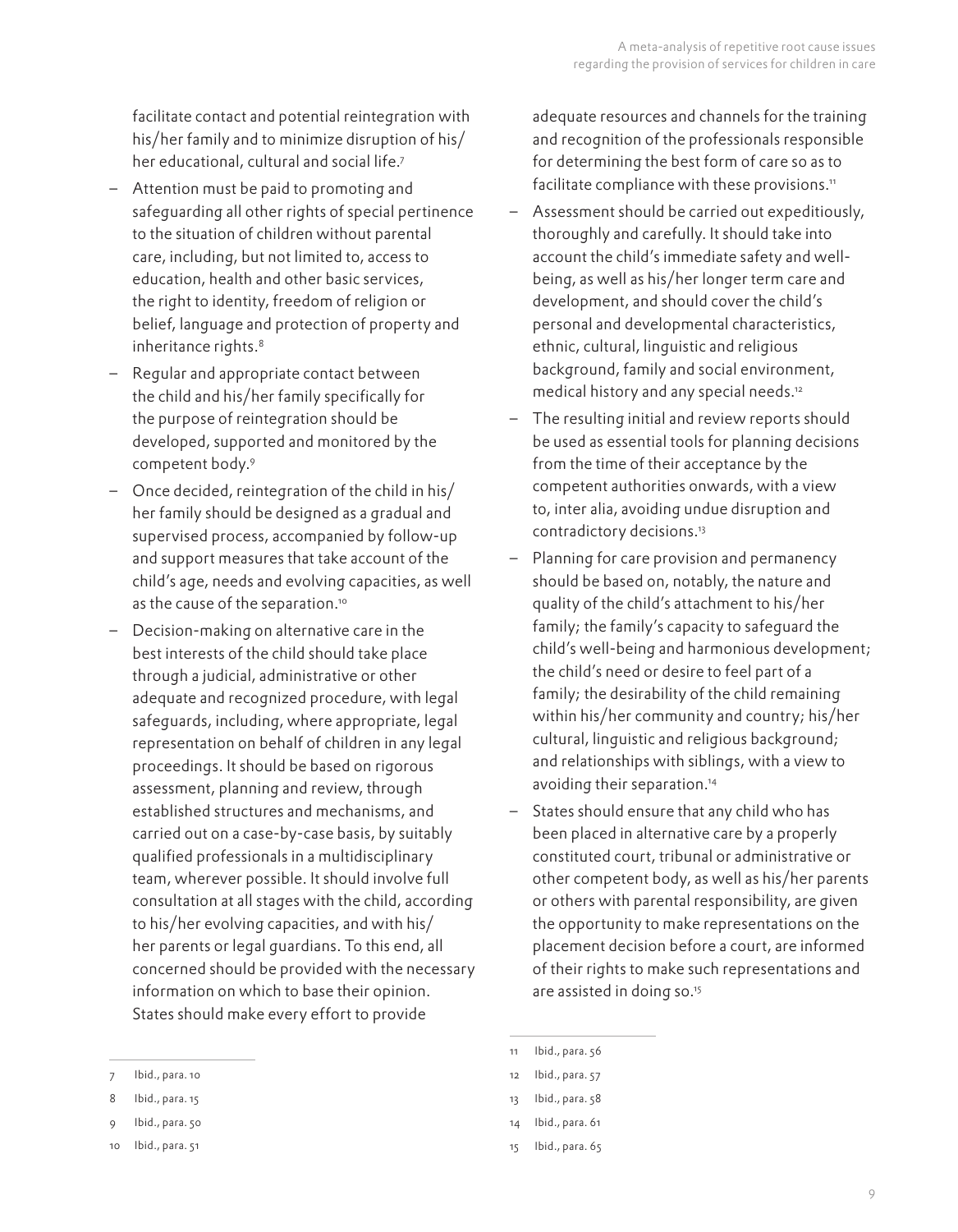- ‒ States should ensure the right of any child who has been placed in temporary care to regular and thorough review - preferably at least every three months - of the appropriateness of his/ her care and treatment, taking into account notably his/her personal development and any changing needs, developments in his/her family environment, and the adequacy and necessity of the current placement in these lights. The review should be carried out by duly qualified and authorized persons, and fully involve the child and all relevant persons in the child's life.<sup>16</sup>
- ‒ The child should be prepared for all changes of care settings resulting from the planning and review processes.17
- ‒ All State entities involved in the referral of, and assistance to, children without parental care, in cooperation with civil society, should adopt policies and procedures which favour information-sharing and networking between agencies and individuals in order to ensure effective care, aftercare and protection for these children. The location and/or design of the agency responsible for the oversight of alternative care should be established so as to maximize its accessibility to those who require the services provided.<sup>18</sup>
- ‒ When a child is placed in alternative care, contact with his/her family, as well as with other persons close to him or her, such as friends, neighbours and previous carers, should be encouraged and facilitated, in keeping with the child's protection and best interests. The child should have access to information on the situation of his/her family members in the absence of contact with them.19

Children in the care of the State live in a range of accommodation types, including foster care with relatives or others; children's homes; high support units and special care units. They may move in and out of the different units and on occasion will be subject to juvenile justice measures and detained in appropriate juvenile detention centres.

<sup>16</sup> Ibid., para. 66

<sup>17</sup> Ibid., para. 67

<sup>18</sup> Ibid., para. 69

<sup>19</sup> Ibid., para. 80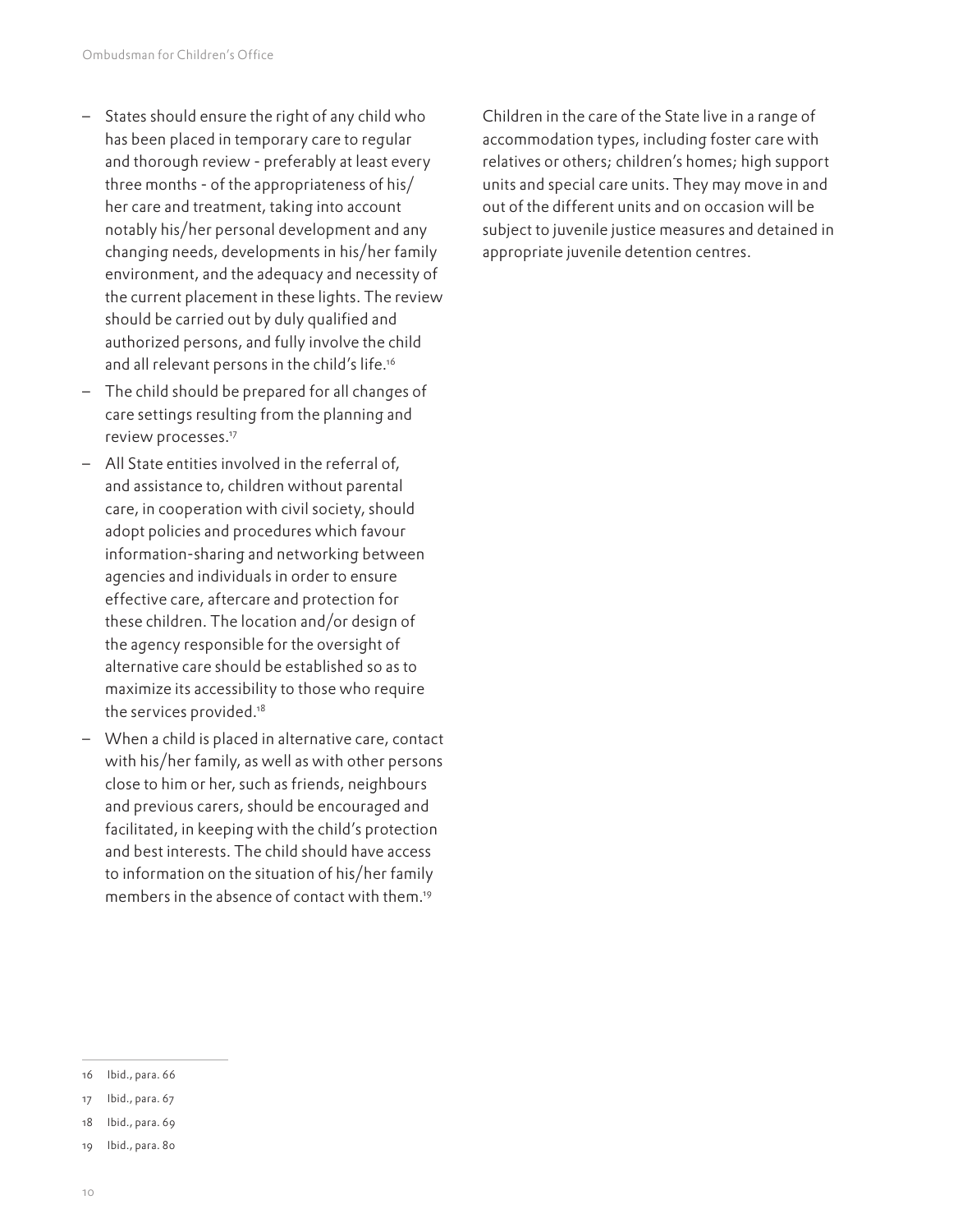## SECTION 3 KEY ISSUES RAISED THROUGH A REVIEW THE INVESTIGATIONS

This Report provides analysis of ten complaints as these were representative of the type of issues brought to the attention of the OCO. These complaints were received during the period June 2007 and January 2012.

These investigations concerned children and young people with significant problems and complex needs and it is important to acknowledge that in many cases the staff of the social work department, the staff of residential services and the staff of the Child and Adolescent Mental Health Services made considerable efforts to support the young people. This was especially so when they were engaging in very high risk behaviours and on some occasions they were beyond the control and influence of foster parents, the wider family and the professional staff who were attempting to support and care for them.

A number of repetitive themes regarding the Health Services Executive's care of children are outlined in this report. These are:

‒ Assessment and Care Planning

- ‒ Record Keeping
- ‒ Provision of Residential Care
- ‒ Child Protection for Children in Care
- ‒ Social Work Practice and Supervision
- ‒ Inter professional and Multi Agency Collaboration
- ‒ Governance arrangements

These themes are now addressed in more detail.

#### **3.1. Assessment and Care Planning**

Effective intervention for each individual child depends upon a clear assessment and understanding of her/his needs. Good assessment and comprehensive care planning will enable the delivery of positive outcomes for children and young people by effectively matching resources to children and young people's needs. The important and central role of good assessment and care planning in decisions about when and where to place children in care, and their involvement in this should not be underestimated.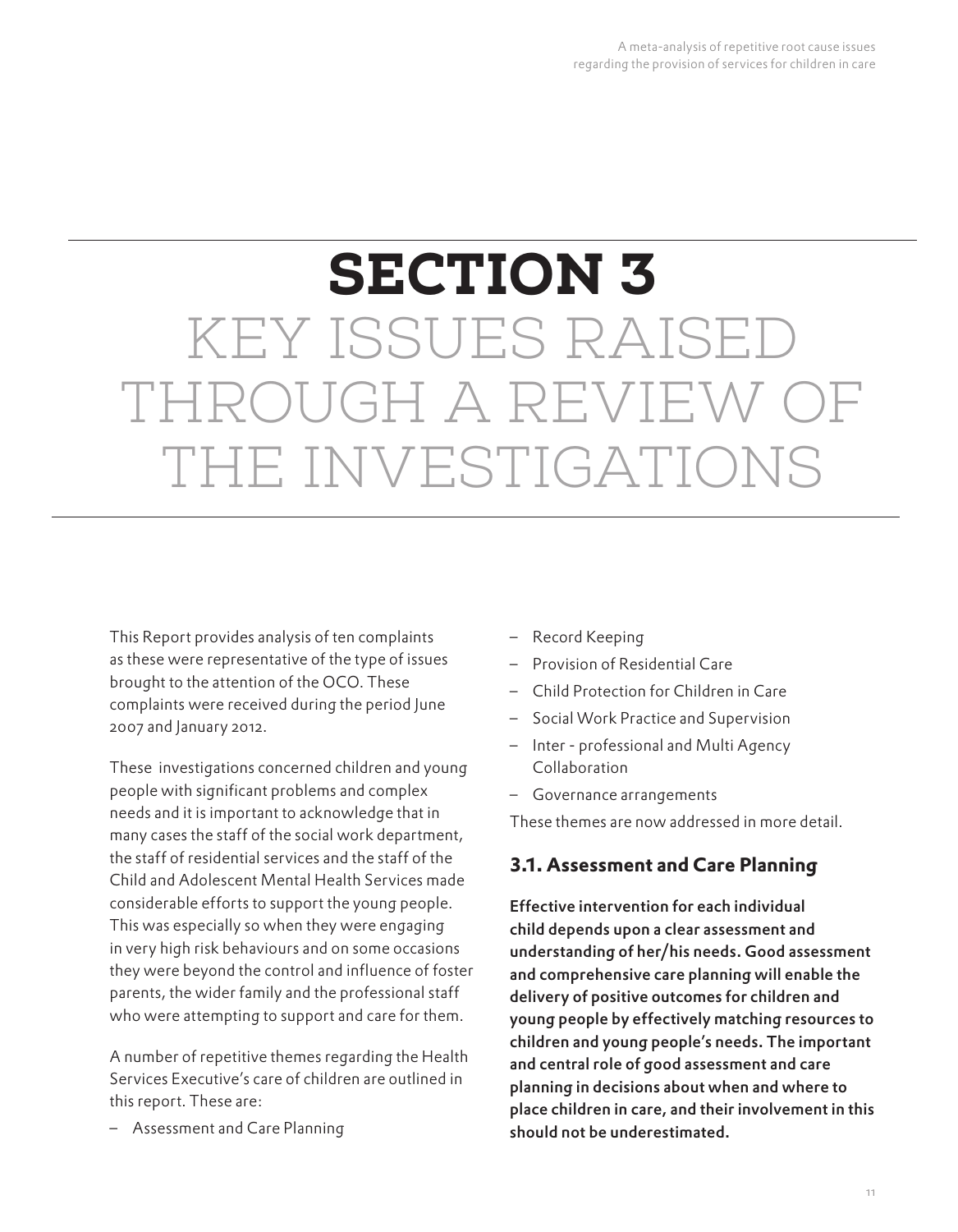#### **Assessment**

Among the 10 investigations included in this analysis it was evident that there were significant shortcomings in the assessment of children's needs and the subsequent plans developed as a result of these assessments. In some cases there were assessments carried out by professionals outside of the social work department but these were not fully taken into account when reviews were being undertaken. There was also information which indicated that the integration of Care Plans, Placement Plans and Individual Crisis Management Plans was inadequate and did not meet the required standards.

An initial assessment provides a structured, in-depth assessment of a child or young person's needs where their circumstances are complex. The record of the assessment provides a structured framework for social workers to record information gathered from a variety of sources to provide evidence for their professional judgements, facilitate analysis, decision making and planning. This should then be used to develop the plan for the child or young person. It is important that social work practitioners take time to plan how they will complete the assessment. This should include:

- The timescale for completing the record;
- ‒ The order in which the various components of the assessment will be completed;
- ‒ How the child or young person, parents or carers will be involved in the process;
- ‒ How information will be obtained from other family members, agencies and professionals; and
- Who will have access to the completed record?

Analysis of the information gathered is the key stage in the assessment process. Research, the findings of Inquiries and inspections have frequently highlighted weaknesses in the area of assessment. Analysis takes the assessment process beyond surface considerations and explores why issues are present

and the relationship between what is happening and the implications for the child or young person.<sup>20</sup>

The lack of assessment can be illustrated with reference to an investigation of a complaint in respect of a young person in care who had a baby. In this case there was a lack of clarity in relation to the assessment process. The HSE advised that there was no agreed formal assessment framework. In this particular case, there were different opinions by the professionals involved as to whether the assessment in this case had been concluded or remained ongoing. Further concerns related to the lack of a defined assessment timeframe and written report following the conclusion of the assessment. The delay in completing the assessment led to a delay in resolving the baby's legal status. Whilst regular Care Planning did take place there was significant information not included in these records, namely, the time frame for the assessment and clarity regarding the circumstances in which the baby would be returned to the young person's care.

In another investigation there were a number of psychiatric and psychological assessments carried out on the young person. Some of these were before her admission to care and some during her time in a high support unit and special care. There does not appear to have been any attempt to analyse these assessments and ensure that the appropriate strategies were built into the care plans, placement plans and individual crisis management plans which were developed. For example, the consultant psychiatrist from the Child and Adolescent Mental Health Services who assessed the young person prior to her admission to care produced a very comprehensive report and expressed the view that it would be unlikely that she would return to live with her parents during the course of her adolescence. Despite this well informed view 'return home' was part of the young person's care plan during her stay in special care. Another example is that during her stay in special care she was referred to a Principal Clinical Psychologist. He was of the opinion that she needed to develop skills for controlling sudden

<sup>20</sup> www.writeenough.org.uk/introduction.htm (6Dec13)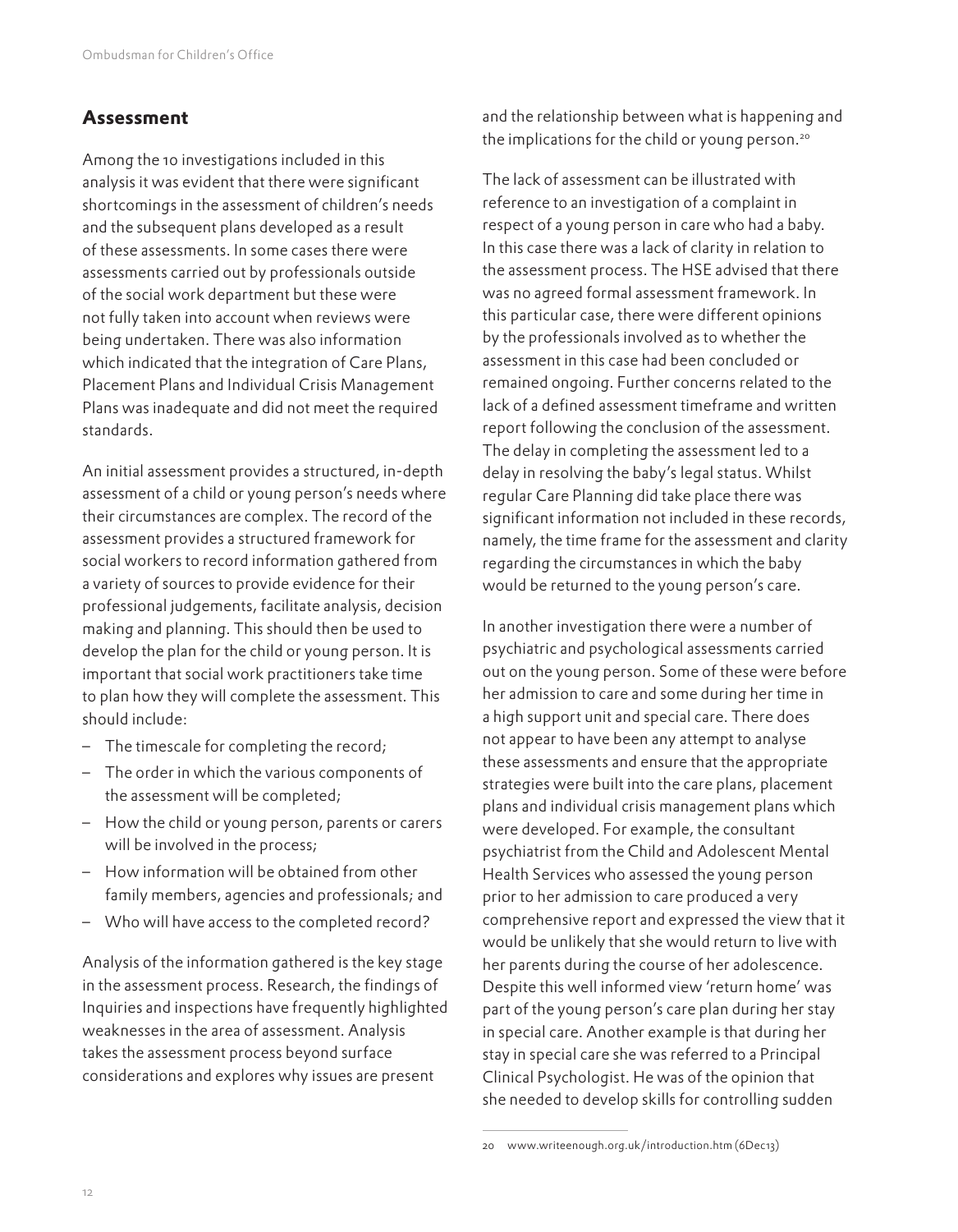surges of anger, and for negotiating with others. He concluded his report with a 10 point Behaviour Support Plan. There is no indication that this was reflected in her Placement Plan or Individual Crisis Management Plan.

Integrated and holistic assessment is the key to identifying the needs of individual children and young people. All assessments should be multi-professional, child centred, proportionate and timely. Children and young people's views and aspirations must be taken seriously at every stage and, where possible, support and advocacy provided. Young people should be given a copy of their plan prior to admission as well as copies of subsequent review documents. While there were some indications that children and young people were invited to express their views for their 'Child in Care' reviews this was not carried out on a systematic basis and their participation in reviews was irregular.

## **Care Planning**

The primary responsibility for convening a statutory Care Plan meeting and for writing a statutory care plan lies with the young person's social worker and the Social Work Team Leader. The primary purpose of the Care Plan is to outline the care arrangement for the young person and the aims and objectives of a placement. Among other things, it also details the action plan for meeting the aims and objectives of the placement i.e. the action required; the name of the person responsible and the time frame for completion of the agreed action. In nine out of the ten complaints there were significant shortcomings in the development and implementation of care plans.

In an investigation that was prompted by the breakdown of a foster care placement it was reported that there was a lack of clarity in relation to care planning that has occurred since the breakdown of the foster placement and the current planning in relation to the young person's care. From the Office's review of the social work files for a four year period, there was no evidence that a Care Plan

was in place for three of those years. Therefore the Office concluded that there was no Care Plan in place when the foster placement broke down. In another case a child who was placed with a relative foster carer had no care plan or placement plan and was in an un-assessed foster placement (in which the foster parents had limited training and guidance) for a period of approximately 5 years. It was of particular concern to this Office that the young person had no Care Plan for periods during which she was undergoing significant transitions between foster placements and residential care centres and that her current Care Plan had not been reviewed despite the young person having moved from the residential care centre back to her foster placement.

In a third case a central issue arising through the investigation related to the length of time involved in putting in place an after care plan and allocation of an aftercare worker. It took six months for the first clear package of support to be agreed. This represented a significant time period in a young person's life particularly as this young person was due to reach the age of 18 less than three months after the agreed plan.

#### **Placement Plan**

A Placement Plan outlines the actions that the staff of a centre or foster carers will undertake with the young person for the duration of the young person's placement. The plan is based on the needs identified and recorded in the young person's care plan. Primarily the Placement Plan outlines the actions that the centre/carers will undertake with the young person for the duration of the young person's placement. It is also designed to inform and be informed by the young person's daily routine and the Individual Crisis Management Plan and Risk Management Plan. Placement Plans should be reviewed to reflect developments in the young person's life. They should also ensure that the guidelines and recommendations of the statutory care plan are reflected in the plan.

In a number of investigations it was evident that despite the fact that the young persons' behaviour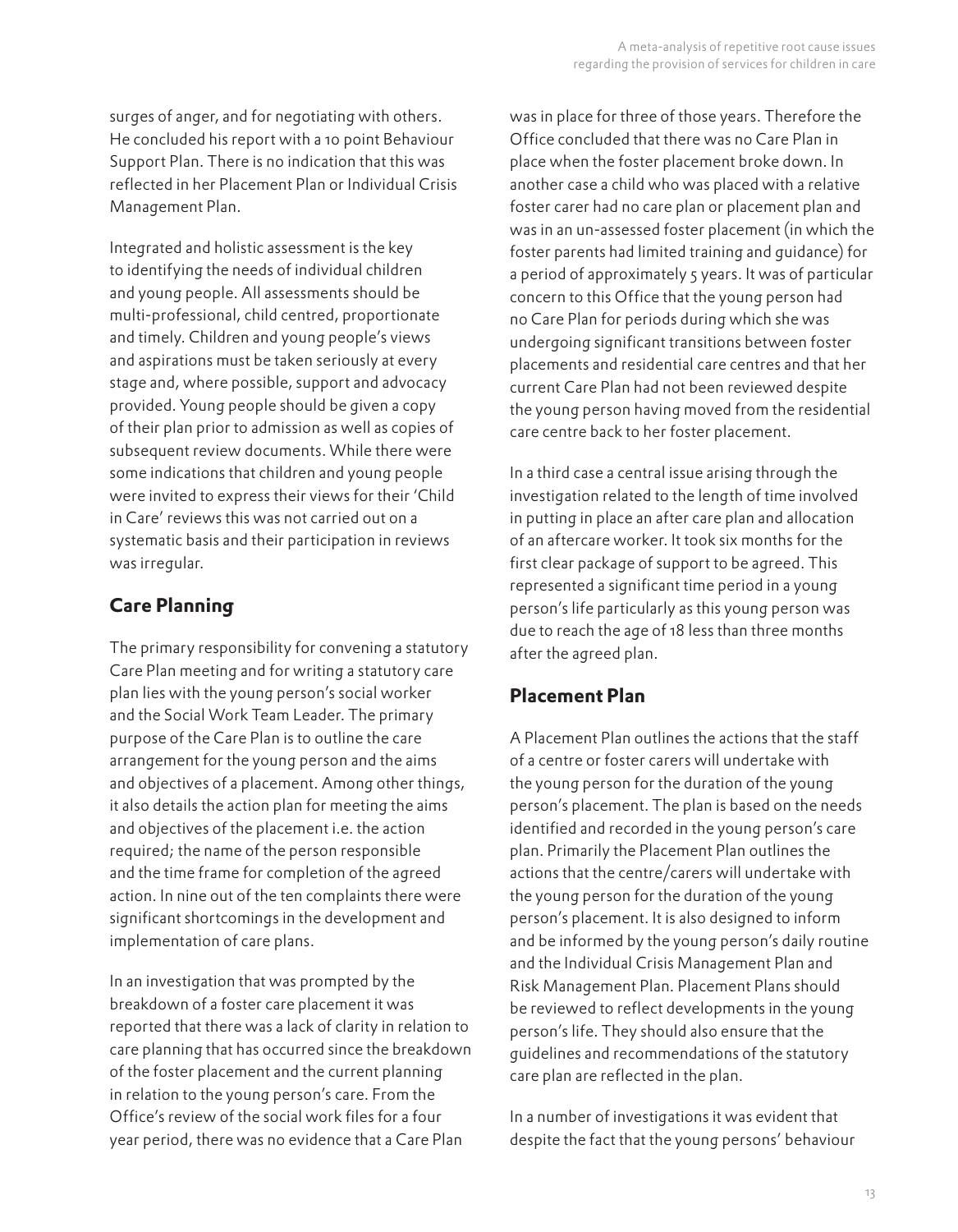was problematic for their management there was no systematic Placement Planning undertaken and no oversight of these by the social work department. This situation was commented upon by the Social Services Inspectorate in an inspection of a high support unit in which one of the complainants was residing.

#### **Individual Crisis Management Plan**

Each young person should have an Individual Crisis Management Plan completed on admission into care and thereafter updated regularly. The plan is to assist staff in providing the best response to the young person while they are in crisis. The plan should include an analysis of the young person's behaviour while they are in crisis and a strategy for intervening with the young person while they are in care. This should cover the use of positive and minimal intrusive intervention techniques and specify the circumstances under which physical restraint may or may not be appropriate. It should also include information on how staff should support the young person in developing internal control and reflect the development of the young person's newly learned coping skills. A copy of the plan should be sent to the young person's social worker.

A number of young people had multiple placements and it was evident that Individual Crisis Management Plans were not developed for the young people on a systematic basis in their placements and there did not appear to be any transfer of knowledge about their behaviours and how to manage them effectively .There is no indication that this was reviewed by social workers and no indication that those that were developed by residential units were supplied to the social workers for consideration in respect of the next placement.

Ongoing care planning, assessment and review are crucial in meeting the changing needs of children and young people in care. Pressure within the system often means that placement is resource-led rather than needs-led.

All children and young people who require integrated support from more than one service should experience a seamless and effective service. It was evident from the cases investigated that there was a systemic shortcoming in the integration of care plans, placement plans, individual crisis management plans and the activity of social workers in relation to these plans. This points to the need for the Social Worker role to be revised to ensure that services are coordinated, coherent and achieve their intended outcome.

### **3.2 Record Keeping**

Closely linked to the assessment of needs and good care planning is the availability of high quality records. In addition to being central to sound public administration and accountability, accurate quality recording is central to good practice within children's services. Good recording helps to focus the work undertaken with children and families and assists with continuity when workers are unavailable or change. It is an essential monitoring tool for managers and provides evidence for investigations and enquiries. Clear and accurate records are vital in providing documented evidence of social work involvement with children and their families.

Recording refers to all the written material contained in the social work file of people using social work services. Social work files may be wholly or partly electronic or they may be hard copy.

Recording is used effectively by social workers and managers to:

- ‒ Plan work with service users
- ‒ Aid assessment and decision making processes
- ‒ Monitor staff's involvement with service users
- ‒ Monitor and review progress of set objectives and goals
- ‒ Monitor and review plans for children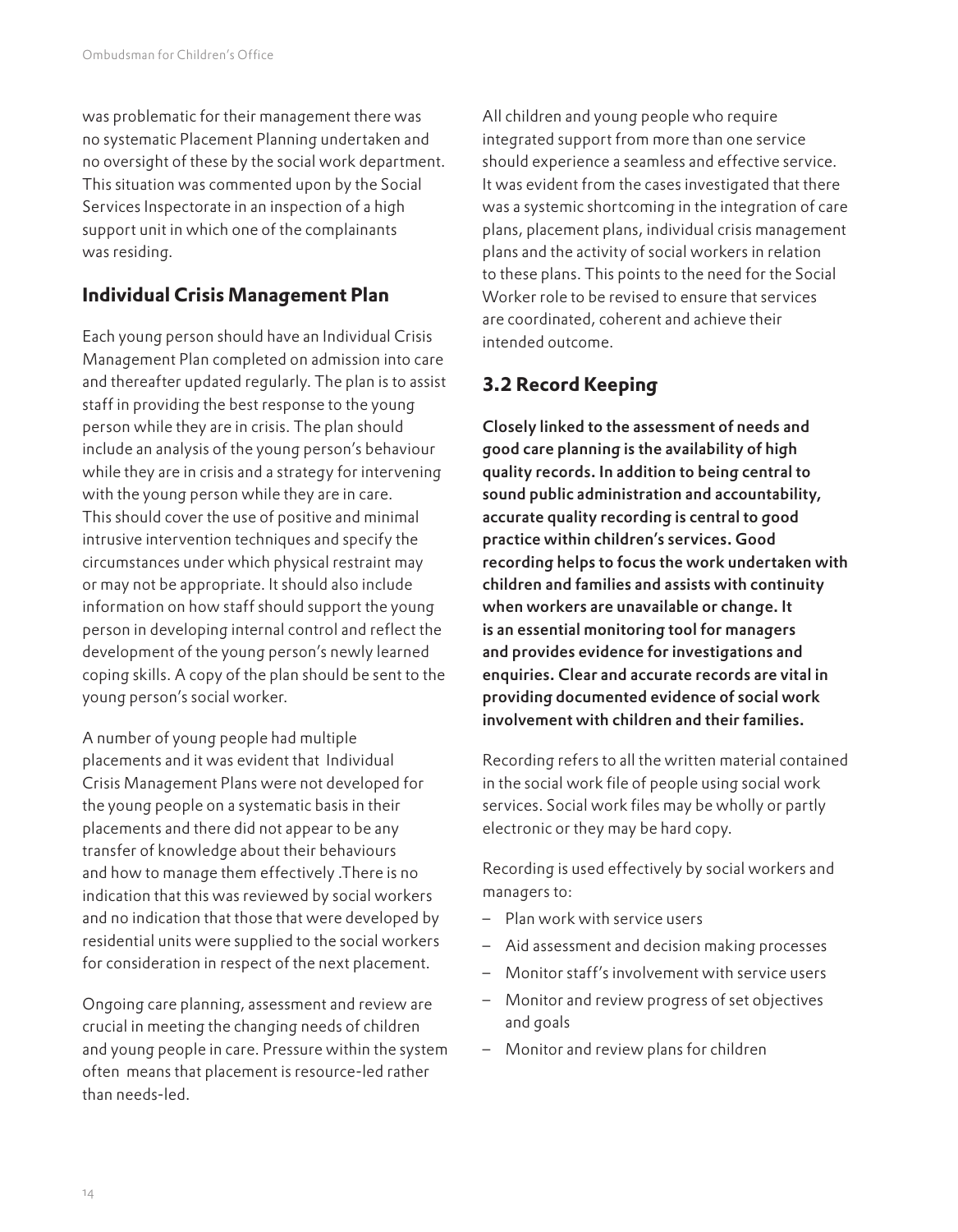‒ Provide an accurate account to a child as to the decisions made in relation to them and why.<sup>21</sup>

There are a number of pitfalls for practitioners and managers in respect of recording. Some of the most important are that practitioners do not distinguish between facts and professional judgements; there is no assessment on file; the record is not used as a tool for analysis and the size of the record makes it difficult to manage. The pitfalls for managers are that there is no management action to support policies and procedures; policies and procedures are insufficiently detailed to support practitioners and recording is not an integral part of performance monitoring.

In a number of cases the case records maintained did not support the assessment of need, planning to meet these needs and reflection on what was in the child's best interest. In one investigation it was noted that the information received from the HSE about a young person's care was contained in numerous files from different groups within the HSE. While it is appropriate for different services to maintain files and records for their own purposes there was no comprehensive social work file on the young person and her family and this did not facilitate the Social Work Department undertaking full assessments and re-assessments of her care at appropriate times.

In another investigation, the Office requested a copy of all social work and fostering case files in relation to a child. Four large lever arch files were received from HSE social work (children in care and fostering team). The purpose of each file and its authors were not always immediately clear. Some files contained pieces of information that were not in other files while some other pieces of information were in duplicate and triplicate. The fact that there were several social work teams, across several offices involved in this child's case appear to have impacted on the consistency of the record keeping. The social worker, who was allocated the file, following child

protection allegations being made, raised concerns to her colleagues and team leaders about the state of the files she received and the length of time it took for her to get all the files pertaining to child from her HSE colleagues. She received the last piece of information regarding the allegations some five weeks after being allocated the case. The HSE response team, which was originally tasked with organising the safeguarding visit and care plans following a HIQA audit ,also raised concerns of being informed by the social work team that the files 'were not to be found' until the response team went to look for these files themselves. The response team explained that once found 'the conditions of these files where (sic) 'not pleasant'. The OCO found the files were very difficult to follow.

In another complaint there were concerns about an inconsistent approach and the accuracy of some of the entries on the files. This referred to a placement in which three separate records contained three different dates for the same placement. In addition there was contradictory information in relation to concerns raised regarding a baby's safety while in foster care. One record referred to the mother threatening to kill the baby while in two placements. However, records pertaining to the second placement including social work reports relating to this period did not contain this information. This is a serious concern as the accuracy of such information directly impacted on the planning for both mother and baby and was a key consideration in the decisions made.

In another case the use of the "present tense" when describing a behaviour that was no longer happening led to the delay in resolving a residential placement for one young person who had hoped to move from a High Support setting. In the same case an error regarding the young person's initials (mixed up with another young person with same initials) created confusion as to the actions and behaviour of the young person seeking the move. As a result of this poor record keeping there were implications in regard to placement planning and provision for the young person. High quality accurate records

<sup>21</sup> DHSSPSNI. Administrative Systems Recording Policy, Standards, and Criteria September 2010 -http://www.dhsspsni.gov.uk/admin\_policyfinalmay2011.pdf (6Dec13)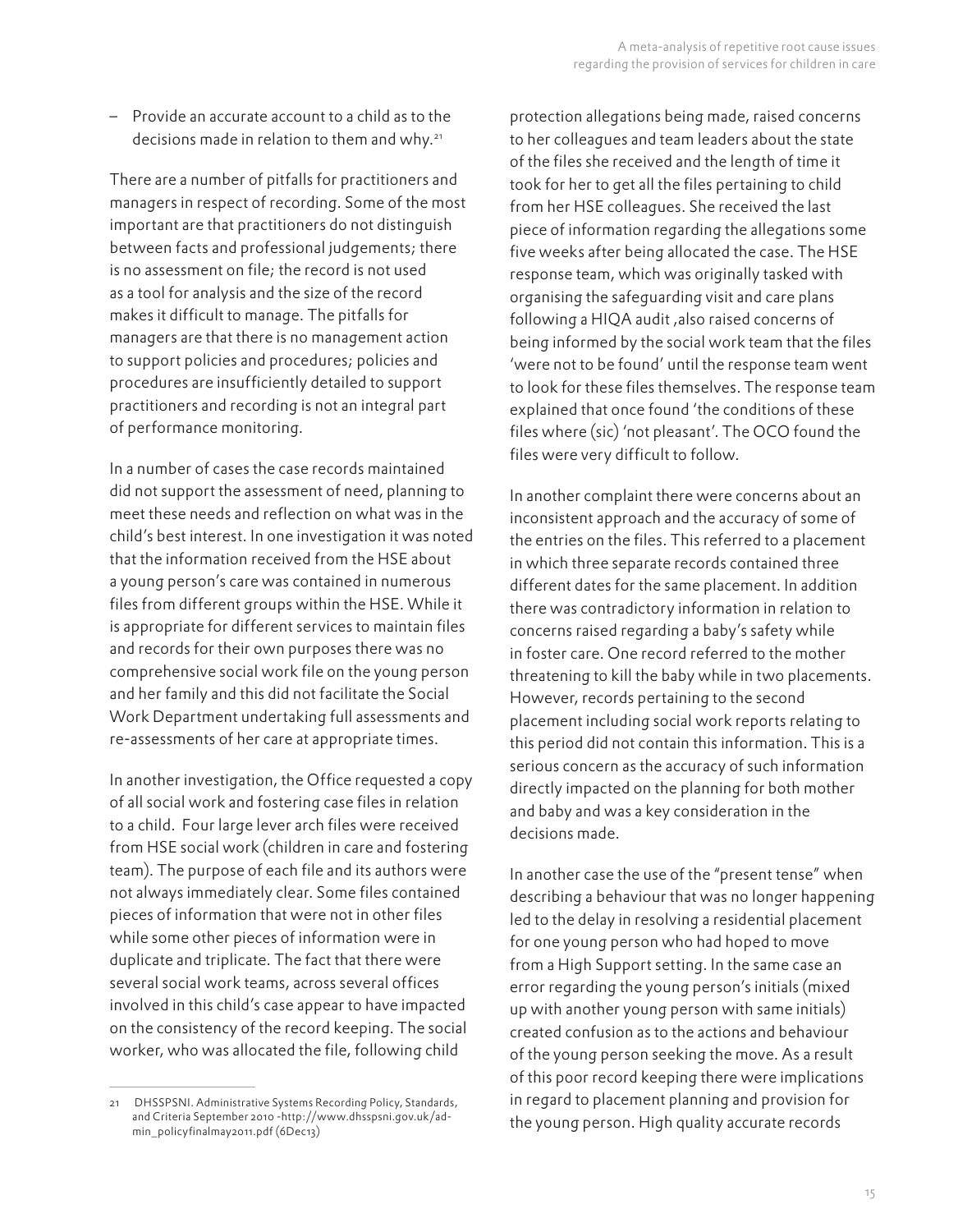facilitate communication with colleagues, decision making, information sharing and ensure that the needs of the child or young person continue to be prioritised and their value should not be underestimated.

#### **3.3. Provision of Residential Care**

A number of children in the care of the State are provided with a stable and a caring home and their families receive expert help. However, others are not receiving the kind of help they need when they need it, with an appropriate degree of assessment, planning and multi – agency co-ordination. Many young people experience multiple placements which may be inappropriate, there may be delays in finding the right placement, and placements may be disrupted. This is not a good basis for helping children to develop strength and resilience. The option of a residential child care placement should be considered on the basis of a careful assessment of need. This should apply irrespective of the age of the child. Careful assessment should identify children who may gain from earlier placement in residential care which would avoid the effects of recurrent failure at home or in foster care. Residential care should be considered as having the potential to offer an effective early intervention and support to and for some young children, young people and their families. While this Office is not advocating residential care for children under twelve, in the context of recurrent failure at home or in foster care for some children, consideration of an appropriate placement should include residential care as an option.

Six young people who made complaints to the office, or had complaints made on their behalf, had multiple placements in residential care. One young person had 12 placements in a one year period and another young person had 6 placements in a period of 17 months. Many of these were unplanned and generally were as a result of breakdown in foster care or another residential placement. In the absence of any choice in provision, the social work staff were managing crises on an ad hoc basis. On occasions this meant that young people were referred to the Out of Hours Service but there was no guarantee that being in the care of the State would ensure a placement through this service.

In one case the professional staff involved with the young person expressed the views that her ability to engage and use helpful coping strategies is highly dependent on securing stable placements with adequate supervision. The inability of the HSE to secure a stable placement may have had a detrimental effect on her and led to episodes of self – harm. In the same case the young person was remanded to a detention centre and was given a 12 months sentence. She appealed this sentence and was granted bail on the condition that she resided in a placement approved by the HSE. Discussion took place with the Alternative Care Manager about the availability of another placement but it was not until two months later that the Alternative Care Manager was made aware formally that the request for another placement was to enable the young person to be discharged from the detention centre. This delay constituted an undesirable administrative practice.

Applications were made to High Support Units on her behalf to enable her to be discharged from the detention centre but it would appear that the information about her sentencing conditions was not included as part of the consideration of her applications. It was not until eight months after her detention that a placement was secured for the young person in a High Support Unit.

Another example of the difficulties in accessing appropriate residential care is illustrated by a complaint made by a young person, aged 16 at the time, who was in the voluntary care of the Health Service Executive (HSE). In her complaint she raised concerns that she was placed in a High Support Unit and given a discharge date for seven months ahead. She reported that since being placed in High Support she had met all her goals which she had worked hard to achieve in order that she could leave on the planned discharge date. She explained that the HSE had attempted to source a placement for her but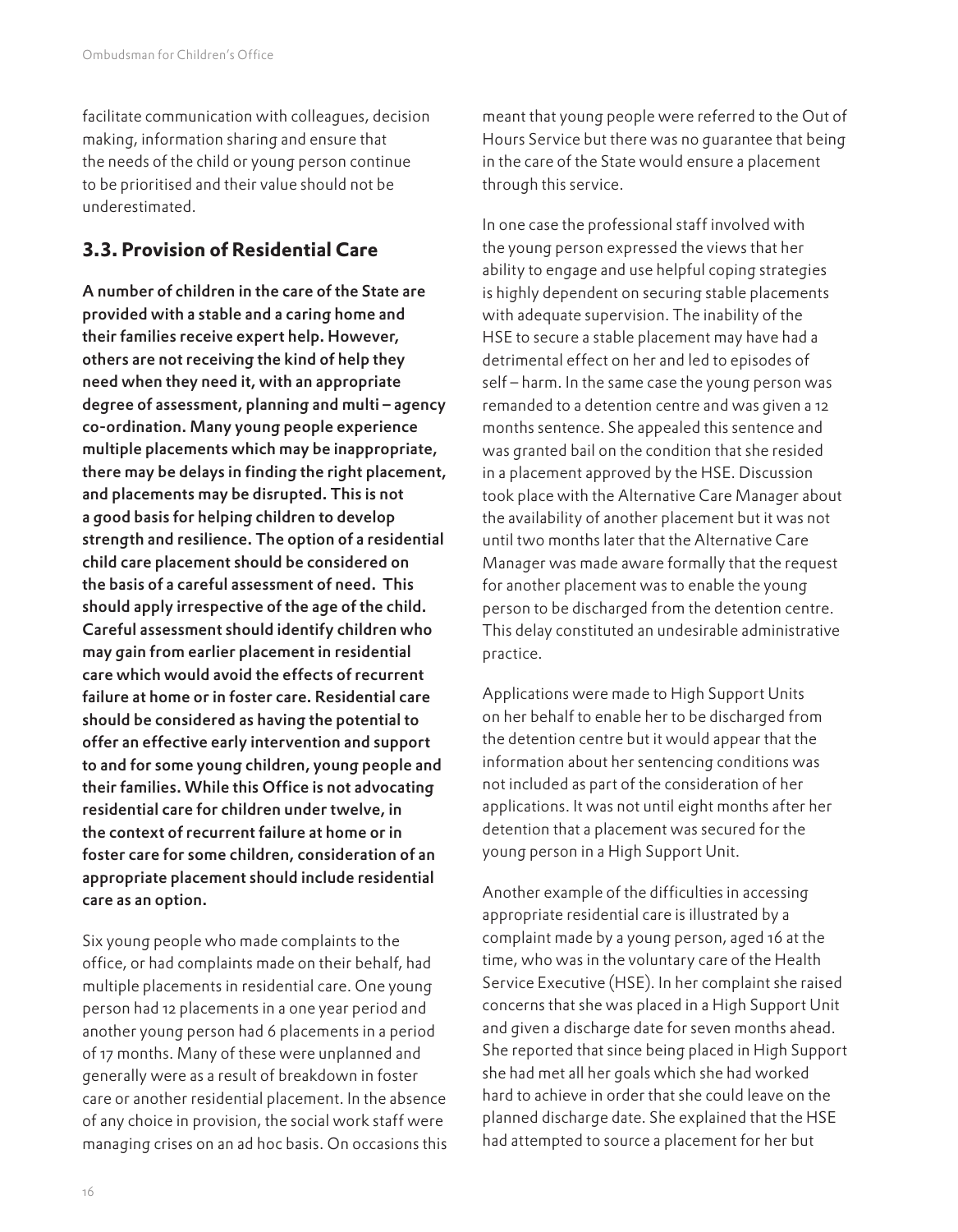that there was no capacity in the HSE's facilities in the area where she wished to be placed which is close to her family. She reported she visited a private residential placement but this was not progressed. She raised concerns that the issue of an onward placement remained unresolved and stated that this would have an adverse effect on her.

The investigation report recorded that in seeking an onward placement the HSE noted the importance of stability and consistency for this young person in her placement, given that she has experienced multiple changes of placement throughout the previous 24 months. Records indicate that in a four month period she had 11 changes of placement with various supported lodgings providers, a number of which were with the same provider. Whilst resolution to the complaint was offered through provision of a placement in a residential unit, difficulties continued in relation to placement provision with a number of placement changes during the course of the investigation. The young person returned home temporarily, was then placed in supported lodgings which was suspended for a short period and then re-commenced, but the placement broke down again some three months later due to concerns about her behaviour. The young person again returned home and was subsequently provided with a placement. However, this was a considerable distance from her school and HSE advised that attempts to locate a placement both through HSE and private provision in the desired locality were not successful. The young person advised that this impacted on her education and that she was not attending school at that time. The HSE then advised that the young person wished to remain in her current placement and that the HSE were seeking a school placement for her in that locality.

It was of serious concern to this Office that this young person had experienced such uncertainty and instability in terms of placement provision. The planned onward placement from High Support was a residential placement. It is noted that the placement subsequently provided was ended as it was not appropriate for the young person to remain there due to allegations of assault against her by

another resident which were being assessed. As a result supported lodgings were then provided, which is a significant change to the planned step down placement from High Support agreed by the professionals involved in her care. It is noted that the particular circumstances posed challenges in terms of provision of a placement. The HSE advised that the young person continued to remain in supported lodgings given her expressed satisfaction with it, the social work assessment that it was a good match and the young person subsequently was adamant that she would not return to residential care.

These cases illustrate the inadequacies in the range of residential accommodation for children and young people in terms of their availability and suitability. There was no indication that there was any attempt to match the needs of children and young people to the services being offered by individual units. In many instances it was more a matter of finding a residential unit that would admit the child or young person in a crisis.

Several other issues, relating to residential care, require to be highlighted all of which have adverse effects on young people. The first of these refers to the delays in finding onward placements for young people who are detained for longer than necessary in Youth Justice Facilities or residential units which no longer meet their needs.

The second is the use of the Out of Hours Service for children in the care of the State whose placement has broken down. This is a major shortcoming in the corporate parenting role of the State especially when this service may refuse to accommodate children in its care.

Finally, the operation of the admission process for Special Care Units is not supportive of social workers dealing with children and young people in crisis both in terms of the processes involved and the concept of Special Care as a last resort when all other measures have failed. The issue of the use of the Out of Hours Service and the operation of the admission process for Special Care Units is addressed more fully in the section dealing with Governance Arrangements.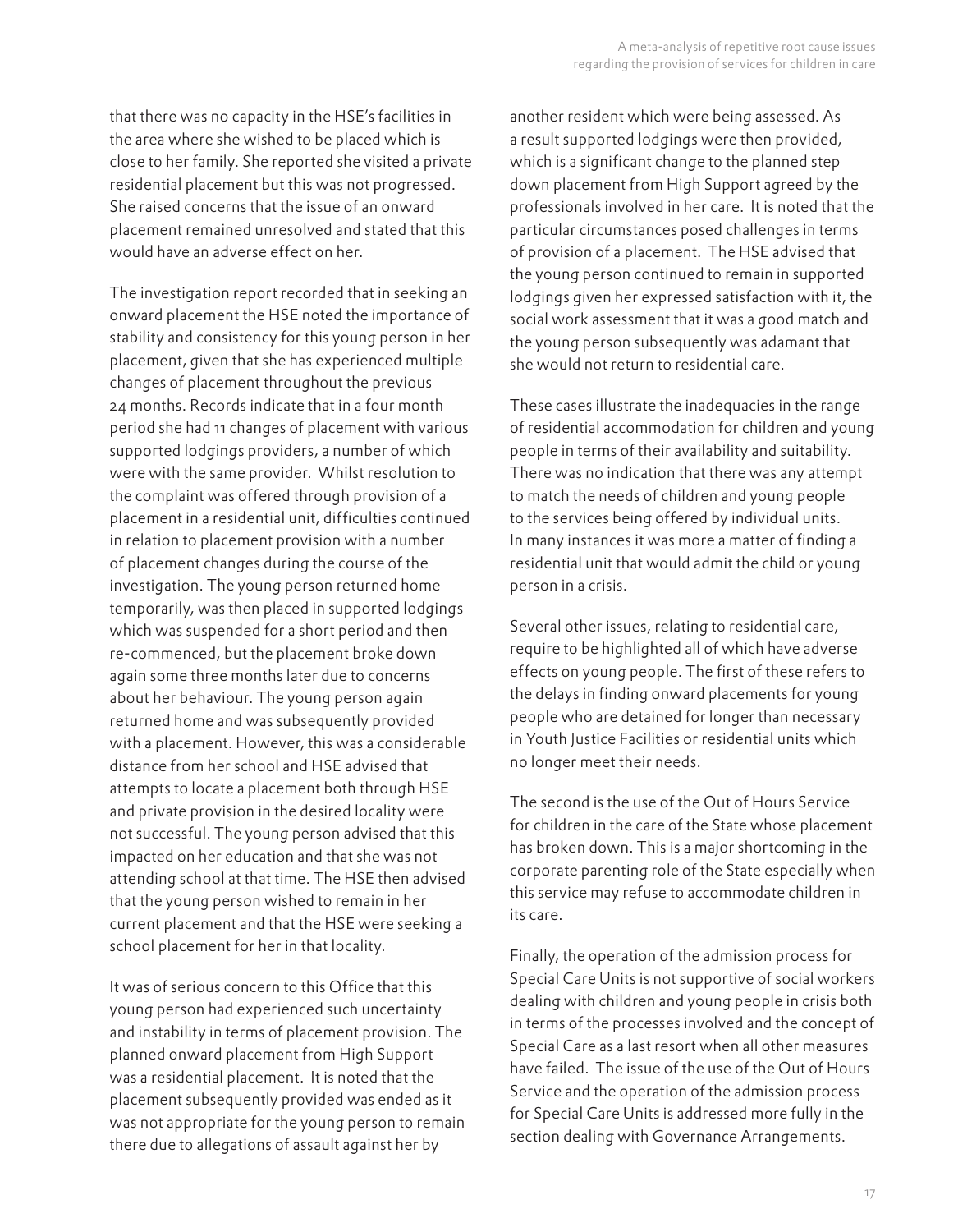Stability in placements can promote resilience for children in care in two respects: by providing the young person with secure attachments (which can also reduce the likelihood of placement breakdown), and by providing continuity in other areas of the child's life, such as school and their friendship group.

## **3.4. Child Protection for Children in Care**

Children are among the most vulnerable members of society: they are vulnerable to abuse, exploitation and deprivation. The previous life experiences of many children in care have exposed them to increased risk of victimisation. They have the right to expect and receive protection from within the child care system.

Safeguarding children in care is particularly challenging and requires staff to be aware of the need to provide robust protection and to know what action to take if abuse occurs.

The HSE "Child Protection and Welfare Practice Handbook" states that in any situation in which there is reason to suspect that a 'child in care' is suffering or is likely to suffer significant harm, this must be assessed. It acknowledges that children entering the care of the State may have previously been abused or neglected and that any allegation of abuse must be dealt with sensitively and support provided to the child and others who have developed close relationships with the child.

Child abuse occurs when a child is neglected, harmed or not provided with proper care. Children may be abused in many settings including in an institution by those known to them, or more rarely, a stranger. There are different types of abuse and a child may suffer more than one of them. Abuse may also take place on a single occasion or may occur repeatedly over time.

More than half the children who made complaints, or had complaints made on their behalf, had child protection issues. These were dealt with inadequately in that the National Guidance contained in Children First was not implemented. In part this was due to the fact that some community care areas had not accepted the National Guidance and were relying on out of date guidance from previous authorities (Health Boards). In other cases it was seen that an assessment of their child protection needs would be dealt with by reference to their care plans and any review of these. In a number of cases the child protection concerns were not adequately addressed through the care planning and review process.

An example of this was a young girl who following her admission to care, was referred for a child protection assessment because she was engaging in high risk behaviours in which she was sexually abused by older males. It had also been alleged that she had been sexually abused when she was a very young child. This was considered at a case conference. This did not result in a comprehensive assessment of her situation which would have led to an appropriate Child Protection Plan. Her needs were solely identified as requiring secure residential care.

In another case this Office's investigation of the complaint concluded that two years to investigate an allegation of a child protection nature is too long, especially against a child's parent when any delay has the potential to negatively impact the relationship of the child to that parent and extended family. It appears to this Office that this child's case was marked by lengthy delays, compounded by a lack of oversight from the HSE, poor record keeping and a lack of effective communication and cooperation between HSE staff. The HSE social work team spent a lot of time and energy on this child's case but did so outside the normal procedural, policies or statutory framework for either the handling of child protection allegations or handling of children in care. The delay in handling her child protection concerns and handling her care had a significant impact on the child in terms of her relationship with her family and by denying her due process as laid out in the relevant Statute, procedures and guidelines.

In a third case, a young person had been referred to a Child Protection Management Team on the basis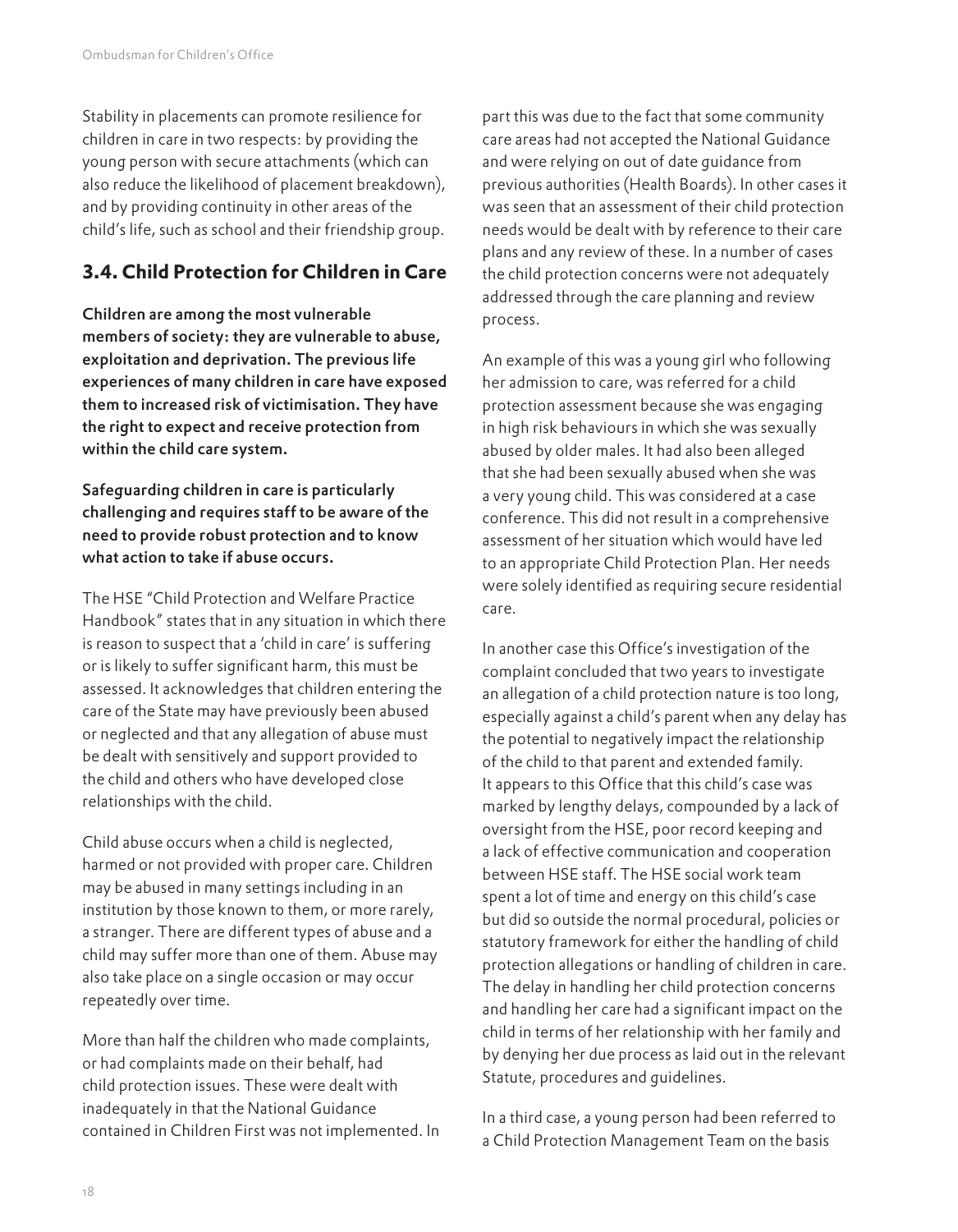of notifications of physical abuse. Following her admission to a High Support Unit she engaged in high risk behaviour in which she was sexually abused by adult males and a number of notifications were made to the social work department. Notifications of physical abuse by her father were also made and An Garda Síochána made a number of notifications citing 'neglect' following two of her unauthorised absences from the centre. She also disclosed that prior to her admission she had been sexually abused by a member of her extended family. None of these notifications was considered fully by the Child Protection Management Team and no comprehensive assessment of her situation was undertaken which would have led to an appropriate Child Protection Plan. Social Work Managers said that, as she was in care, her needs would have been considered in the context of her Child in Care Reviews and not Child Protection Arrangements. Given that there was no social worker allocated to the young person and that the Social Work Team Leader was monitoring the case and precluded from visiting the young person in the unit, this was a very poor substitute for dealing with an increasingly dangerous situation.

Investigations by the OCO have consistently found evidence of a lack of clear child protection plans to address the safety and protection of children in care. We have also noted examples of serious delays in such plans and a lack of multi-disciplinary input into those plans. There is also a consistent pattern of care plans and child in care reviews not adequately recording the steps necessary to achieve the safety plan set out in such reviews.

The failure of the HSE to consider appropriately the child protection needs of children in its care was detrimental to their well-being.

## **3.5 Social Work Practice and Supervision**

It is important to recognise that social workers are the lead professional group which assists the State in protecting children from harm through neglect, abuse or exploitation. Many of these responsibilities are set out in legislation,

government policies and international conventions. The public expect high quality responsive services delivered by well-trained and competent staff. However, social work is not well understood and public confidence is frequently influenced by the media's handling of individual cases.

#### **Practice**

It was evident from the examination of the complaints that some children in the care of the State had no social worker allocated to them for long periods of time or had social workers assigned to them on an irregular basis. In these situations they or their families had to rely on the Duty System to access a social work service. This meant that there was no one to discharge the responsibilities of the HSE in safeguarding children who are living in alternative care arrangements. These responsibilities are set out below.

The National Standards for Children's Residential Centres outlines the Social Work role for children admitted to Residential Centres. These National Standards state that supervising social workers have clear professional and statutory obligations and responsibilities for young people in residential care. All young people need to know that they have access on a regular basis to an advocate, external to the centre, to whom they confide any difficulties or concerns they have in relation to any aspects of their care. Social work management is required to ensure, among other things, that the supervising social worker:

- ‒ Visits the young person in the centre and sees the young person privately;
- Is satisfied that the young person is safe and well cared for in the centre and, from time to time, reads the child's case file and daily dairy;
- ‒ Ensures that every visit to a young person by the supervising social worker is entered in the centre's care file, together with any action taken as result of the visit.
- ‒ Article 17 of the Child Care (Placement of Children in Foster Care) Regulations, 1995 sets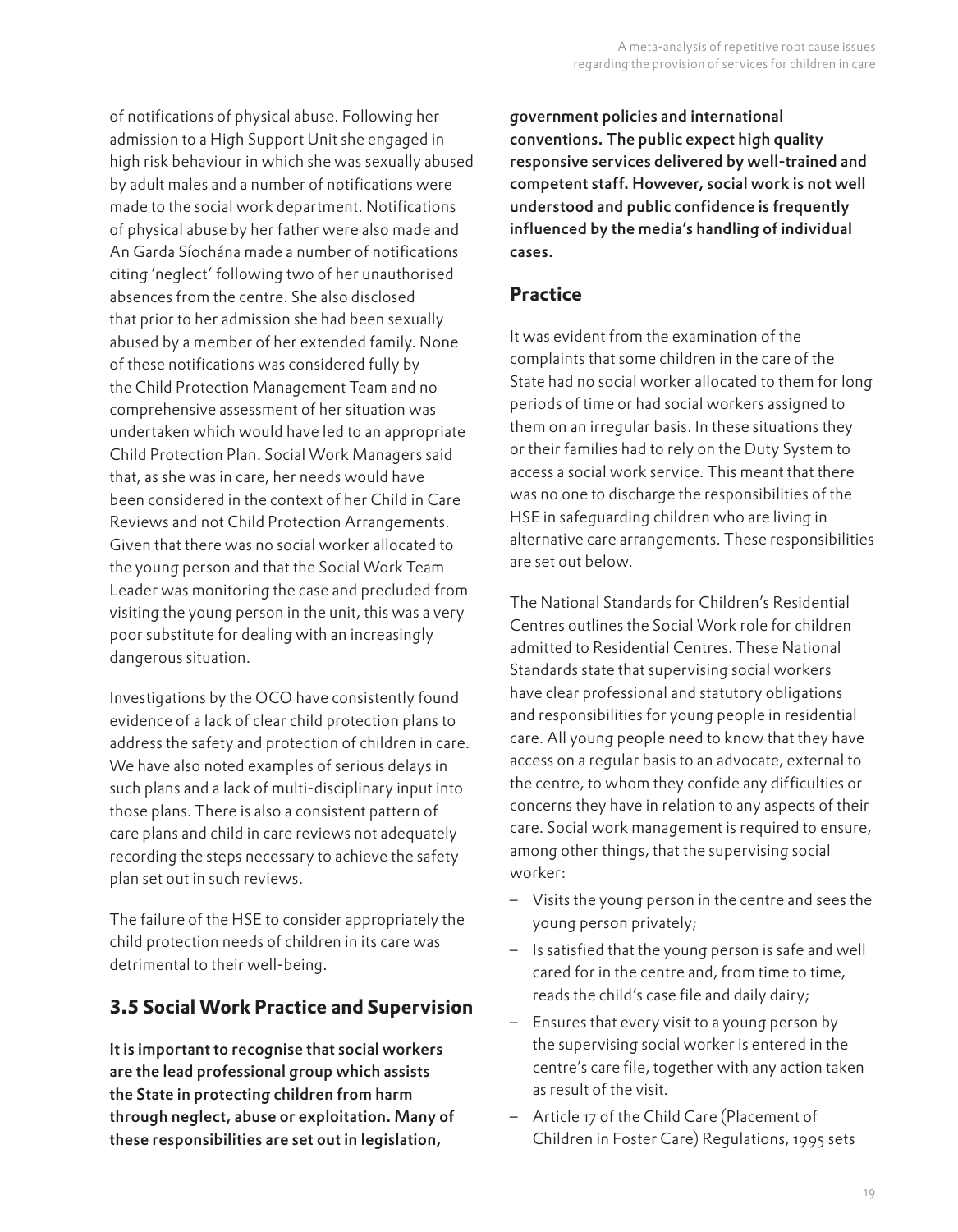out the requirements for the supervision and visiting children in Foster Care Placements.

There were also occasions when these duties were not discharged by an allocated social worker. An example of this was when there was a ban on travel outside a community care area. This meant that a child placed in a residential unit a considerable distance away was not seen by her social worker for many months. In this case the young person felt that she was isolated in her placement and had no one to talk to.

In another case a young person had a social worker allocated to him but felt that he did not see her often enough and that he did not have enough time to discuss the matters that were important to him.

In a third case the delay in the transfer of the young person's case from one community care area to another was at the centre of a number of the concerns raised by a foster mother. In the first instance, the level of social work support available to the young person following her move was of concern to this Office. Social work files indicate that the child received the minimum recommended number of social work visits under the Child Care (Placement of Children in Foster Care) Regulations, 1995 for two years and had no allocated social worker for most of a third year. These files also indicate that no home visits were undertaken for seven months prior to the point at which the placement broke down, even though significant concerns had been raised about the difficulties the young person and foster mother were experiencing and the stability of the placement. Given the ongoing difficulties documented in the social work files in relation to the young person and her placement, it is the view of this Office that the minimum number of safeguarding visits was insufficient and did not provide adequate support for the child's welfare. The 1995 Regulations require that a note of each visit to the child and their Care Plan reviews be entered in the case records. Such notes were not included in the social work files for a number of reviews. The delivery of the minimum number of visits to a child in care who is known to be experiencing difficulties

and whose placement is noted as being in danger of breakdown, the lack of an allocated social worker for almost a year, and the lack of consistent and required record keeping by the community care area constituted undesirable administrative practice.

In this case the delay by one area in seeking the transfer of the case for four years and the refusal by another area to accept the transfer resulted in the lack of an adequate and accessible social work service to the young person and foster mother. It is not possible to conclude that a locally provided service could have prevented the difficulties they experienced. However, it is the opinion of this Office that a locally provided social work service would have resulted in a more accessible and intensive level of service provision that may have mitigated the eventual temporary breakdown of the placement. In this respect, the failure to transfer the case at an earlier date and the refusal to accept it once requested has had an adverse effect on the young person.

Young people consistently raised the importance of regular contact with their social worker and the impact of multiple changes of social worker. The significance of the social work relationship with the young person cannot be under estimated. Social workers are responsible for planning for young people's future, and are a key mechanism for young people's participation and inclusion in this process. Ensuring that the views of children in care are listened to and that they are able to influence care planning will make it more likely that children's placements meet their emotional needs and is also likely to reduce placement disruption.

If alternative care arrangements (foster care and residential care) are to promote stability and resilience it must promote opportunities for children to develop secure attachments. One of the important relationships that can contribute to children's sense of stability and continuity includes their relationship with social workers.

In 2012 eight Children's Charities in England came together through a shared concern about how the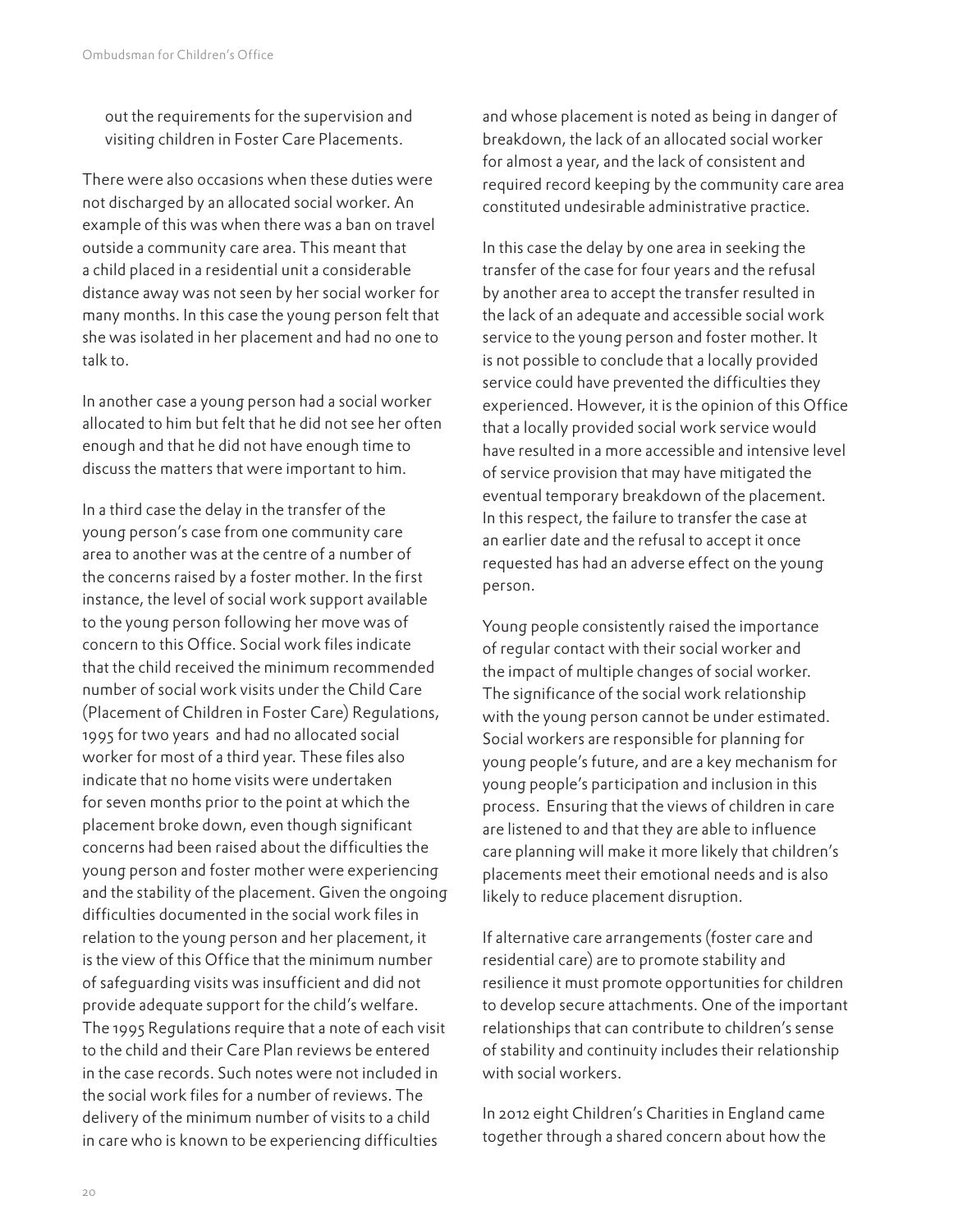State is caring for children who cannot live at home. They held a number of consultation sessions with interested parties, including a Parliamentary briefing to gather opinions from interested individuals. They also had a strong social media presence and facilitated a number of sessions with children and young people who had been cared for by the state. In 2013 they published Making Not Breaking 22 which states that *"The weight of evidence, from all quarters, convinces us that the relationships with people who care for and about children are the golden thread in children's lives, and that the quality of a child's relationships is the lens through which we should do and plan to do."* [emphasis in original] They have developed a set of recommendations that support this approach and that are consistent with the principles that underpin the United Nations Convention on the Rights of the Child and the Human Rights Act 1998.

In respect of reducing organisational change that disrupts relationships they make the following recommendations.

*"Local authorities must reduce the impact of organisational change that militates against sustaining positive relationships for children. The professional system should focus on supporting social workers to remain in post and in children's lives. Enabling this continuity should include:*

- ‒ *allowing social workers time for high quality handover periods and endings, when they or children move*
- ‒ *introducing a three month notice period for social workers working with children in care, to provide more effective handovers*
- ‒ *avoiding allocating a new social worker to a child in care where it is known that the worker will be leaving shortly*
- ‒ *providing opportunities for social worker promotion based on expert practice rather than management skills*
- ‒ *rewarding social workers for remaining in post in order to support children long term*
- ‒ *having strategies in place to minimise for children the number of changes in social worker and IRO23, including changing how teams are structured, and*
- ‒ *careful planning of any necessary change in carer or support worker.*

These recommendations are worthy of consideration in respect of children in the care of the State in Ireland.

#### **Supervision**

The allocation of social workers and their supervision by management staff are closely linked. There was evidence to suggest that supervision of social workers was irregular and did not meet the standards set down by the HSE. These are contained in The Report of the Task Force for Children and Families produced by the HSE in June 2010 and which is based on previously published reports. This report suggests that supervision should take place every four weeks. The standards state that supervision should focus on children and young people's rights, outcomes for children and families, how decisions are made that impact on those outcomes and planning for the future.

An example of inadequate supervision can be found in the case where a social worker was allocated to a young person but she did not receive supervision for ten months after taking on the case. She received one other supervision session during the first year and in the next year there were seven supervision sessions dealing with the young person's situation. Thereafter the frequency of supervision declined. Given the significant developments and challenges in providing suitable care for the young person this fell short of the standards set.

In another example a social worker was allocated to a young person but she did not receive supervision for the first four months after taking on the case. She received another three supervision sessions during

<sup>22</sup> The Care Inquiry "Making not Breaking – Building Relationships for our Most Vulnerable Children" 2013 - http://www.nuffieldfoundation.org/sites/default/files/files/Care%20Inquiry%20-%20 Full%20Report%20April%202013.pdf (6Dec13)

<sup>23</sup> Independent Reviewing Office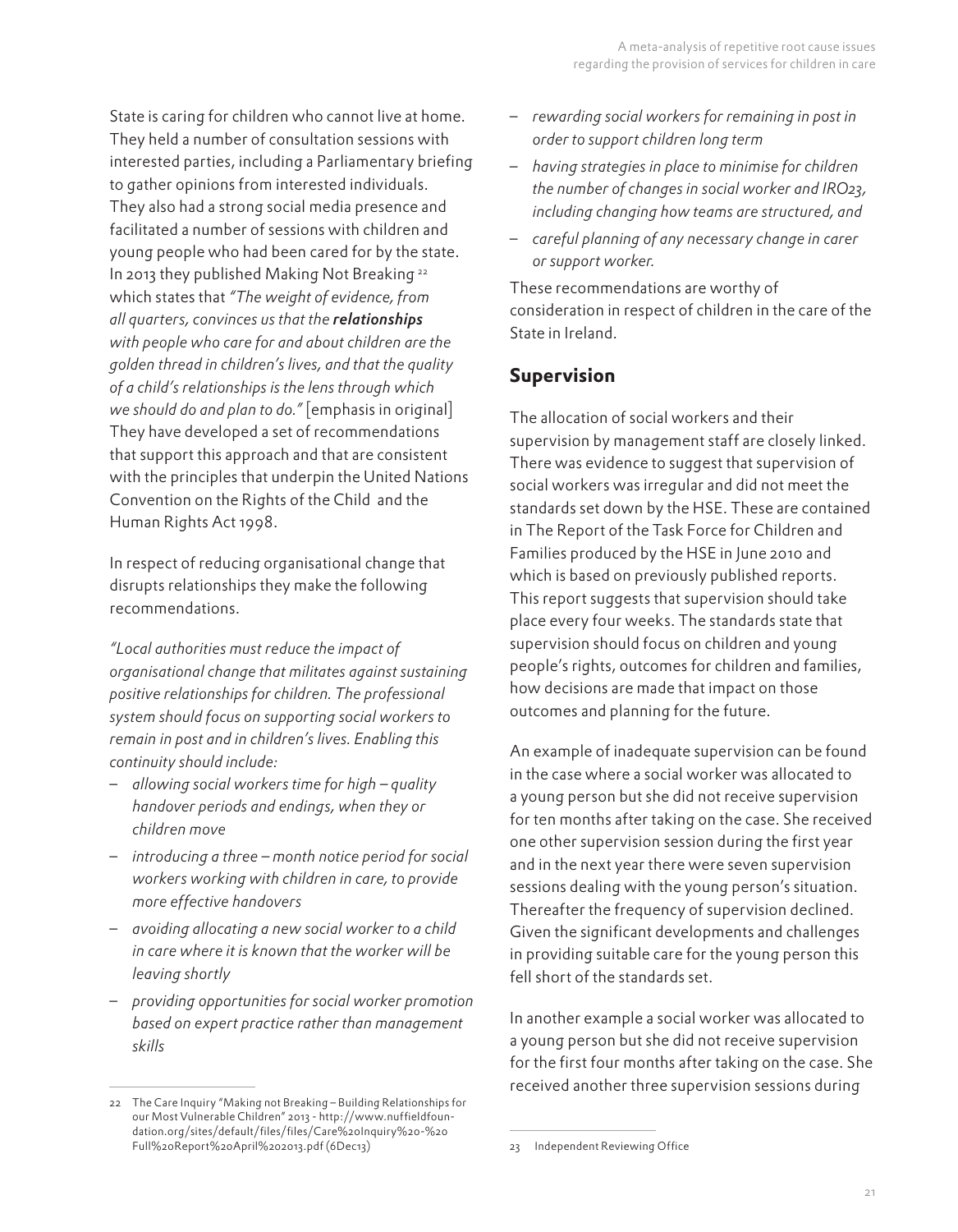the rest of in the first year and in the following year there were only two supervision sessions dealing with the young person's situation – one in January and one in December. Given the significant developments and challenges in providing suitable care for the young person, this fell very far short of the standard set in the HSE's National Policy on Staff Supervision. The supervision sessions appeared to be significant in considering what was happening and in considering the future plans for the young person. However, the supervision notes did not record what the future plan was for her for the incoming period. There was also no indication that the discussions and agreements on the way forward were reflected in the care plans.

It is well recognised that reflective practice together with a good work environment supports improving practice and ongoing professional development to deliver improved outcomes for children. This means that management have to provide effective supervision and employee development systems that link individual performance to service outcomes. They should also ensure that regular audit of the quality of social work practice is carried out. In turn social workers should actively seek, and engage fully with, supervision on a regular basis to reflect on their practice and identify areas for development. They should also undertake regular analysis and assessment of the quality of their practice including reflection on engagement and interventions with children; what is going well and what requires changing.

### **3.6. Inter–professional and Multi–agency Collaboration**

Inter-professional and multi-agency collaboration means continuously working together for the benefit of each and every child. It can and does make a difference.

Effective collaboration among those who plan, manage and work in services for children and young people is essential if the many issues facing alternative care arrangements are to be fully addressed and resolved. There is a huge range of

#### stakeholders with a real investment in the future of these children and young people.

Most children and young people in the care of the State have been known to a variety of agencies for some time before admission and may have received services in the community. All will have used universal services such as health and education and many of them and/or their families will have had specialist help and support. The collaboration of agencies working across the continuum of children's services therefore is critical if we are to deliver all the responsibilities to children in the care of the State under the Child Care Act 1991 and which are a corporate responsibility of the Health Service Executive. So far the statutory bodies with this corporate responsibility for children in the care of the State have failed to fully adopt the role of a corporate parent.

#### **Corporate Parenting**

Corporate Parenting means the formal and local partnerships needed between all departments and services, and associated agencies, which are responsible for working together to meet the needs of children and young people who are in the care of the State. Corporate Parenting offers the opportunity to improve the futures of children in the care of the State by all parts of the organisation, into whose care they have been admitted or committed, and partners making their contribution to the wellbeing of all children in care.

Good nurturing corporate parenting by the State should be seen as the foundation upon which wider care planning and support is laid. Many children will require additional support to address emotional, physical and educational deficits created by adverse early experience.

There were examples in the investigations completed where collaboration between professional groups and services within the HSE was not good. In one case a young person had a history of mental health difficulties, including an early diagnosis of borderline ADHD from a young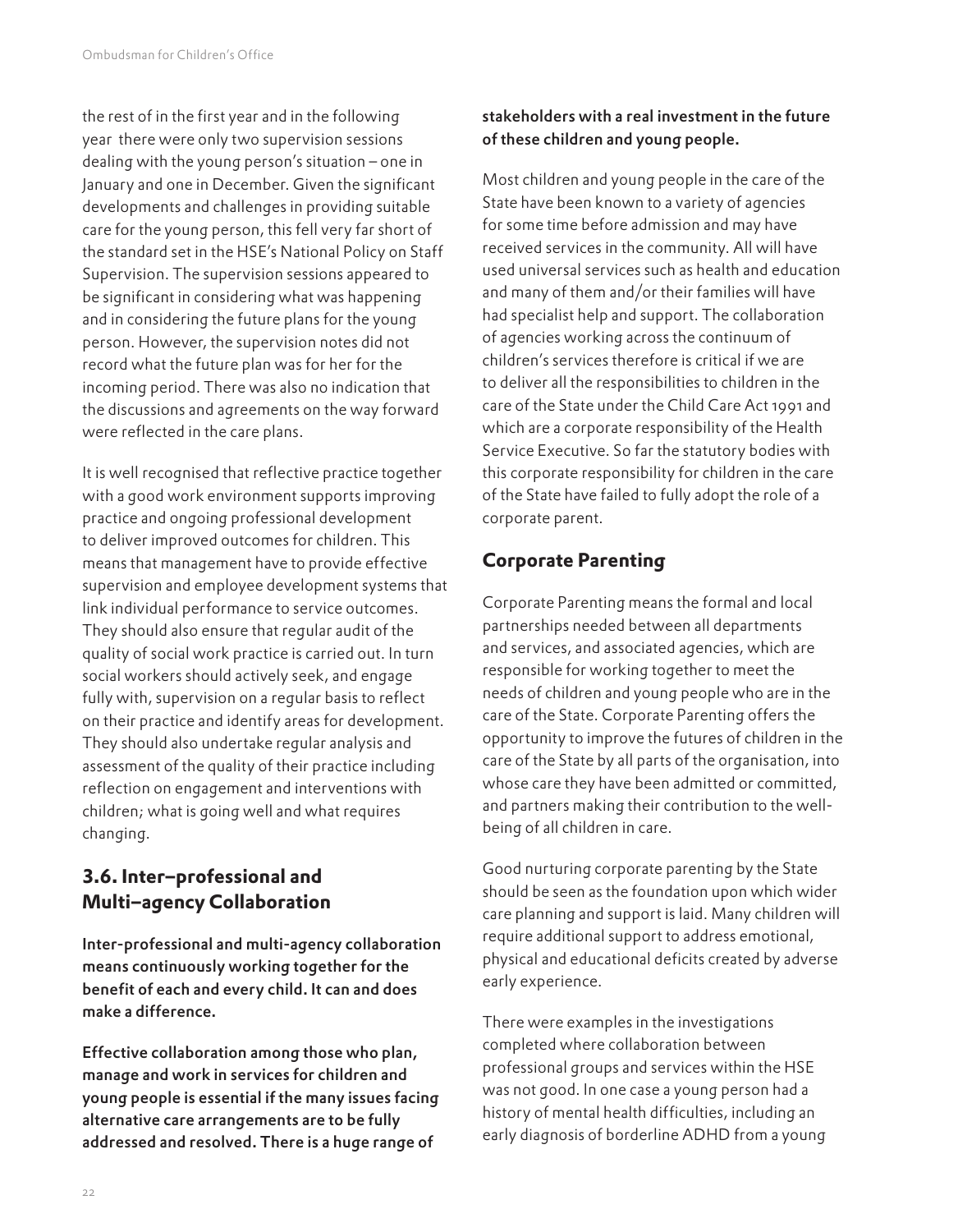age and had attended a number of services while residing in one location. In addition, she attended a number of therapeutic services while residing in another location for three years. The young person was reported by the foster mother and social worker as having difficulty managing her behaviour, particularly her anger, and was also reportedly engaging in self-harm.

Of particular concern to this Office was the refusal of CAMHS in the second location to see the young person due to the fact that she did not have a locally allocated social worker. This decision was made on the basis of previous difficult experiences of treating children whose social worker was not in that location. The CAMHS involved expressed concerns over the quality of the service that could be provided to children in such circumstances, the reluctance of social workers to travel to the second location for meetings and the time spent by them travelling to meetings in other areas.

The Manager of the Mental Health Services in the second location and the consultant in question both advised this Office that following a meeting of the Child and Adolescent Psychiatry Services it was agreed that children in care living there should be able to access services in that area, irrespective of where their social worker is located. They stated that this is a policy which is now implemented in the area concerned. This was also their expectation of CAMHS services in other parts of the country when dealing with children whose social worker is located in the second location.

It appears that, prior to this meeting, there was no agreed policy in CAMHS regarding the treatment of children in care whose social worker was located elsewhere. This lack of local policy reflects the lack of national policy and guidelines for CAMHS in relation to children in care. It further appears that this lack of national policy and oversight has resulted in individual CAMHS operating in various ways across the country. This lack of a coherent national policy and guidance results in inconsistent practice and service delivery to vulnerable children thereby failing to alleviate, or worse, increasing their poor

mental health. The Office has recommended that this should be addressed by the HSE at national level.

In a second case two separate issues arose. Firstly, the young person received psychiatric support from a children's Hospital and the CAMHS during her initial period of care. When she was admitted to a Special Care Unit in another city she was refused a psychiatric assessment by the local CAMHS team as she was from outside the catchment area for the team and it was considered that she should receive a service from the team in the area from which she came. This was unrealistic and was detrimental to her overall well-being.

Secondly, following her discharge from her special care placement, the young person continued to access the children's hospital and the CAMHS until her placement in a residential unit. There was no contact between the young person and the clinical psychologist in CAMHS for seven months at which time the clinical psychologist wrote to the social worker asking for an update. There had been no significant effort on behalf of the CAMHS to maintain contact and keep up – to - date on her health status. Reliance had been placed on the social worker and residential staff to contact CAMHS if necessary. The action by CAMHS in not directly monitoring developments closely constituted an undesirable administrative practice.

In a third case securing a mental health assessment was very problematic. In this case a child protection assessment appears to have been dependent on a mental health assessment being secured. The handling of the mental health referrals by HSE CAMHS was a cause for concern. The referrals made on behalf of the child were reviewed seven times by HSE CAMHS and refused on the basis that CAMHS did not work with children with intellectual disability. The HSE social worker did advocate for the child through several letters and phone calls. For a period of six months, the child's referral was bouncing between Disability and CAMHS services as *'CAMHS do not work with children with intellectual disability and Disability Services do not work with children with mild intellectual disability'.* On foot of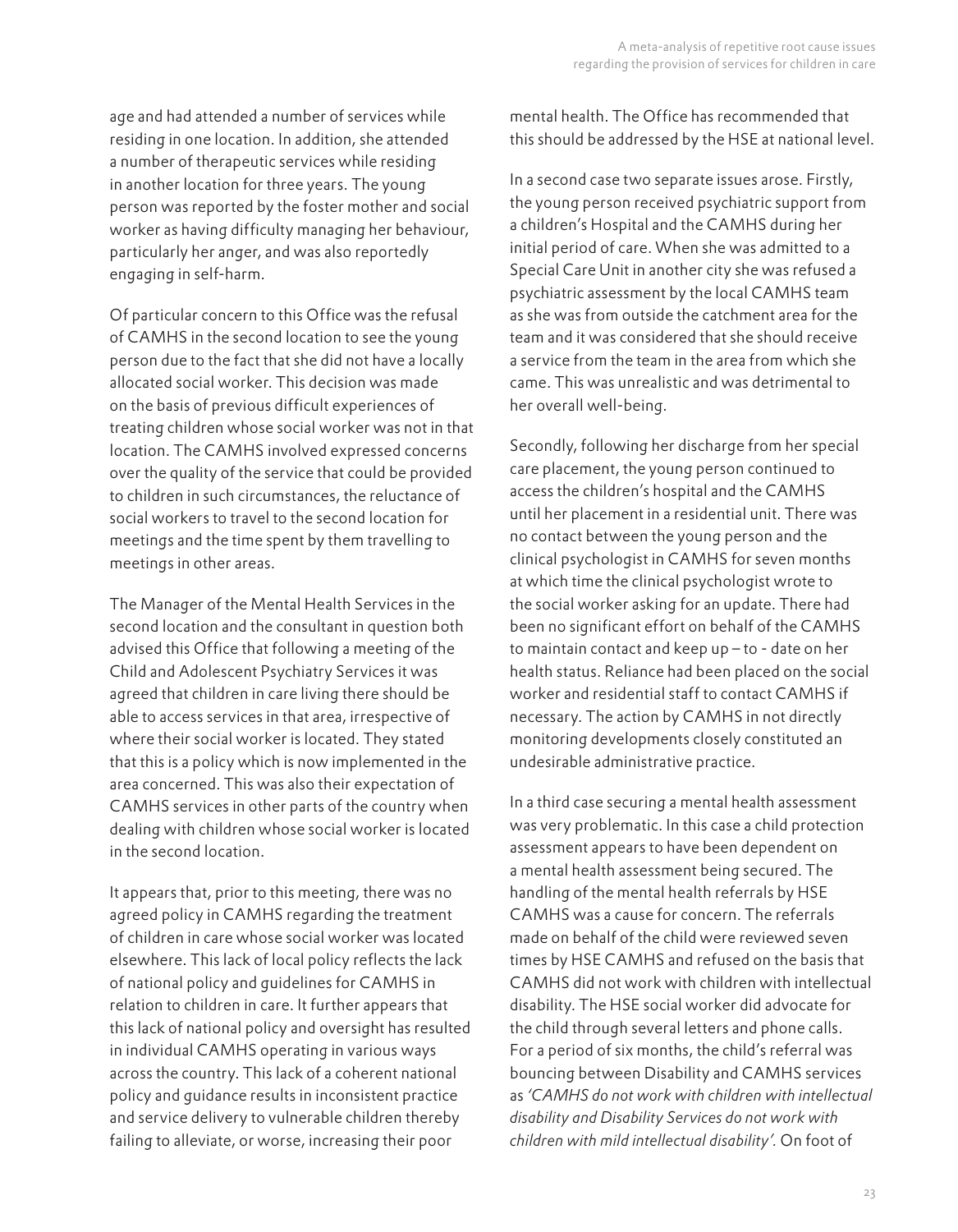the new assessment of her Intellectual Disability being in the average range, CAMHS accepted the referral and placed her on a routine waiting list.

However, once the referral was accepted, there was poor communication between the social work department and the CAMHS team. For a period of 10 months there did not appear to have been any proactive communication from the social work department to CAMHS to seek updates on the referral, organise a professional meeting or give an update on the child, her needs or the actions taken by social work to progress her mental health assessment beyond the three telephone calls made (and only one of them substantively discussing the case with CAMHS). While CAMHS did give the child an appointment they did not inform the Social Work Department of this for a period of 2 months, which was after the child had been seen. Subsequently CAMHS made over 10 attempts to contact the social work department (both in writing and by phone), but it appears that, in reality, the foster carer was the main conduit of information between the two teams during this time. Once again the fact that the social work team and the CAMHS team were not in the same area appears to have had an impact on the quality of the communication. As a result the first meeting between HSE social work and HSE CAMHS in relation to this child occurred 16 months after the allegations of child protection were first made, 13 months after a mental health functioning assessment was required. This was far too long.

This was a significant failure by the HSE and HSE CAMHS in providing for the needs of this child in a timely fashion.

In These Are Our Bairns: A Guide for Community Planning Partnerships (2008)<sup>24</sup> on being a good corporate parent, the Scottish Government has summarised the three key elements of corporate parenting as:

‒ "The statutory duty on all parts of a local authority to co-operate in promoting the welfare of children and young people who are looked after by them, and a duty on other agencies to cooperate with councils in fulfilling that duty.

- ‒ Co-coordinating the activities of the many different professionals and carers who are involved in a child or young person's life, and taking a strategic, child-centred approach to service delivery.
- ‒ Shifting the emphasis from 'corporate' to 'parenting', taking all actions necessary to promote and support the physical, emotional, social and cognitive development of a child from infancy to adulthood."

It went on to state "we believe that corporate parenting is not just a responsibility. It is also a real opportunity to improve the futures of looked after children and young people. Success relies on many different organisations - including local authorities, health boards, the police and schools - recognising they have a critical contribution to make.

Good corporate parents will want the same outcomes for their looked after children as any good parent would want for their own children. They will accept responsibility for them and make their needs a priority."

#### **3.7. Governance Arrangements**

Governance in family and child care services refers to a framework within which organisations are accountable for continuously improving the quality of their services and taking corporate responsibility for performance and providing the highest possible standard of care. It provides a means to learn from and improve services. It supports organisations and individual workers to be accountable for the quality of services, and to take responsibility for maintaining and improving service provision and practice.

#### The key principles fundamental to good governance are:<sup>25</sup>

‒ A clear focus on the organisation's purpose and

<sup>24</sup> http://www.scotland.gov.uk/Resource/Doc/236882/0064989. pdf (6Dec13)

<sup>25</sup> http://www.dhsspsni.gov.uk/governance-guidance (6Dec13)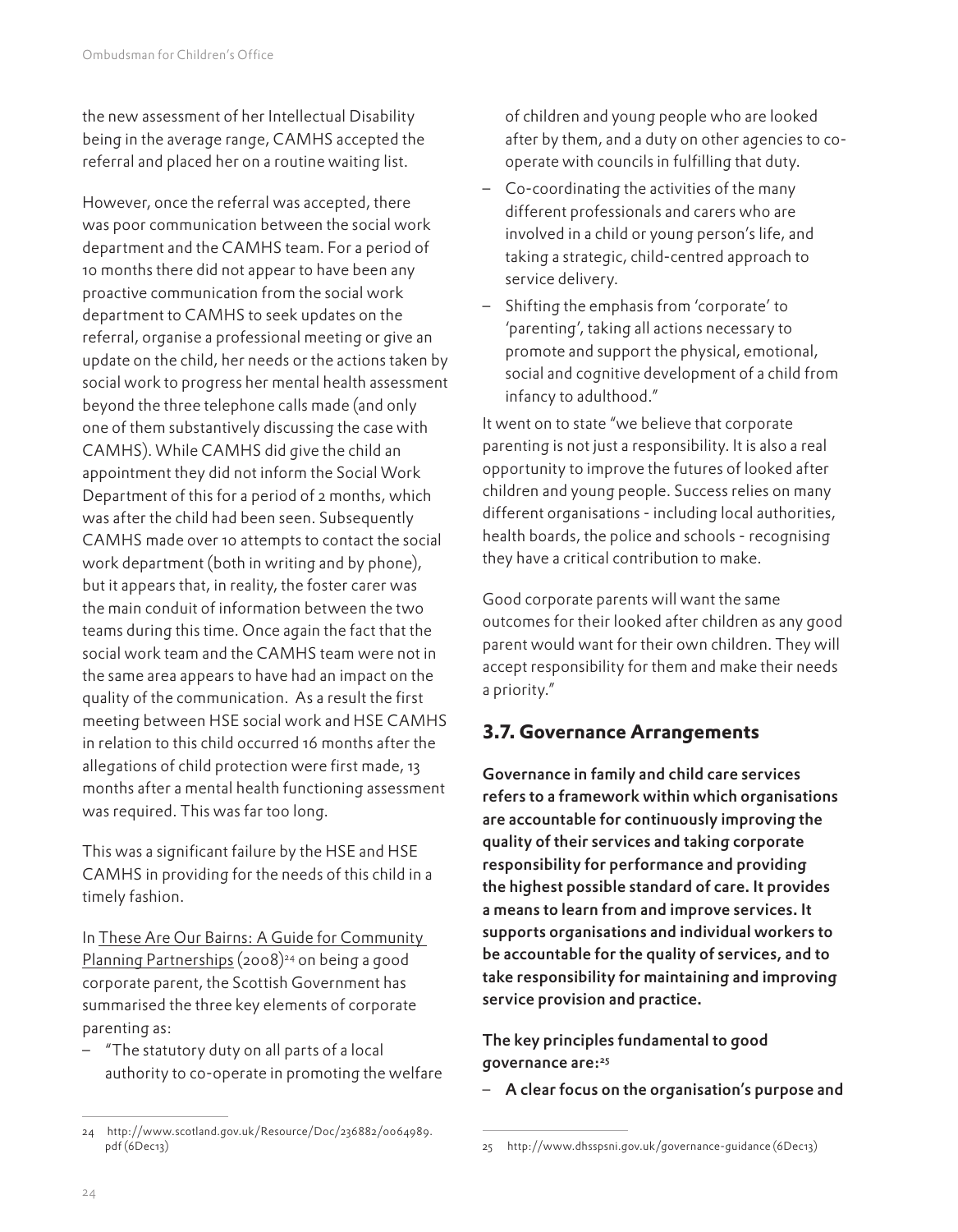outcomes for service users

- ‒ Clarity about roles and functions
- ‒ Managing risk and transparent decision making
- ‒ Engaging with key stakeholders
- ‒ Ensuring accountability.

In a number of investigations it was clear that there were significant shortcomings in the governance arrangements which affected the delivery of care to children and young people.

An example of this is the delay in the transfer of a young person's case from the one community care area to another, the HSE management of the application of the transfer policy and the impact of this delay on the allocation of a social worker in the receiving area. In this case the family moved from one area to another in 2006 but no application was made to transfer the case for some four years, with the first request for transfer being made in 2010. Although the HSE Case Transfer Policy was not in operation at the time of the family move, it came into being in 2007. A further three years elapsed between this policy and the first request for transfer of the young person's case. No explanation was provided by the HSE for this delay. There is a clear emphasis in this policy on the timely transfer of cases when a family moves from one administrative area to another. The transfer of the case should be initiated immediately upon the family's move and all transfers involving children in care should be affected within 12 months. The delay in seeking to transfer this case and the refusal to accept it constitute undesirable administrative practice and is also contrary to the HSE's own policy. The delay by the HSE in seeking the transfer of the case between 2006 and 2010 and the refusal to accept the transfer resulted in the lack of an adequate and accessible social work service to the young person and foster mother. In this respect, the failure of HSE to transfer the case at an earlier

date and the refusal to accept it once requested has had an adverse effect on the young person.

The operation of the admissions process to Special Care featured in a number of investigations. In one case, following a case conference an application was made for a special care placement for a young person. This was rejected by the National Special Care Admissions and Discharge Committee two weeks later on the basis that she did not meet the criteria for a special care placement. No reason was given. The social worker appealed this decision and the Committee considered it again two weeks later. This time they informed the social worker that the criterion for placement in a special care unit was that such placement is a matter of last resort when all other options have been tried. The application was again rejected. It was not until another meeting held four weeks later that the Committee agreed that the young person now met the criteria for special care and the social worker was advised a week after this decision was made. The rigid approach taken to this application by the Committee did not facilitate the social work department in managing what was becoming a more difficult situation. The failure to initially provide reasons for the decision represented an undesirable administrative practice.

The young person was admitted to a special care unit but because of her behaviour only remained there for six days and was then transferred to another special unit. One of the reasons for seeking a transfer was that there were a number of other young people from the Out of Hours Service and this had caused a lot of problems and it was not in her best interests to be involved with them. This could have been identified prior to admission and obviated the need for such a rapid transfer to another placement. Consequently, it reflected insufficient planning of the young person's care and was contrary to sound administration.

In another investigation following the breakdown of the young person's placement in a residential unit, when he was aged 13, he was placed in a Crisis Intervention Service the following day. On the same date an application was made for a special care placement for the young person. Despite the requests by the social work department the National Special Care Admissions and Discharge Committee did not meet on an emergency basis. The committee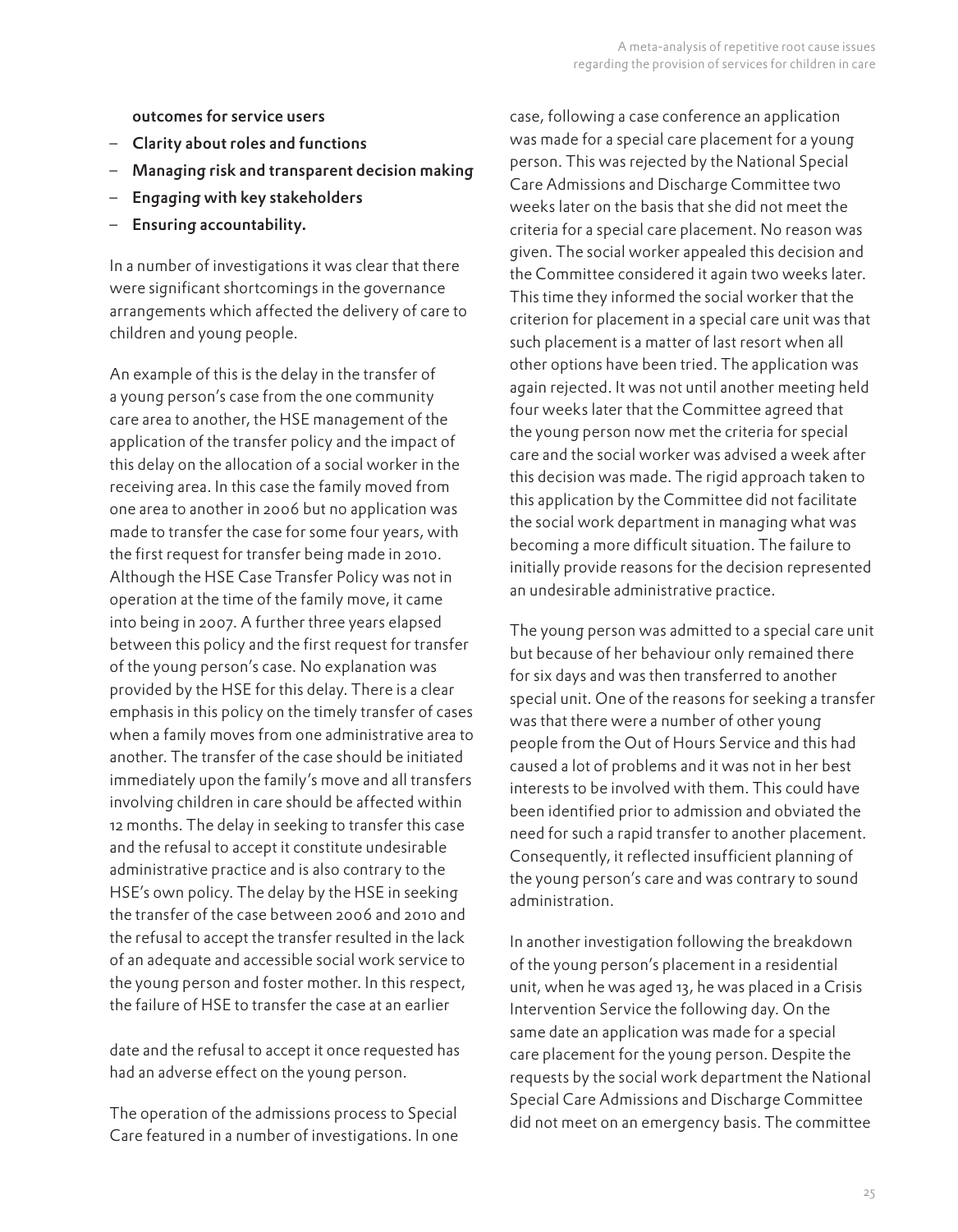was of the view that he was in a placement and that the application could be considered at the next scheduled meeting. This was due to take place two weeks later but at the meeting the Committee decided it would not consider the application again until it was in receipt of a confirmed onward placement. This was despite the fact the requirement to identify an onward placement was no longer part of the criteria for admission to Special Care. This had been replaced by "a commitment on the part of the social work management to the provision and implementation of an appropriate discharge plan." The social worker was not allowed to appeal this rejection of the application on the basis the Committee had not refused the application. The Committee stated that the application had not contained information on a step - down placement. The information was supplied by the social worker and two days later the Committee decided that the young person would meet the criteria for Special Care. The rigid approach taken to this application by the Committee did not facilitate the social work department in managing what was becoming a more difficult situation. In accordance with the Ombudsman for Children Act, 2002, this represented an undesirable administrative practice.

In yet another investigation the criteria for admission to special care came under some scrutiny. This young person presented with complex difficulties and there was serious concern in relation to his behaviour and possible risks to self and others. From the information provided it appears that all agencies involved were of the view that this young person's needs were primarily welfare based and not criminal. The information provided by HSE indicated that the Judge in the Juvenile Court did not wish to criminalise the young person and that remands in custody had been made on welfare grounds.

It was of grave concern to this Office that a 15 year old with identified welfare needs remained in the criminal justice system for a seven  $(7)$  month period whilst the most appropriate way to meet those needs was identified. The delay in providing an onward placement related to the divergent views as to the most appropriate placement for him and the length

of time involved in making a decision in this regard, specifically the Special Care application.

The intertwining of the welfare and justice court systems appears to be inevitable for some children who present with a complex and simultaneous mix of welfare and justice problems. The needs of such vulnerable children cross different court jurisdictions as well as court systems. There has been an absence of legislation which provides for the High Court to have statutory jurisdiction to hear applications for Special Care and that addresses the particular difficulties that have arisen in this regard. As a consequence children in respect of whom there are criminal matters ongoing could not access Special Care, even where this may have been recommended, until these proceedings were concluded. This was reflected in the revision of the Special Care Criteria in 2008. This issue is addressed in the Child Care (Amendment) Act 2011which is enacted but has not yet been commenced. However, the criteria for special care have been revised since 2012 and removed this exclusion. It is hoped that the relevant legislative provisions will be commenced as soon as possible.

In another case social work decision-making appears to have occurred outside the normal framework, procedures and policies in place with regards to handling child protection allegations (such as Children First, the National Standard for Foster Care and/or handling decisions regarding children in care). Between February 2010 and end of 2011, only three strategy/formal professional meetings took place. During this same time period, there were however, in excess of 18 meetings between social workers and their line managements regarding this case and many more emails and discussions. At these meetings, a large number of decisions were made (such as seeking care orders for the children, the appointment of a child care worker, etc.). These decisions were often not implemented and no reason recorded for their non-implementation. This appears to indicate that there were difficulties in implementing decisions made and lack of governance on these decisions.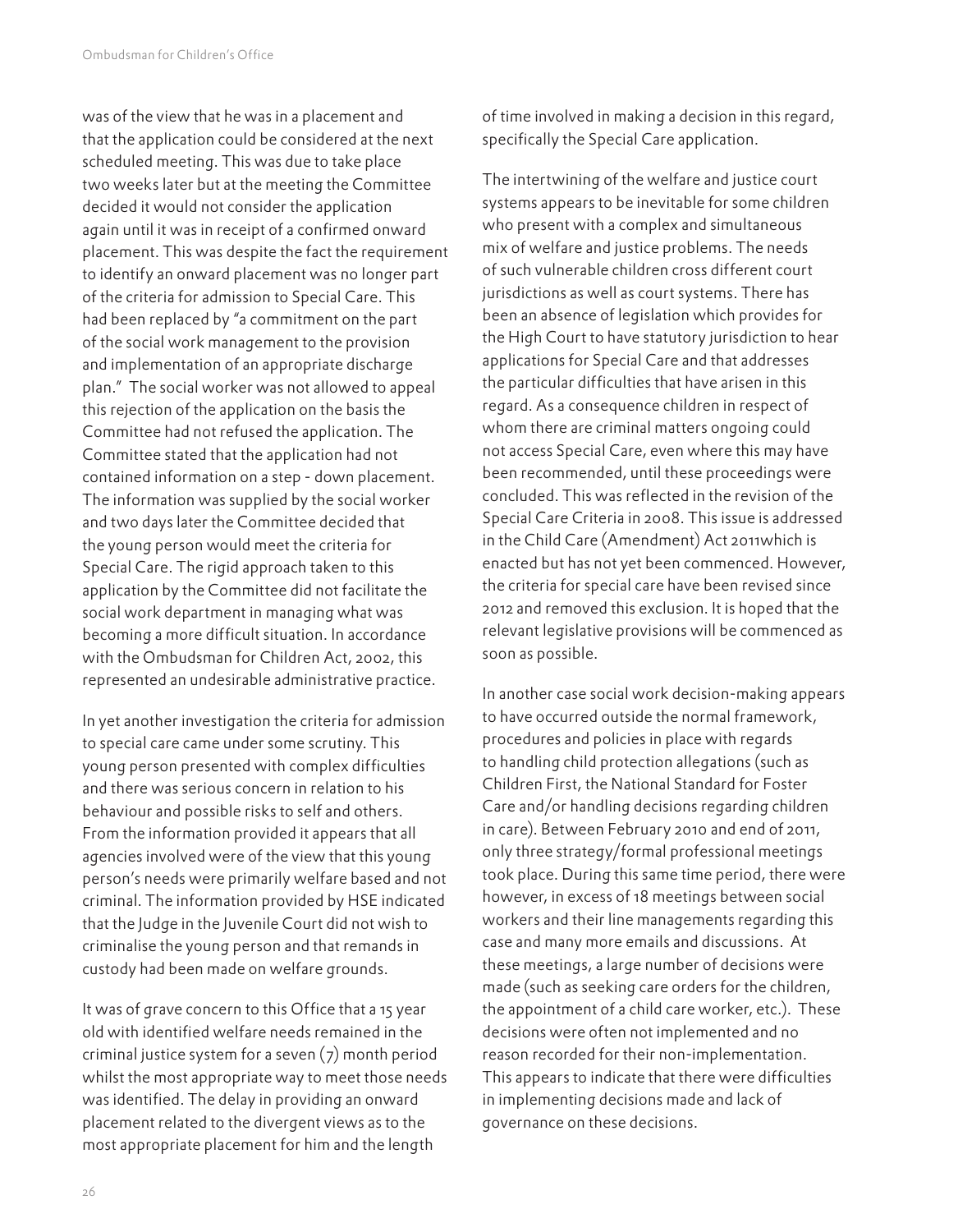An example of this is where the HSE social work department carried out a prompt initial assessment on the allegations made by the child against sports volunteers and held meetings with all concerned parties within a few days. At a professional meeting to deal with these concerns, the HSE decided to make a referral for a child care worker and to identify support services in the local area of the foster carer. There is no record of any steps taken by the HSE to implement these decisions. The HSE found the concerns to be unfounded. The subsequent management of the notifications to the accused was inconsistent.

This Office requested the files from the Child Care Manager on several occasions. The notifications sent by the Child Care Manager to the Gardaí were provided by the HSE but nothing else. According to the HSE social work team, there was no Child Care manager's file or documentation in relation to this child. It is unclear whether/where letters sent to the Child Care Manager about this child were kept, especially when these letters are not in the social work files. Moreover, it appears that no oversight on the child protection allegations was exercised by the Child Care Manager and/or the Child Protection Notification Management (CPNM) Meeting. The social work department stated at the investigation meeting that Children First Guidelines were operational at the time of the allegations and that no local procedures were in place. However, when asked to provide minutes of any CPNM's meeting(s) where the allegations regarding this case may have been discussed, the social work team did not provide anything. They later explained in a phone conversation to this Office, in November 2012, following several requests that no such meetings occurred and that Children First Guidelines (the national policy for handling child protection concerns) are currently being implemented in the area for the first time. Implementation occurred between November 2012 and May 2013. It is of serious concern to this Office that Children First Guidelines were not implemented. It is equally concerning that the process governing the local child protection practices, in lieu of Children First,

appears to have been unwritten and did not allow for external governance or oversight (from the child care manager or CPNM team) of the handling of the allegations beyond the Principal Social Worker already actively involved in the case.

Finally, in another case following the breakdown of a placement a young person was placed with her mother for a few days and when this was no longer viable presented to a Garda station and was refused a bed in the Out of Hours Service. The young person had been advised by the Social Work Department that she should present there if required, as there was no alternative accommodation available for her. The Crisis Intervention Service (CIS) informed the social work department that she was not provided with a service due to her behaviour while accessing the CIS in the previous year. This was in contravention of an internal HSE contract of service and was contrary to fair and sound administration.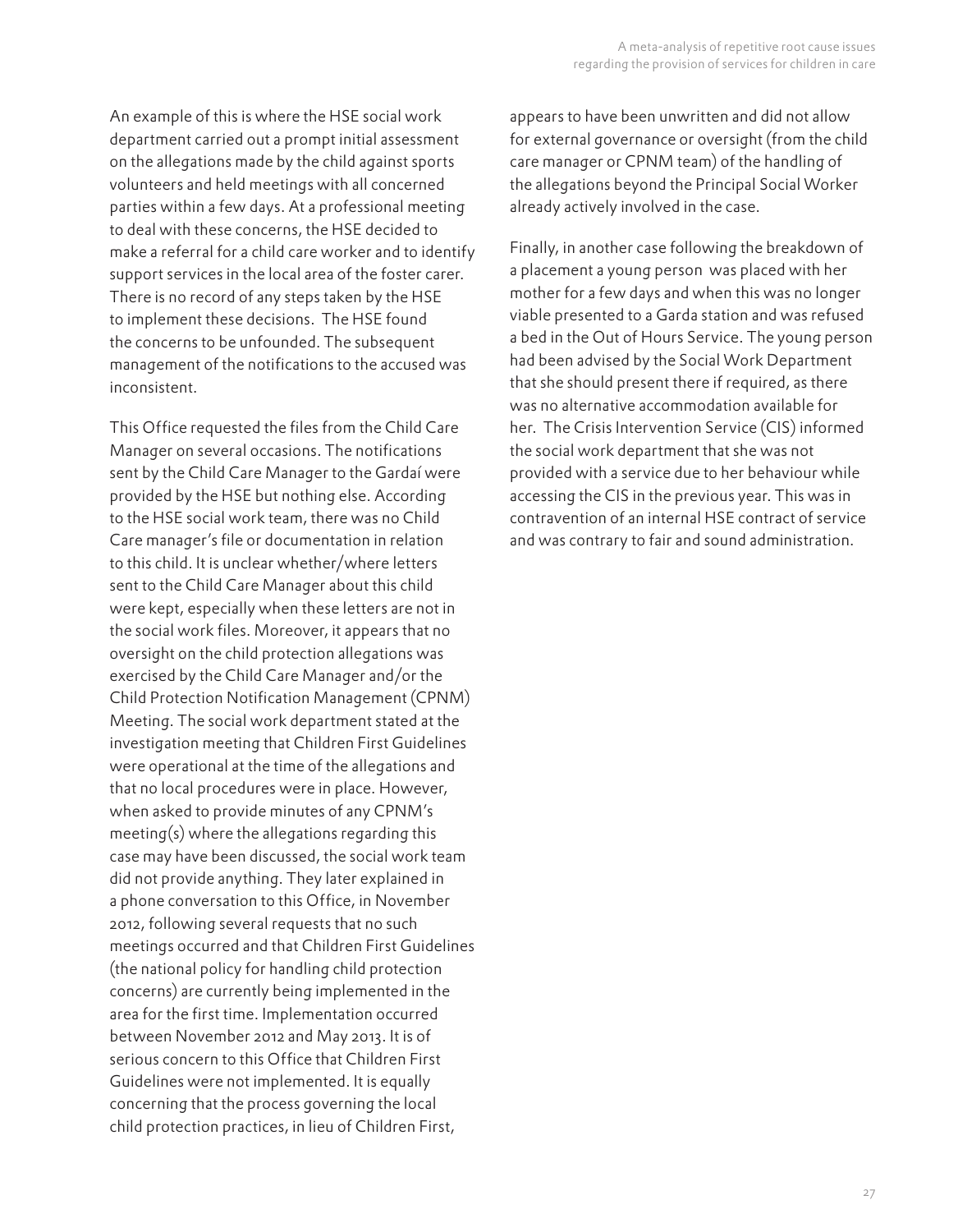# SECTION 4 RECOMMENDATIONS

Children and young people who live in the care of the State have a right to, and must have, the same life chances as all children and young people in Ireland. They have faced difficult childhoods. Most have experienced periods of instability and insecurity, many have had their education disrupted and their health needs neglected. For these reasons, children in State care require the full support of services to enable them to achieve where possible, a good education, emotional stability and security in their placement. They are entitled to the right to prepare for a successful adult life. Governments and agencies working with and for children have a duty to ensure this right is realised.

Article 20 of the UN Convention on the Rights of the Child (UNCRC) places a specific duty on Governments to provide special care and protection for all children unable to live with their families. The Child Care Act, 1991 which governs most of the areas of the Health Services Executive's duties, powers and responsibilities in relation to children in the care of the State and care leavers, states that children are

the responsibility of the whole Executive and not just the social work department. Taking responsibility for children in the care of the State, listening to them and working together are essential elements of the corporate parenting responsibilities of the HSE. This refers to the contribution the Board members and all departments of the HSE can make to improve the lives of children looked after by the State.

This report has highlighted a number of particular difficulties for children in the care of the State, either on a voluntary basis or through court orders, and their families in securing a suitable pattern of care to meet their needs.

Following the examination of the recurring concerns regarding the Health Service Executive's services for children in care the key recommendations arising from this special report are set out below. It is acknowledged that it is planned that the Child and Family Services currently provided by the Health Services Executive will be transferred to the Child and Family Agency when this is established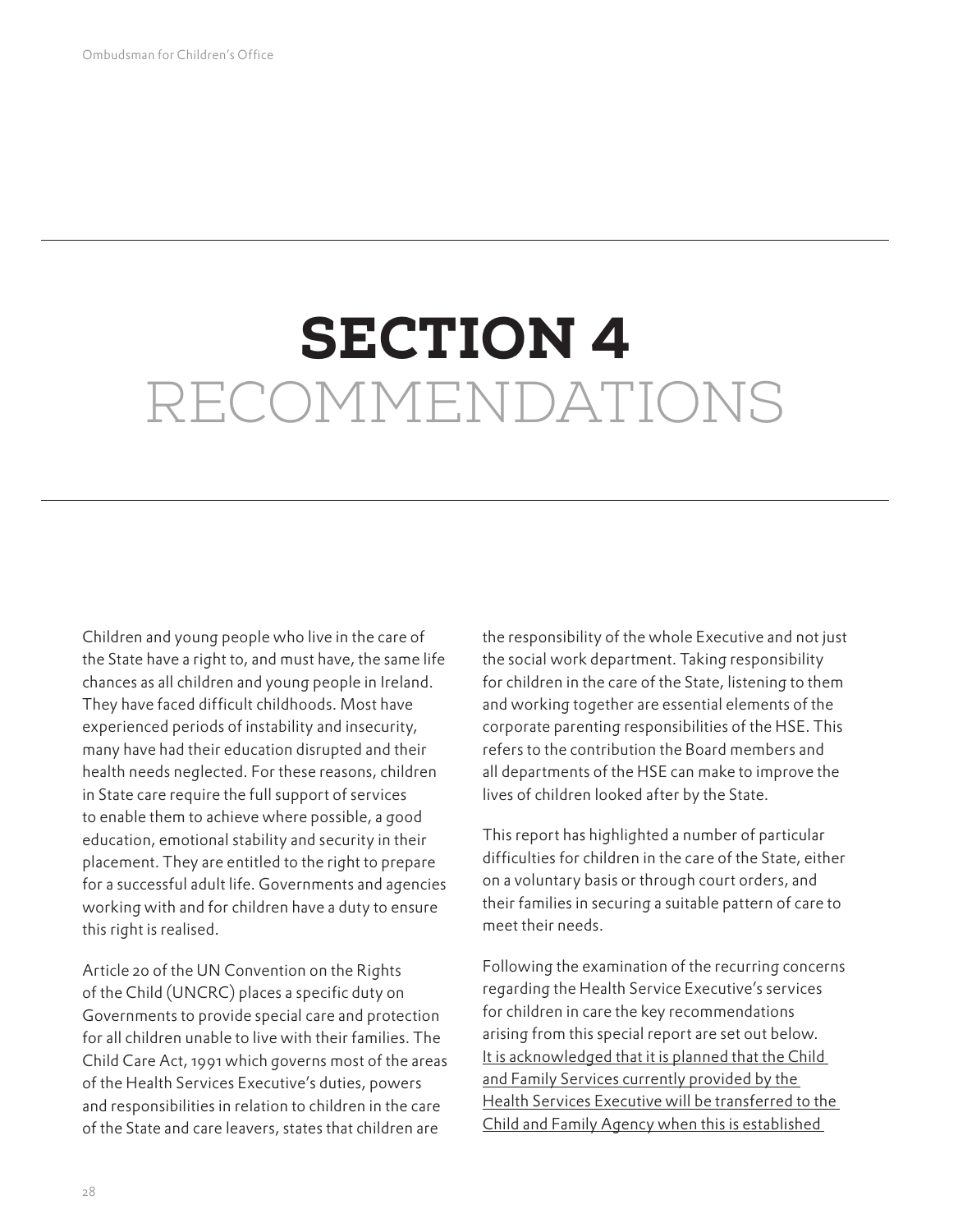and the full implementation of some of these recommendations will fall to that new body.

## **4.1 Assessment and Care Planning**

Effective assessment and care planning led by social workers, promotes permanence and reduces the need for emergency placements and placement changes. Good care planning supports the quality of the relationship between the child or young person and a carer by minimising disruption, increasing attachment and providing greater placement stability, which also helps to promote a stable education.

As part of the transition from the HSE to the establishment of the Child and Family Agency, it is recommended that the Health Service Executive Child and Family Agency:

- ‒ Recognises that research, the findings of Inquiries and Inspections have frequently highlighted weaknesses in the area of assessment
- ‒ Issues guidance on the assessment of children entering the care of the State. This would include the areas listed earlier i.e.
- ‒ The timescale for completing the assessment record;
- The order in which the various components of the assessment will be completed;
- How the child or young person, parents or carers will be involved in the process;
- How information will be obtained from other family members, agencies and professionals; and
- Who will have access to the completed record?
- Analysis of the information and conclusions about children's needs.
- ‒ Children in care have a right in Irish statute to participate in the decisions made about their individual care. This is closely linked to their rights for care and protection.

It is also recommended that the Health Service Executive/Child and Family Agency ensures that the views of the child or young person is heard at every stage in the care planning process, as appropriate, with particular concern for the choice, quality and continuity of the placement. They should ensure that clear mechanisms exist to promote the views of children and young people in decision making. This may include independent support, advice and advocacy, as well as effective complaints processes. Independent support, advice and advocacy can come from a variety of sources including EPIC, Guardians ad Litem and independent representatives.

Earlier it was noted that there were systemic shortcomings in the integration of care plans, placement plans and individual crisis management plans and the role of the social worker in relation to these plans.

It is recommended that the Health Service Executive/ Child and Family Agency ensures that all children in the care of the State have an up-todate care plan and placement plan and that the relationship of these is clearly stated.

It is also recommended that the social worker allocated to children in care undertakes a set of core functions to help deliver effective, integrated support by:

- ‒ acting as a single point of contact for the child or family
- ‒ coordinating the delivery of the actions agreed by the practitioners involved
- ‒ reducing overlap and inconsistency in the services offered to families.

#### **4.2 Record Keeping**

At an individual level case recording supports good practice, facilitates reflection and planning and gives evidence that the practitioner and the organisation is meeting the expected standards of care. It has been described as the 'most important tool available to social workers and their managers when making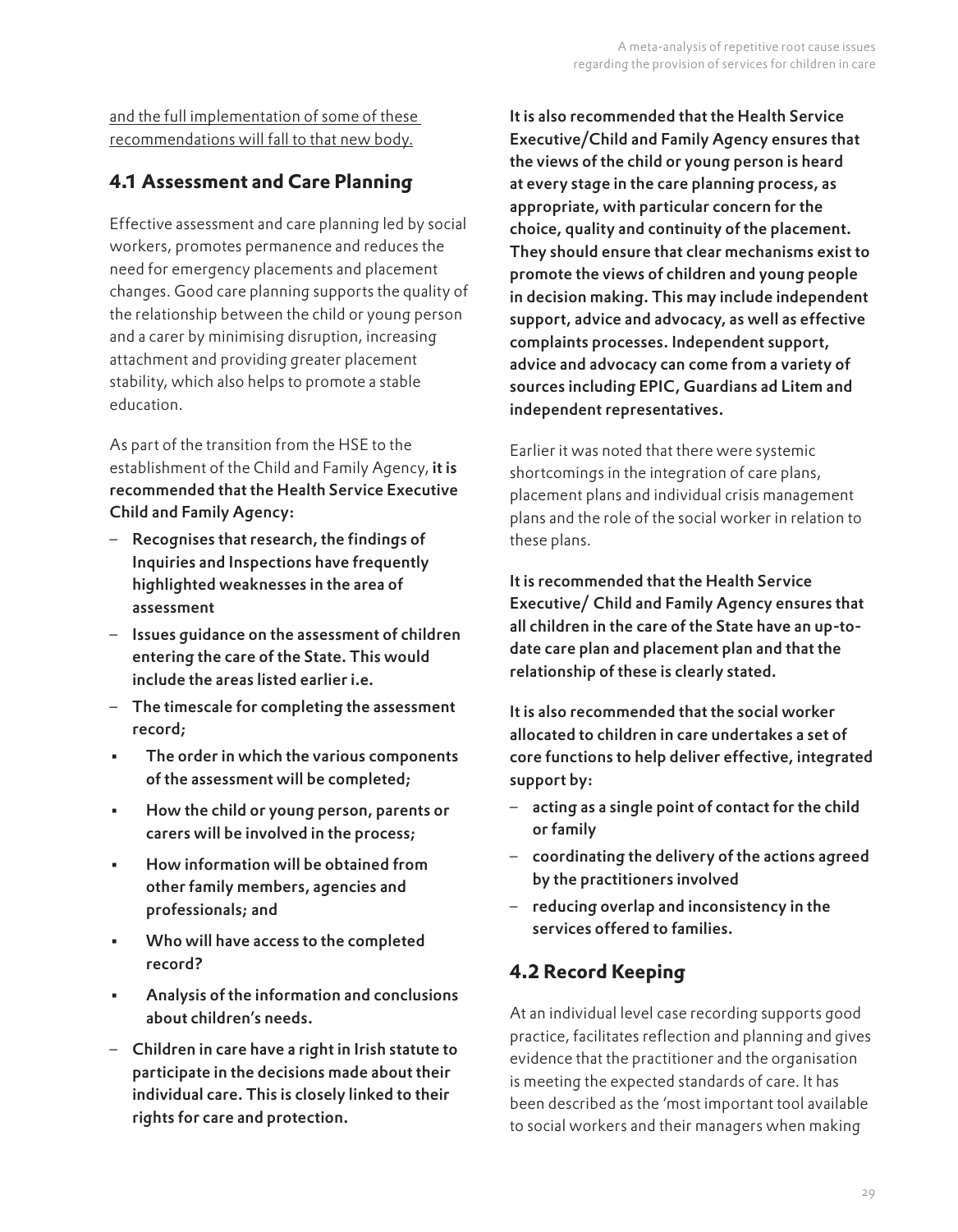decisions.'26 Recording is a vital part of the social work task and inquiries into service failures and the investigations of complaints by the Ombudsman for Children's Office have identified it as a significant area of concern.

In addition the HIQA Standards (July 2012) – No. 6.3.2 states that "Each child's record is:

- ‒ Factual, accurate, and legible
- ‒ Maintained and filed in chronological order
- Dated and signed after each entry
- ‒ Regularly updated
- ‒ Accessible at all times during periods of leave
- ‒ Compliant with all information requirements as outlined in Children First, national standards and relevant legislation
- ‒ Standard 6.3.4 states that "Regular audits evaluate the record-keeping and filemanagement and practices"<sup>27</sup>

The Health Service Executive have stated in response to investigation statements that it is committed to a systematic and planned approach to the management of client records, controlling both the quality and quantity of information generated and that it is the manager's responsibility to ensure that staff are fully aware of what is good practice and appropriate with regards to records management. It reported that a draft Children and Families Records Management Policy was completed in May 2012 and work is in progress regarding a final document being issued.

It is recommended that the Health Service Executive/Child and Family Agency finalise the new policy on records management and ensure that it is fully implemented prior to the establishment of the new agency

It is also recommended that a training programme for social workers and their managers is provided and that an annual audit of records is undertaken.

### **4.3 Provision of Residential Care**

There is a need to place residential care of children and young people in a well thought out strategic role in relation to all other children's services. This should be done at both planning and individual levels. Residential care is generally now seen as the option that is taken when family placement looks inappropriate, is unavailable or has failed. There are those young people with complex and often deep rooted problems, such as those in this sample, who may need the security of having a group of adults who can share the tasks of providing consistent care and attention.

There is a pressing need to identify the place that residential child care should occupy in the range of services for children in the care of the State, in order to open up its potential for a more creative and effective role in responding to the needs of children and young people.

Addressing the needs and improving the outcomes for children and young people in residential care requires collaboration between agencies in the provision of relevant universal and specialist services. Virtually all children in residential care need additional help beyond basic care and safety. It is also important that the location, design and work of residential services supports continuity of children's' key relationships with family, friends, professionals, school and community except when this is contrary to the child's best interests.

The Office understands from a previous examination and proposed investigation into HSE Homelessness service provision that the HSE had initiated a Review of Alternative Care Services in 2011.

It is recommended that the Health Service Executive/Child and Family Agency urgently develops a strategic development plan for residential child care services which would

<sup>26</sup> Walker, Steve, David Shemmings and Hedy Cleaver: WriteEnough www.writeenough.org.uk/introduction.htm (6Dec13)

<sup>27</sup> "National Standards for the Protection and Welfare of Children-For the Health Service Executive Children and Family Services." Health Information and Quality Authority July 2012 -http://webcache. googleusercontent.com/search?q=cache:9xCDr59ZxWEJ:www. hiqa.ie/system/files/Child-Protection-Welfare-Standards. pdf+&cd=1&hl=en&ct=clnk&gl=ie (6Dec13)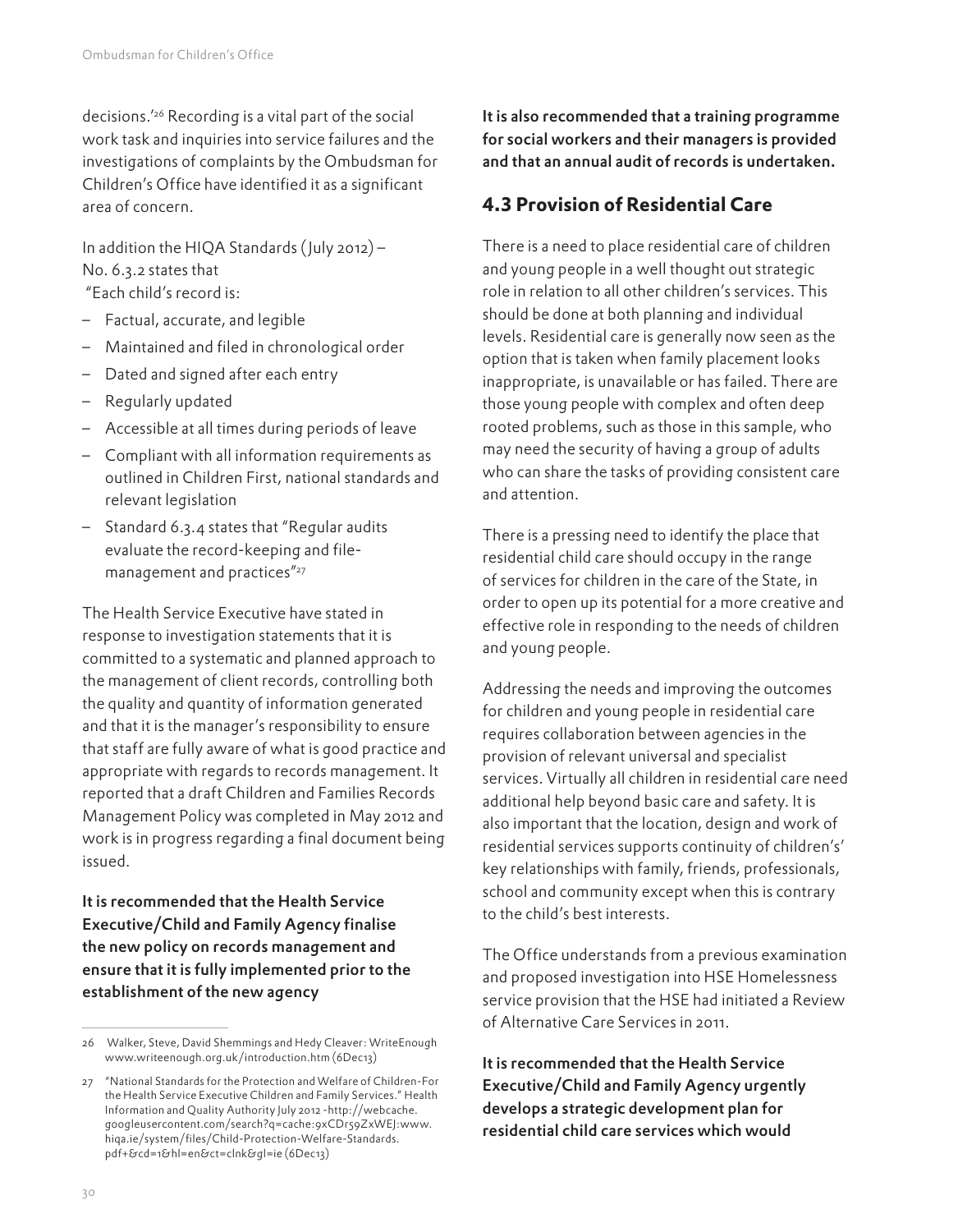#### shape the future direction of services, plan for the provision of sufficient services in locations throughout the country and ensure that the needs of children and young people are met.

There are children and young people with very serious challenging or self-harming behaviours and those with a range of mental health disorders, disabilities and conditions, including those requiring secure accommodation. These children and young people are currently placed in services outside the state and are far removed from their families and communities.

It is recommended that the Department of Children and Youth Affairs establishes a national expert commissioning group to plan and promote the development of the highly specialised services which are required to meet the needs of children and young people with a combination of complex needs. This group should include representatives from other Government Departments or their agents e.g. Department of Health, Department of Justice and Equality and Department of Education and Skills.

## **4.4 Child Protection for Children in Care**

 All adults who work with and on behalf of children are accountable for the way in which they exercise their authority, manage risk, use resources, and safeguard children. These adults have a duty to keep children safe and to protect them from sexual, physical, emotional abuse and neglect.

Some children and young people place themselves at risk of significant harm from their own behaviour. Concerns about these children and young people can be just as significant as concerns relating to children who are at risk because of their care environment. The main difference is the source of the risk, though it should be recognised that at least some of the negative behaviour may stem from earlier experiences of abuse. Where such risk is identified, as with other child protection concerns, it is important that a multi-agency response is mobilised and a support plan identified to minimise future

risk. The key test for triggering these processes should always be the level of risk to the individual child or young person and whether the risk is being addressed, not the source of the risk.

Among the different types of concern that may arise are:

- ‒ Self-harm and /or suicide attempts
- ‒ Alcohol and/or drug misuse
- ‒ Inappropriate sexual behaviour or relationships
- ‒ Sexual exploitation
- ‒ Violent behaviour
- $-$  Running away/going missing

A number of children who made complaints to this office displayed some of the behaviours mentioned above and placed themselves at considerable risk of harm. These child protection concerns were considered within the context of care planning and review requirements as set out in the regulations of 1995. These regulations pre-date the Children First Guidelines and are insufficient to consider fully the needs of children in care who are placing themselves at risk.

It is recommended that the Health Service Executive/ Child and Family Agency ensures that there is a multi-agency policy, procedure and system in place for identifying, referring and responding to situations where young people in care place themselves at risk through their own behaviour.

It is also recommended that Children First should be fully applied in respect of children in care when there are child protection concerns including the use of the CPNS in situations where there is ongoing risk for these children.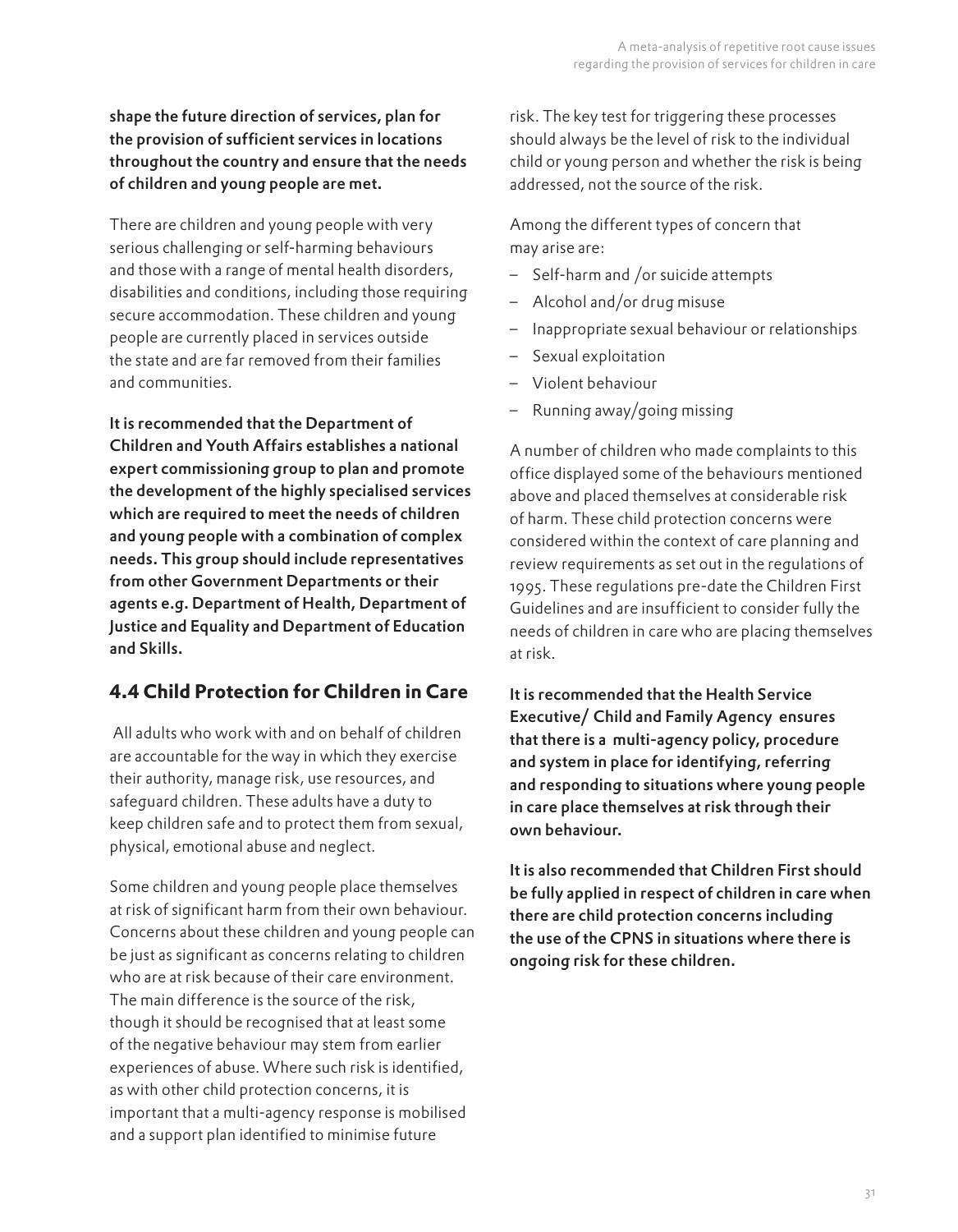### **4.5 Social Work Practice and Supervision**

There is no doubt that social workers work with some of the most vulnerable people in our society promoting their rights and independence and working to improve and safeguard their social well-being. They are at the forefront in protecting children. Our experience is that many social workers display enormous commitment to the children in their care and may and do find themselves in very upsetting situations.

There are a number of important challenges facing the profession. These include:

- ‒ Major changes in the health and child care system
- ‒ Growth and changes in the need and demand for services
- ‒ Resource pressures and the drive for more efficiency
- ‒ Expectations about social work which at times may be too high and unrealistic.

In these circumstances it is important that this resource is valued and developed in line with the considerable expectations placed upon it.

It is recommended that since Social workers are required to discharge explicit statutory duties, in relation to children in the care of the State, the Health Service Executive/Child and Family Agency ensures that there are sufficient resources to discharge these duties placed upon it in relation to children in care.

The Health Service Executive has now produced a revised Staff Supervision Policy for the Child and Family Services.

It is recommended that this policy is implemented quickly to ensure that social workers receive highquality supervision with a particular focus on the management of care plans and corrective action to ensure that interventions are acted upon as agreed to ensure that children receive the care and treatment that they need.

It is also recommended that the Health Service Executive/ Child and Family Agency ensure that all staff providing supervision are trained for the task.

#### **4.6 Inter-professional and Multi-Agency Collaboration**

For effective care to be provided, professionals need to collaborate closely and share relevant and sensitive information. It is also clear that when multi-agency teams are supported and encouraged to address their way of working, they are better able to collaborate when handling difficult and complex situations, and more readily adopt a non- defensive approach that focuses on best outcomes.

It is evident from the complaints reviewed here that collaboration between professionals and services within the Health Service Executive has been problematic. This has impacted significantly on the ability of the HSE to fulfil its' role as corporate parent for children in the care of the State. This responsibility will transfer to the Child and Family Agency which will not have the same range of services under its direct control. It is evident that there are many professional staff and agencies who will not be directly under the control of the Child and Family Agency but who, nevertheless, will make a huge contribution to the overall system of care for children. These include, Child and Adolescent Mental Health Services; Public Health Nursing and Youth Justice Services. Therefore, the goal must be for the State to become a competent, caring and confident parent to all children in the care of the State and thus:

It is recommended that the Department of Children and Youth Affairs addresses how the Child and Family Agency, and those organisations providing a service on its behalf, will discharge the role of corporate parent and ensure that all relevant government departments, state agencies and relevant elements of the HSE accept their responsibilities for children and are committed to playing a full role in collaborating with the new Agency in the parenting of children in the care of the State.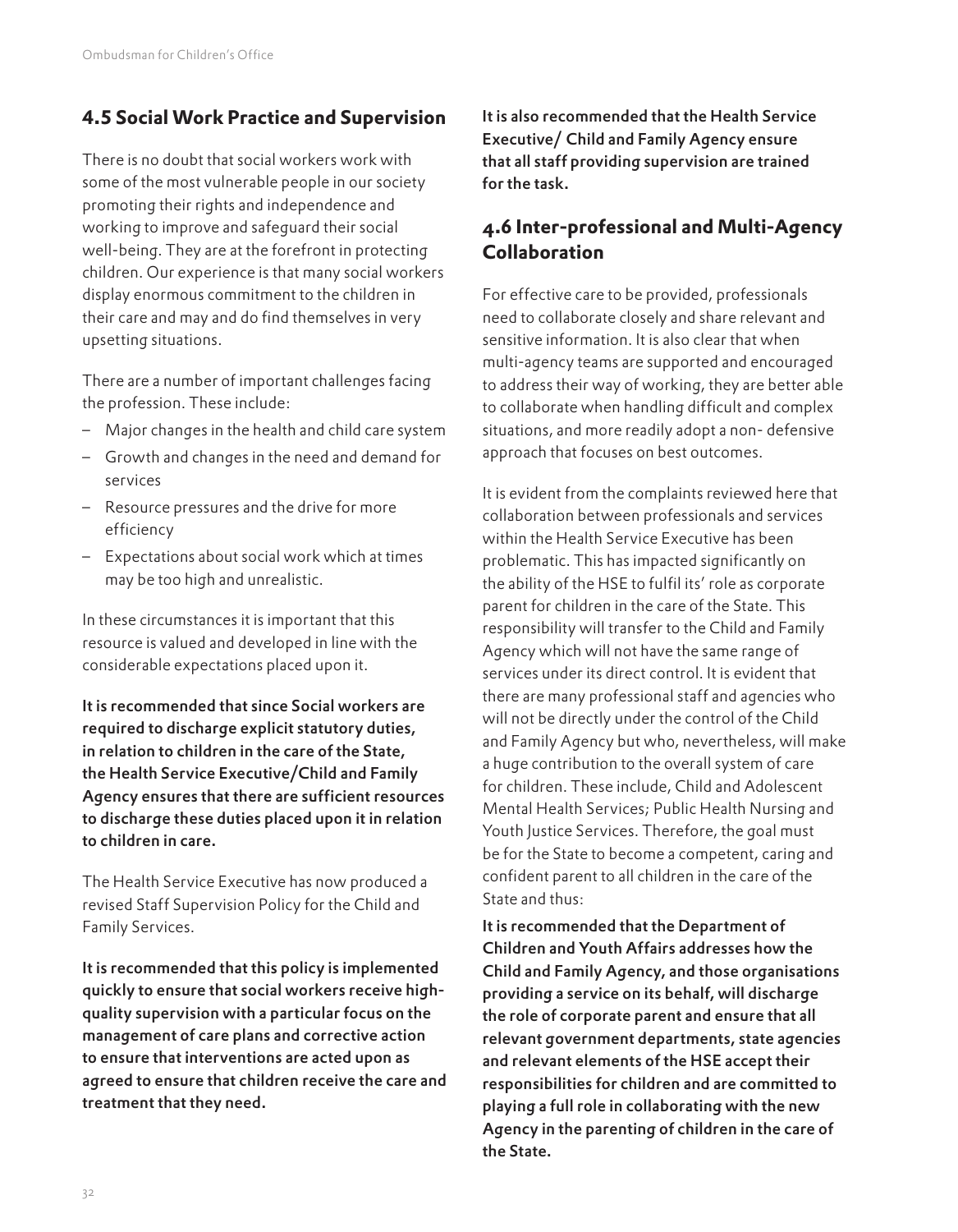It is understood that section 13 of the Child and Family Agency Bill provides that the Board of the Child and Family Agency prepare an annual report.

It is recommended that this should include reporting on the discharge of its corporate parenting functions, including inter-professional and multi-agency activities.

## **4.7 Governance Arrangements**

Good governance is important because children and families, carers and the public deserve good quality and safe services and the Child and Family Agency has a statutory duty to provide these.

All staff have a responsibility to ensure good standards of care are maintained and organisations need to have internal systems to monitor child care governance arrangements.

There were a number of examples in the cases investigated which highlighted shortcomings in governance arrangements that did not meet the best interests of children. These included:

- 1. The arrangements for accessing Special Care
- 2. Poor supervision of social workers
- 3. Case transfers
- 4. Record maintenance

Ensuring effective professional governance requires:<sup>28</sup>

- ‒ Clear professional accountability arrangements to oversee the discharge of statutory functions;
- ‒ Robust professional governance arrangements from frontline practice to the most senior levels in the organisation to ensure safe, high standards of practice and management of risk and to enable employers to discharge their duty of care;
- ‒ Effective information gathering and reporting mechanisms;
- ‒ Evidence based risk assessment, including positive risk assessment (this means identifying

those activities that people can undertake fully or partially without the assistance of others) and management tools and training for staff in their application; and

‒ Clarity about professional roles and responsibilities for social care governance within organisations.

It is recommended that the Health Service Executive/Child and Family Agency undertakes a review of the governance arrangements in family and child care services with particular reference to the four shortcomings identified above. They should prepare guidance on this and ensure its implementation on the establishment of the new Agency.

<sup>28</sup> http://www.dhsspsni.gov.uk/print/index/swstrategy/issw-section3g.htm (6dec13)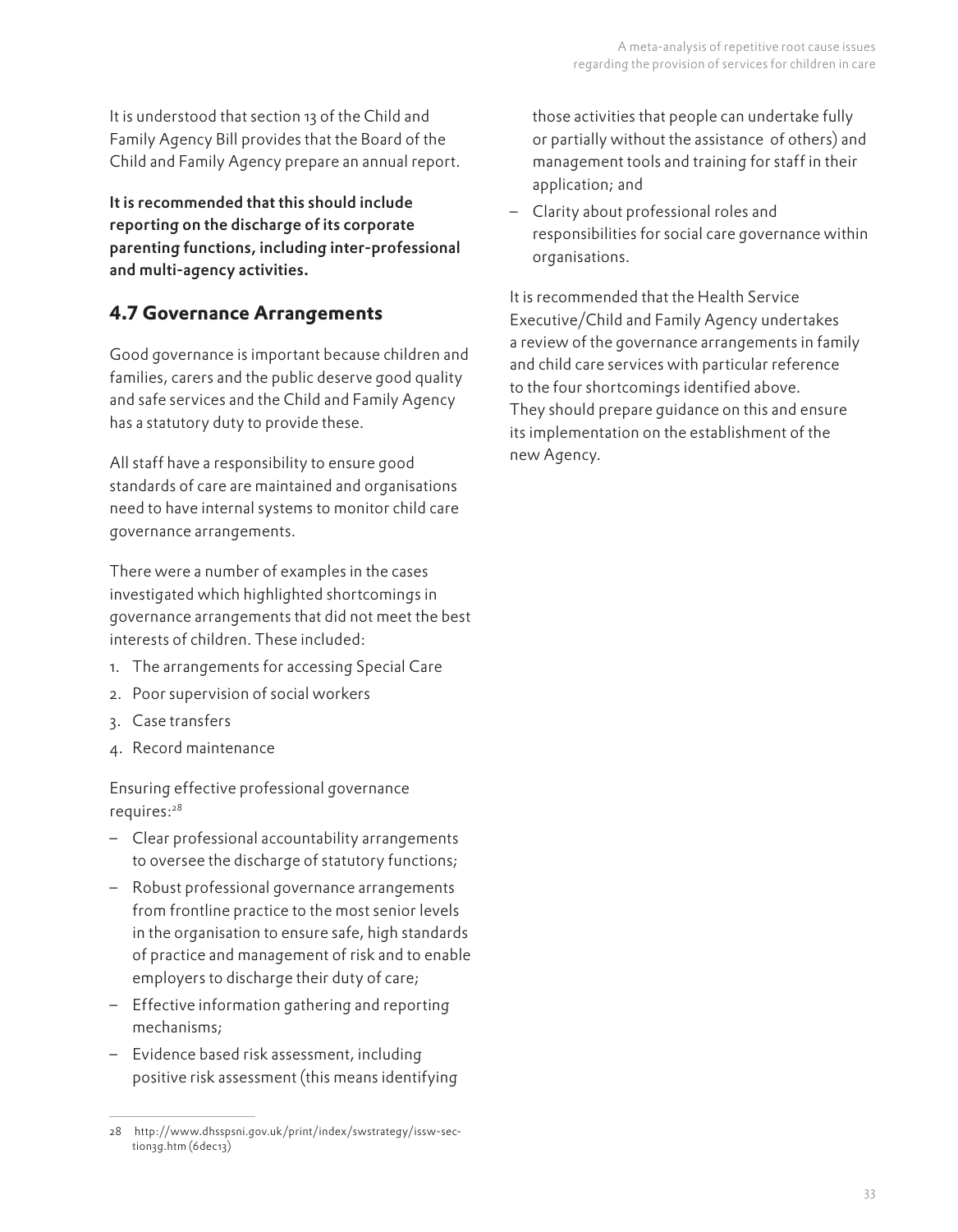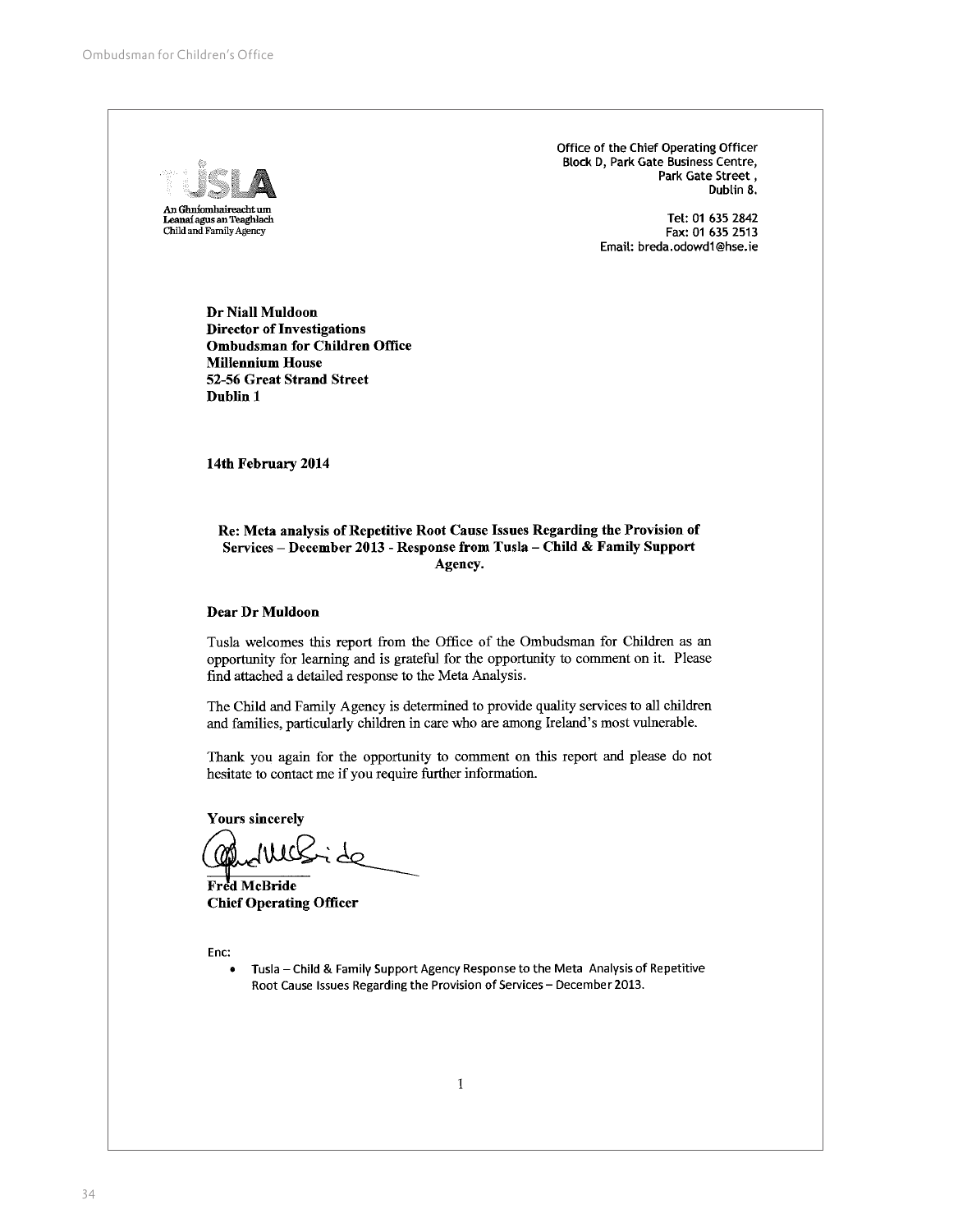

 $\overline{1}$ 

#### Tusla – Child & Family Support Agency Response to the Meta Analysis of Repetitive Root Cause Issues Regarding the Provision of Services - December 2013.

The report is based on ten cases over an eight year period, while there are approximately 6,500 children in care on any given day. The report acknowledges that the ten cases highlighted are complex and we are pleased that it also acknowledges the dedication of staff in seeking to alleviate the difficulties described in each case.

In terms of regulatory compliance the Tusla - Child and Family Agency is committed to adhere to, and exceed where possible, the conditions set out in the Child Care Regulations 1995, the National Standards for Children's Residential Standards and the National Foster Care Standards 2003. In addition the Agency has developed a comprehensive Alternative Care Practice Handbook which we are committed to introduce in the first quarter of the year. This Handbook covers the yast majority of issues raised in the Ombudsman's report and includes chapters on legislation, children and young person's rights, social work roles and responsibilities, access, contact and re-unification, foster, residential care, leaving care and after care, children out of home, missing or absences from care, separated children and child trafficking, managing risk, promoting safe practice and child protection in alternative care, direct work with children, education, personal development, health and well-being, diversity and equality, record and case management, monitoring and inspections.

#### **Assessment and Care Planning**

The Agency is well aware of the benefits of research in informing practice. In the last number of months a series of seminars have been held for practitioners on the learning from serious case reviews and a comprehensive training plan is in place for 2014. As a matter of course a needs assessment on children entering the care system is undertaken in accordance with National Standards and the process is further addressed in the Practice Handbook. Children are participants in decision making within the care system as a matter of routine. The Agency is placing a strong emphasis on participation generally and will soon be issuing a Participation Strategy. Systems are already in place to consult representative groups of children in care and this will be further advanced in 2014.

In relation to care planning compliance with Regulation requirements has consistently exceeded 90% in the past twelve months. The role of social workers for children in care is clearly set out in the Practice Handbook. Guidelines will be issued in the first quarter of 2014 covering the pointes highlighted in the report on page 47:

- The timescale of completing the assessment record.
- The order in which the various components of the assessments will be completed.

Tusla - Child & Family Support Agency Response to the Meta Analysis of Repetitive Root Cause Issues Regarding the Provision of Services - December 2013.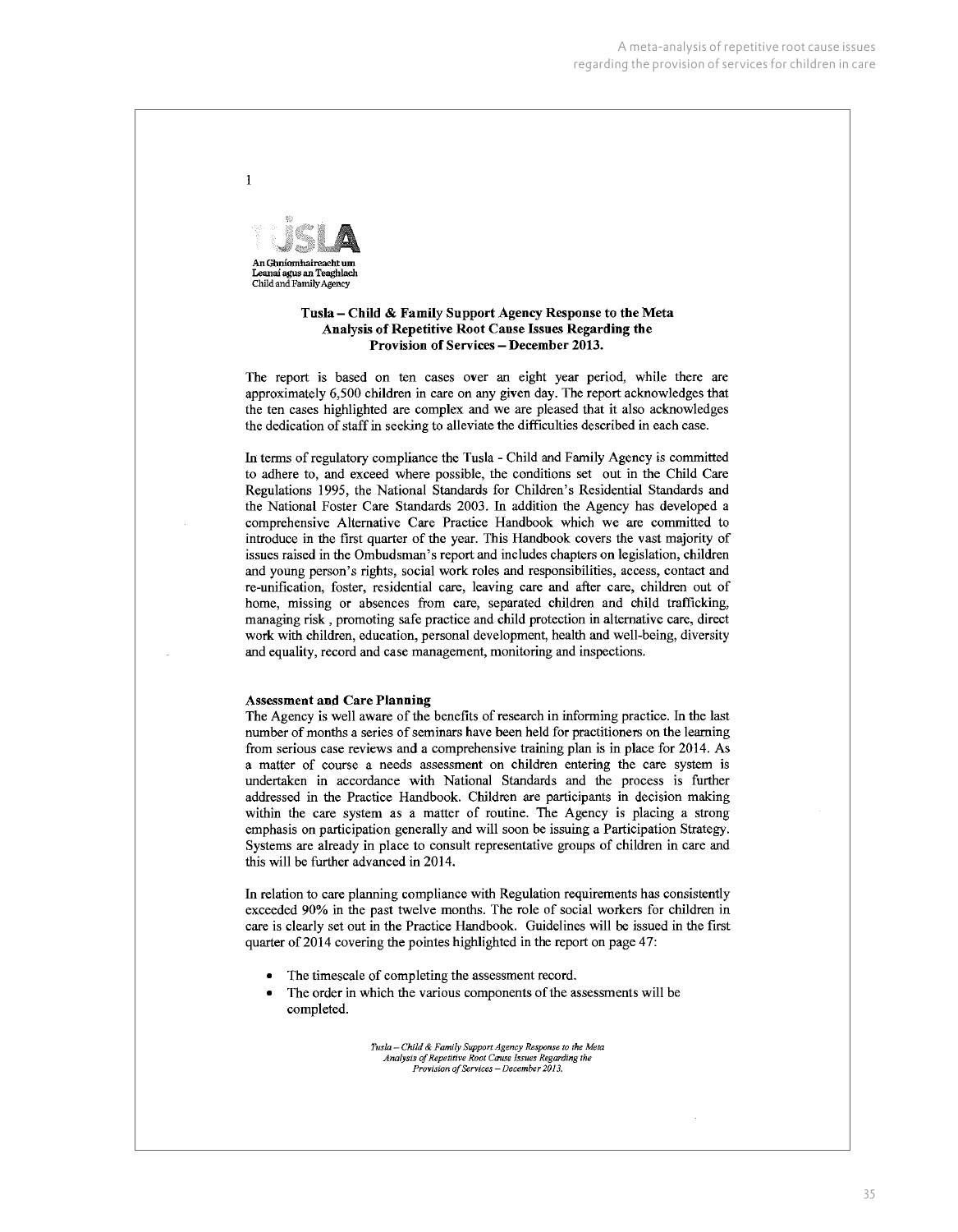$\overline{2}$ 

- How to involve the child or young person, parents and carers in the assessment
- A protocol on how to obtain information from other family members, agencies and professionals and who has access to records.
- Guidelines on analysing the information about children's needs.

#### **Record Keeping**

The record management policy referred to in the report has been finalised and will be implemented in the first quarter of this year. It should also be noted that the Child Care Information System, providing standardised business processes, is in the implementation phase. The Agency has a comprehensive training programme on Social Work record keeping and this is a key component in the training programme for 2014.

#### **Residential Care**

In 2013 a working group was established under the Chief Operations Officer to devise a comprehensive strategic plan for residential care. This will address purpose, provision, practice and performance.

#### **Child Protection**

Risk management systems are currently in place to manage protection issues, including young people placing themselves at risk. This process includes an escalation to the Chief Operations Officer as required. In addition, Children First is unequivocally applied to children in residential care. Guidance was issued to all staff in January 2014 in relation to the Child Protection Notification System and the conferencing process. An implementation plan is in place and briefings are currently taking place across the country for the Social Work teams.

#### **Supervision**

The Supervision policy referred to in the report has been implemented uniformly in 2013. An implementation plan is in place, staff briefings have been held, a verification process has been put in place to ensure compliance and ongoing supervision training is scheduled for this year.

#### Collaboration

The Agency is strongly committed inter-professional and multi-agency collaboration. A new Service Delivery Framework, which seeks to maximise collaboration, has been designed and is currently being implemented. This includes guidance to staff and community partners on an area-based approach to prevention, partnership and family support.

#### Governance

In relation to specific issues raised in the report, access to special care has been revised since the Ombudsman's individual reports were published and new arrangements are in place. As mentioned above a supervision policy has been consistently implemented and a national records management policy is about to be. In addition a renewed case transfer policy was issued in 2013. Overall accountability has been improved with a new management structure. Under the management of the Chief Operations Officer, four regional directors manage 17 Area Managers who are accountable of all aspects of service delivery. A National Director for residential care

> Tusla - Child & Family Support Agency Response to the Meta Analysis of Repetitive Root Cause Issues Regarding the Provision of Services - December 2013.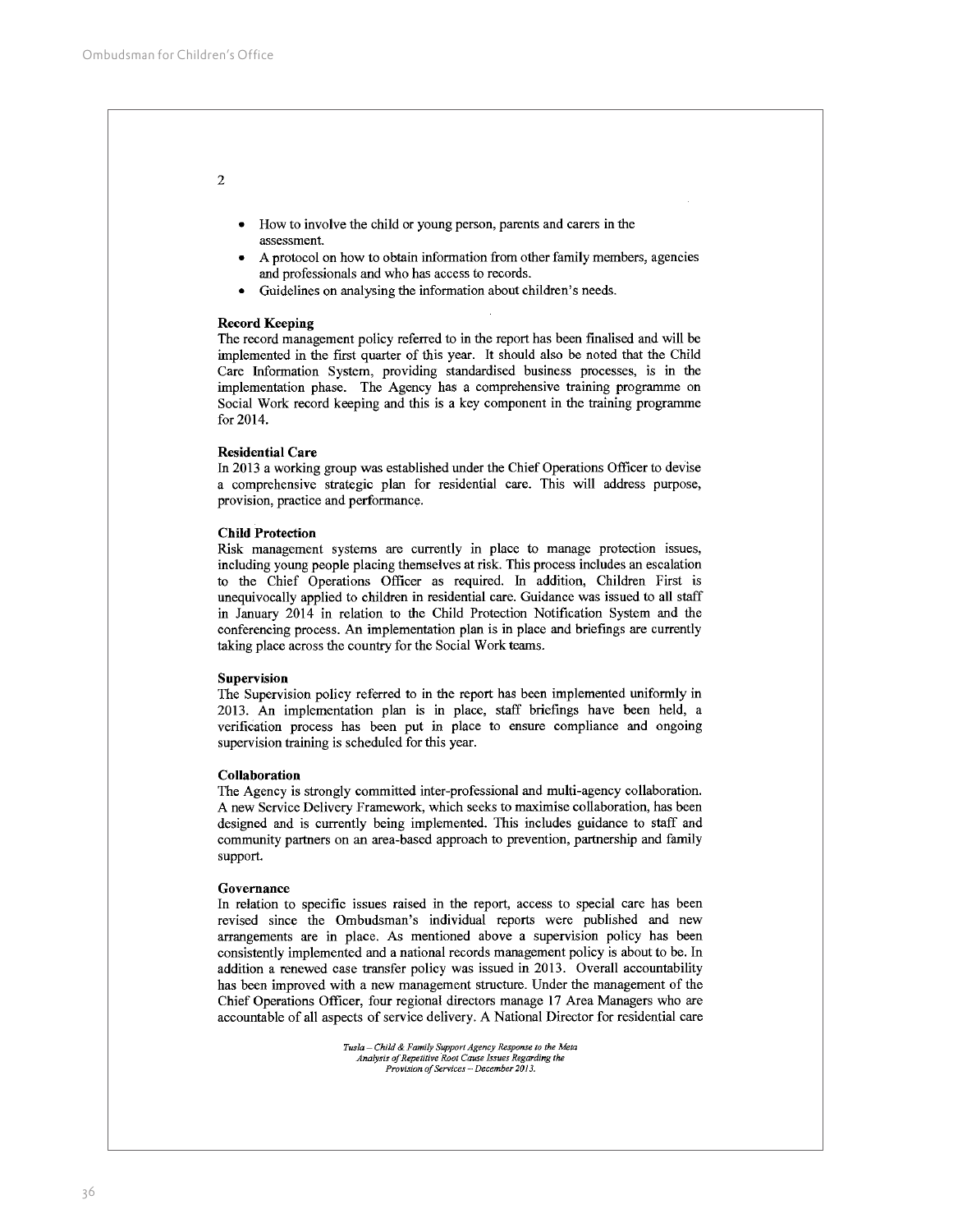$\overline{\mathbf{3}}$ 

has been appointed, reporting to the Chief Operations Officer. In addition senior managers at regional level are now responsible for quality assurance and risk management.

The Agency will be developing a Policy on Corporate Parenting in 2014 and would intend to get cross departmental support.

In relation to a number of points highlighted in the report the Agency would like to highlight:

Page 51, paragraph 2 - The Agency is not able to comment on the work of the Department of Children & Youth Affairs and recommendations directly related to the Department should be followed up with the Department.

**Fred McBride Chief Operating Officer** 

Tusla -- Child & Family Support Agency Response to the Meta<br>Analysis of Repetitive Root Cause Issues Regarding the<br>Provision of Services -- December 2013.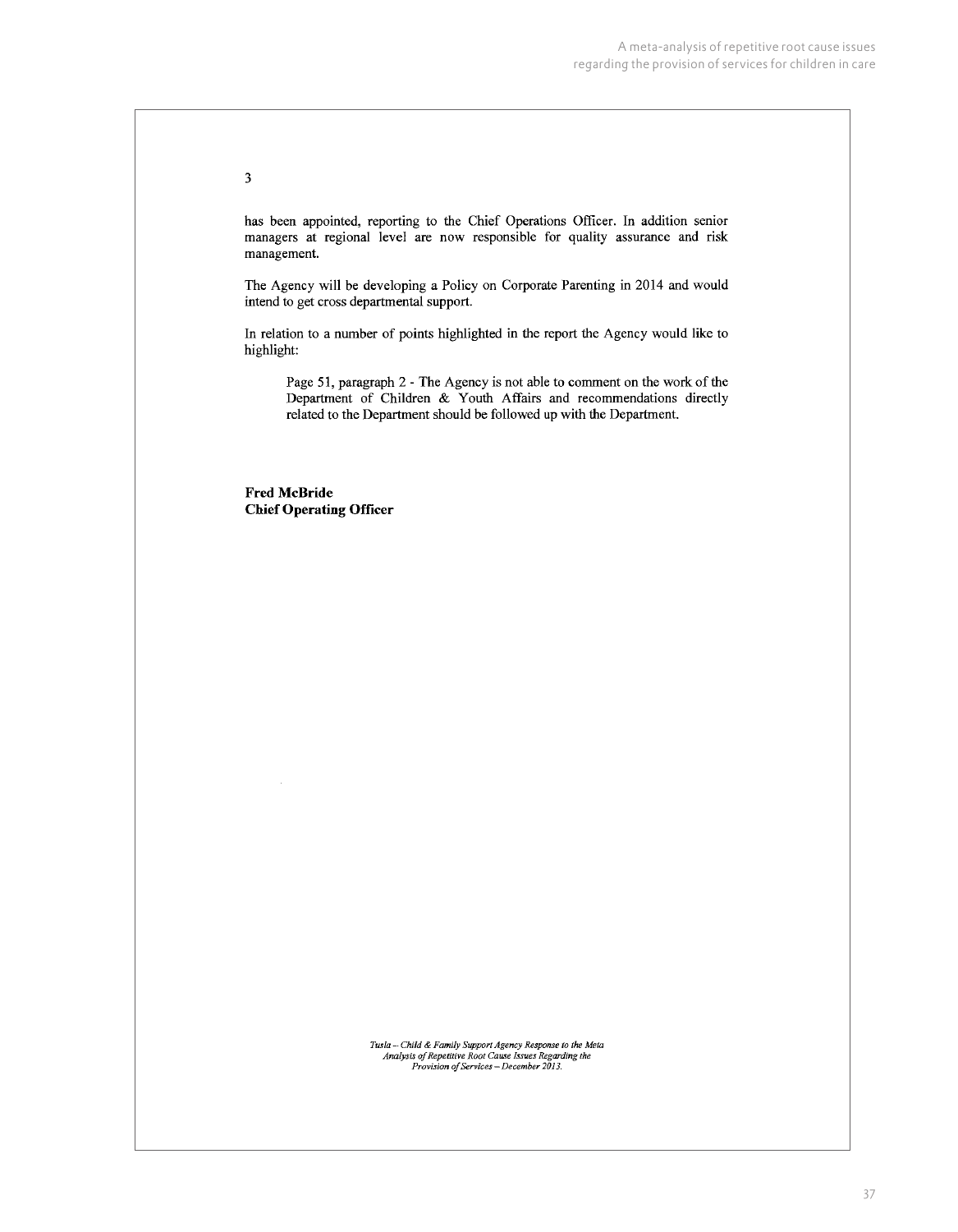